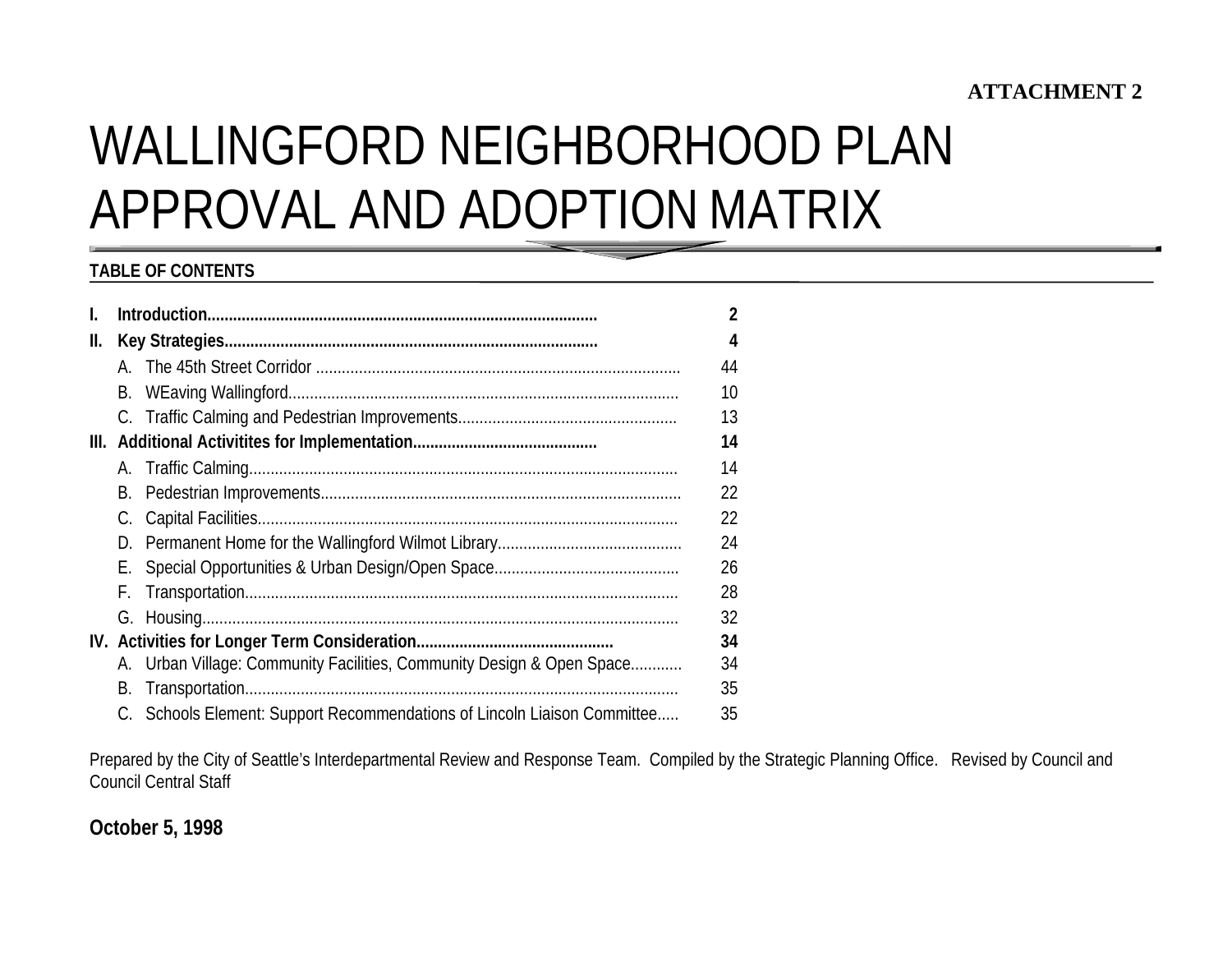# **I. INTRODUCTION**

**PURPOSE AND STRUCTURE OF THE APPROVAL AND ADOPTION MATRIX**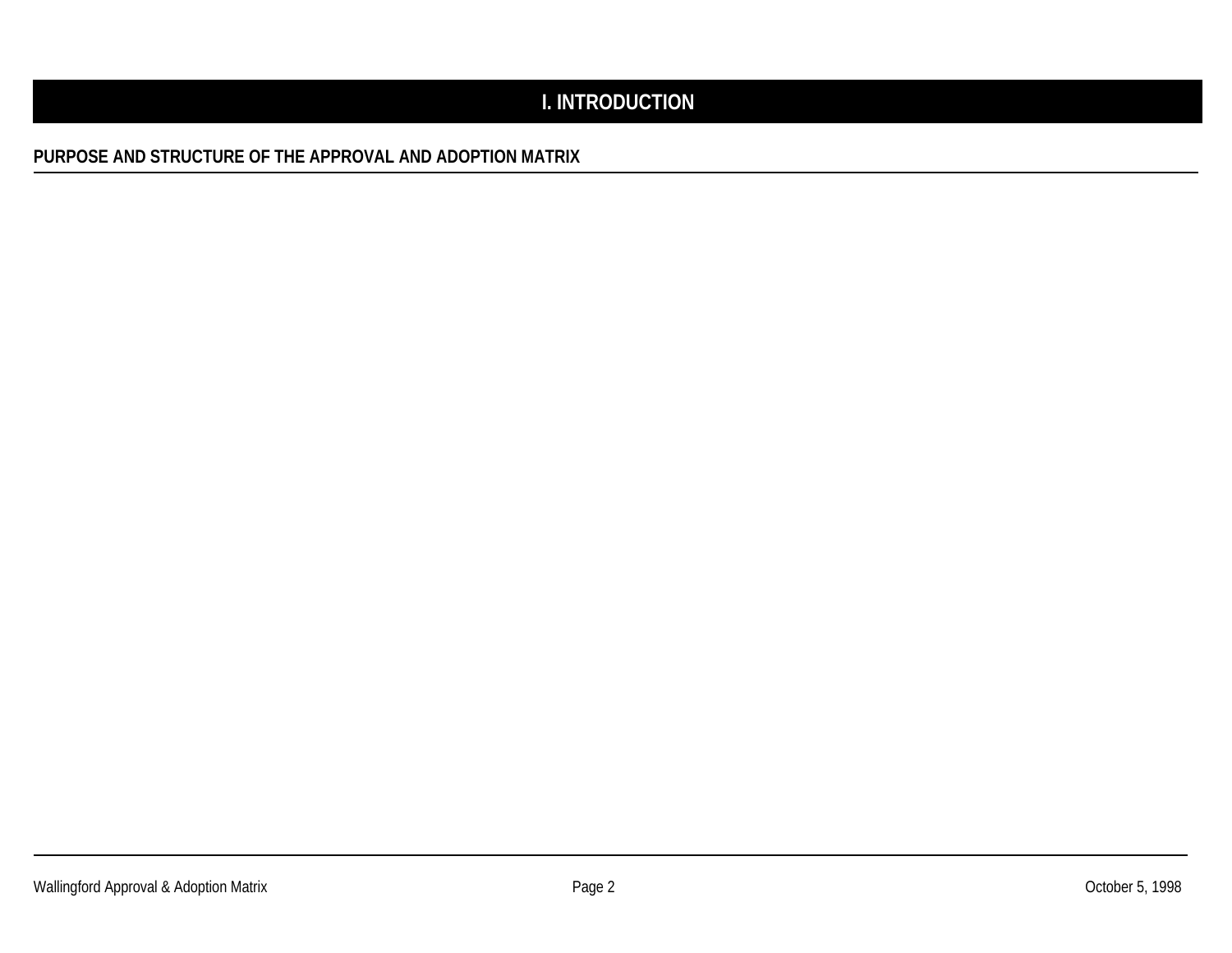Through the City of Seattle's Neighborhood Planning Program, 37 neighborhoods all over Seattle are preparing neighborhood plans. These plans enable people in neighborhoods to articulate a collective vision for growth and change over the next 20 years and identify activities to help them achieve that vision. The plans are also intended to flesh out the City's Comprehensive Plan. Because each plan is unique, this Approval and Adoption Matrix has been designed as a standard format for the City to establish its work program in response to the recommended activities proposed in the specific neighborhood plan.

The matrix is divided into three sections:

I. *Key Strategies*: usually complex projects or related activities that the neighborhood considers critical to the successful implementation of the neighborhood plan.

- II. *Additional Activities for Implementation:* clearly defined activities that are not directly associated with a Key Strategy, ranging from high to low in priority.
- III. *Activities for Longer Term Consideration:* activities that, for a variety of reasons, are not yet ready for a formal City response or are intended to be implemented several years in the future.

The neighborhood planning group or its consultant generally fill in the Activity, Priority, Time Frame, Cost Estimates and Implementor columns. The Executive Response and Executive Recommended Action columns are filled in by City departments. Staff from almost every City department have participated in these planning efforts and in the preparation of this Matrix. The Council Action Taken column is filled in by the City Council. Ultimately, the City Council will approve the Matrix by resolution along with the neighborhood plan.

## **ACTIVITIES ALREADY ACCOMPLISHED BY TEAM WALLINGFORD**

The following is a partial list of things that we attribute directly to the opportunities made possible by neighborhood planning although few were actually part of the planning process:

**PROJECTS AND EVENTS**. These activities have given many neighborhood volunteers opportunities to invest their time and their skills to make Wallingford a better place to live. Project management for these activities is a huge job, but the benefits in the way of community connectedness and strength make us want to take the idea much farther.

**What's Cookin' in Wallingford** – Organized by the Chair of the Business Health group, who is a volunteer and not a business owner, to help build some esprit de corps among restaurateurs who barely knew one another and to establish a community event in a neighborhood with a dearth of them. The events have been held two years in a row and have been rousing successes.

**Wallingford Welcomes Ballard** – Wallingford neighbors celebrated the reopening of Lincoln High School after 16 years of non-use by welcoming the Ballard High students and administration. Dozens of groups including Lincoln and Ballard alums, PTSAs and site councils from schools in both communities, as well as Wallingford churches, retailers, and residents helped to plan and carry out this hugely popular event.

Traffic calming on Thackeray – Two separate groups of neighbors had been working independently, each unaware of the other, for over a year on this project when they were brought together at a TW transportation meeting. By working together, they convinced SEATRAN to take action on this worsening problem.

**Tag Team** – The Community Council and the Chamber of Commerce have joined forces to organize volunteers who remove or report graffiti and to provide removal information and support for renters and non-resident property owners. With the help of Seattle Public Utilities, over two dozen neighbors have met and adopted blocks to patrol for litter and graffiti. Paint and supplies are paid for by the Chamber's Neighborhood Matching Grant. Wallingford Gardens - A first annual event that was held in the spring of 1998 brought together retailers, environmental groups, tree stewards and neighbors together to learn and tour local gardens as it helped establish Wallingford as a Gardening Center of Seattle. Integration of QFC into the neighborhood – In the fall of 1996, the popular Food Giant grocery store located in the heart of the community was sold to QFC, a member of the muchmaligned category of Chain Stores. Before public outcry grew too loud, the neighborhood organized a meeting with representatives of the Chamber of Commerce, the Community Council, and QFC management to discuss mutual needs. The retailer appreciated and responded to community input and the result was a successful integration into the community.

**Tree Steward/Junior Tree Steward Program** – A neighbor, who's goal is to re-tree Wallingford, was introduced to the Community Council, which not only sponsored her Tree Steward training, but established an on-going WCC sponsorship program for more neighborhood tree stewards. She's gone on to receive a Neighborhood Matching grant for her Junior Tree Steward project that teaches youngsters about urban forestry as it recruits them to do necessary tree maintenance. Over 100 new trees will be planted before the end of this year and dozens of neighbors will have become invested in their community who never had a way to get connected before.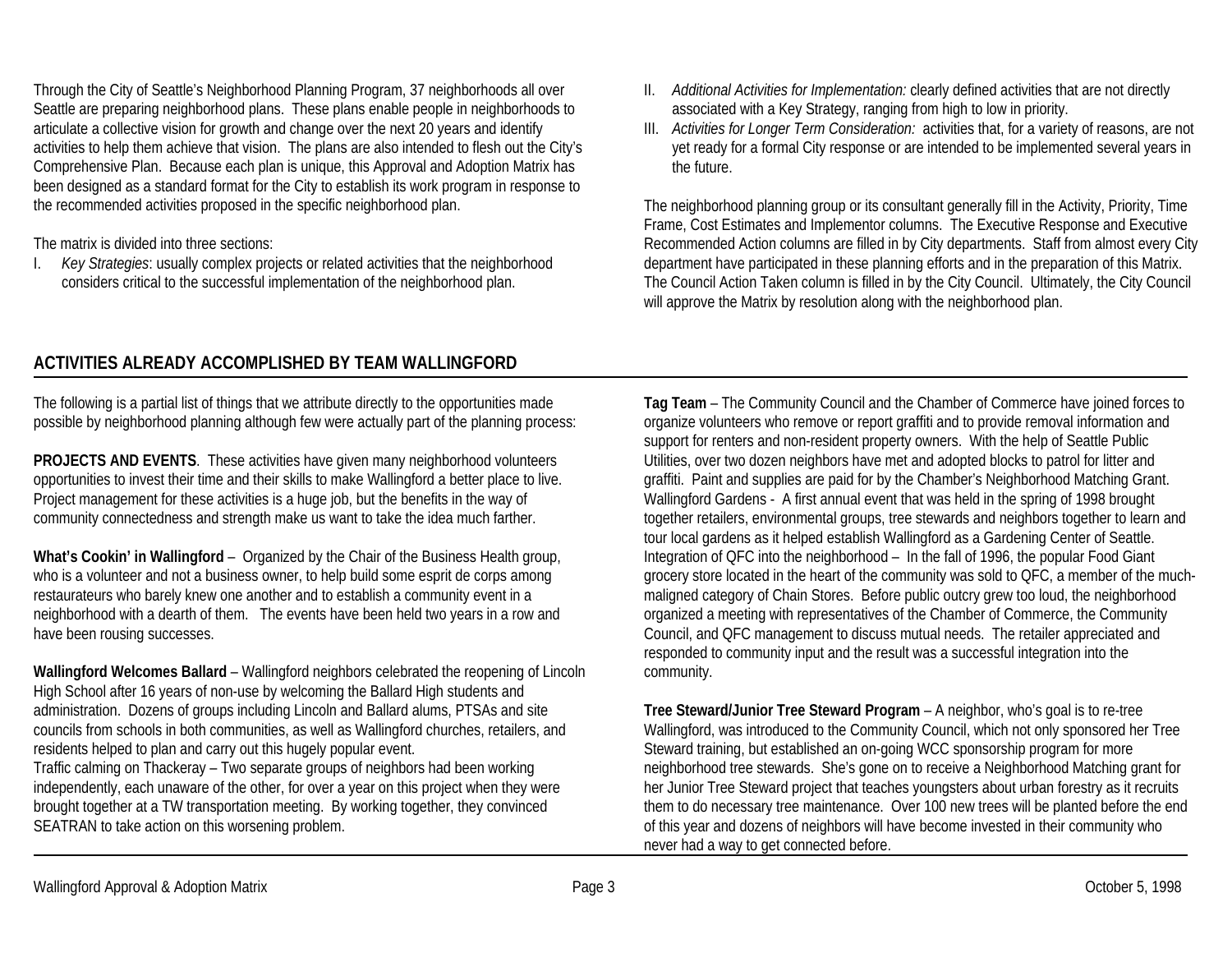**COMMUNICATION**. Commitment to improved communication has made all our recent projects possible – including Team Wallingford.

**E-News** – Wallingford distributes E-news to a 280 member distribution list, a project which began as a Team Wallingford outreach effort. Contents include such things as announcements of City or neighborhood meetings and topics of interest to the community like changes in land use and provision of services, as well as City activities surrounding housing, transportation, parks, etc.. Surveys of neighborhood opinions on such things as a walk-all-ways proposal for 45th & Wallingford and City discussions on logging the watershed followed by collection and forwarding of results have helped the neighborhood and the City understand what the community is thinking. Neighbors say they love the feeling of being a connected and appreciated part of their community. They also mention appreciating the opportunity to send meaningful input to decision-makers.

**Web Site** – The neighborhood has received a Neighborhood Matching grant to design and implement a Wallingford Network website as a first step toward establishing the WEaving Wallingford communication network.

**SUCCESSFUL CITY-NEIGHBORHOOD TEAMWORK IS BUILDING TRUST**. We think thegrowing trust between citizens and government is the outcome from the planning process that can be the most beneficial to both the neighborhood and the City in the long run. When

provider and customer work as a team, government doesn't have to make decisions in a vacuum and residents don't have to end up resenting solutions – and the Departments that made them – because they haven't had an opportunity to participate in the process. We intend to nurture this new paradigm and keep it in place long after planning is done.

**The barge house** – When an illegal barge house appeared on Wallingford's Lake Union shore, neighbors found out about it via the e-news network and supported DCLU in their decision to enforce the laws as they exist. The barge house is gone along with other similarly non-conforming uses and residents feel satisfied with the outcome. Thackeray parking – Using neighborhood connections established through the Tree Steward program, neighbors began working with officials to calm traffic on their street. SEATRAN and METRO decision makers have made site visits and are actively soliciting resident input as they look for a solution that satisfies all parties' needs.

**Wallingford Steps** – DCLU was approached by a developer requesting a zoning change in order to build on land adjacent to the Wallingford Steps project proposed in our plan. The Department's response was to send them back out to the community first, a demonstration of respect that Wallingford truly appreciated. Following the architect's presentation to the Community Council, the Community Council endorsed the concept. The developer is now working with SEATRAN, the Parks Department and DCLU toward an outcome that could help Wallingford reach the goal of building the Steps as called for in the neighborhood plan.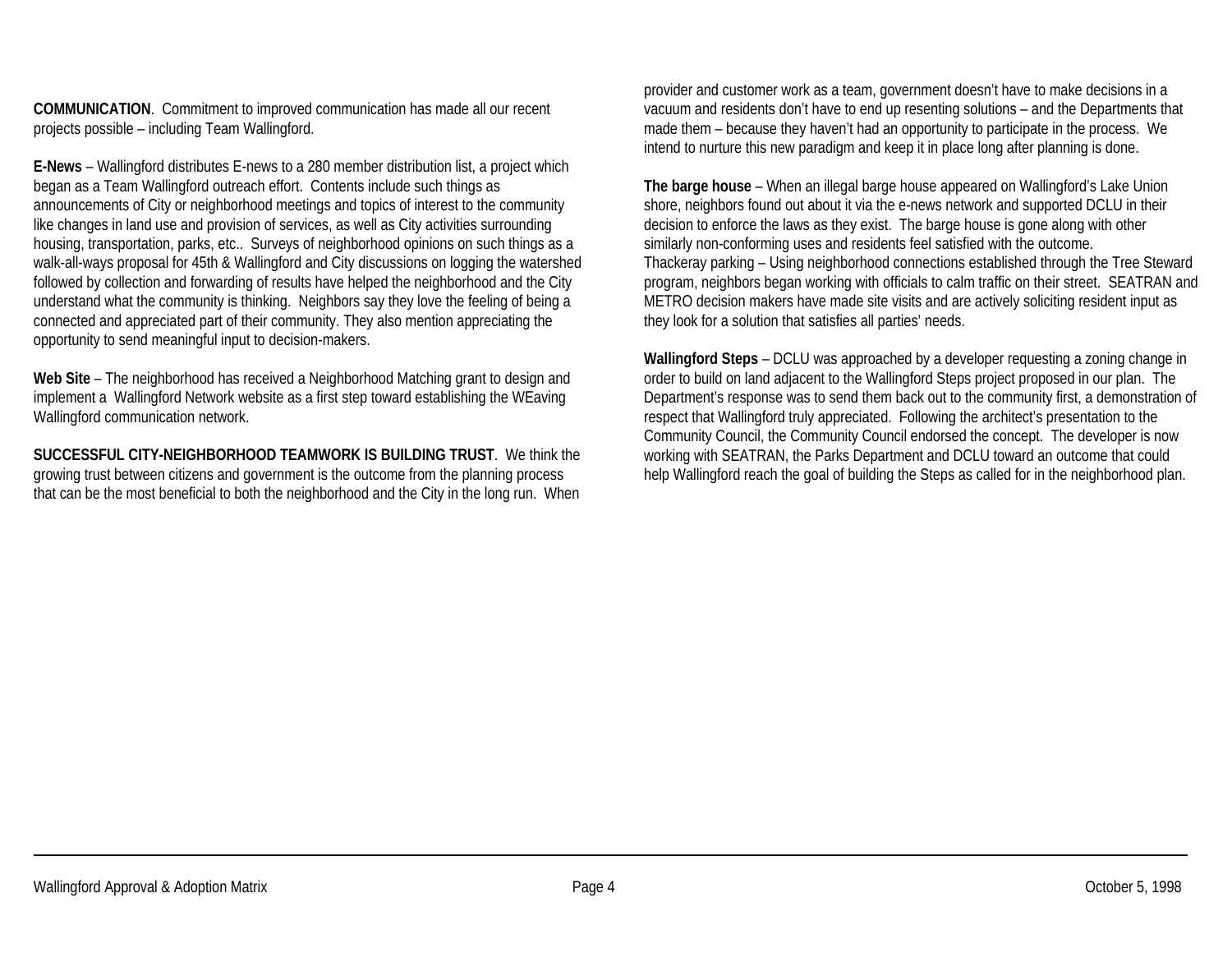# **II. KEY STRATEGIES**

Each Key Strategy consists of activities for a single complex project or theme that the neighborhood considers critical to achieving its vision for the future. While the Key Strategies are high priorities for the neighborhood, they are also part of a twenty-year plan, so the specific activities within each Key Strategy may be implemented over the span of many years.

The Executive recognizes the importance of the Key Strategies to the neighborhood that developed them. Given the number of Key Strategies that will be proposed from the 37 planning areas, priorities will have to be set and projects phased over time. The Executive will coordinate efforts to sort through the Key Strategies. During this sorting process, departments will complete the next level of feasibility analysis. This may include developing rough cost estimates for the activities within each Key Strategy; identifying potential funding

**A. 45TH STREET CORRIDOR IMPROVEMENTS**

sources and mechanisms; establishing priorities for the Key Strategies within each plan, as well as priorities among plans; and developing phased implementation and funding strategies. The City will involve neighborhoods in a public process so that neighborhoods can help to establish citywide priorities. The results of these efforts will determine which strategies and activities are to be given priority for City response in 1998-2000 versus later implementation.

The department most involved with the activities for a Key Strategy is designated as the lead. Otherwise, DON is designated as the lead. Other participating departments are also identified.

The Executive Response lists activities already underway, and other tasks that the Executive has committed to commence during the remainder of this year or the next biennium.

## **Description:**

The 45th Street Corridor, and particularly the shopping district that runs from Stone Way to Sunnyside, is the heart of Wallingford. It is the identifying characteristic of the neighborhood, is blessed with a landmark school building, and may be the definition of the "urban village.". Its vitality depends on a blend of business health, transportation/pedestrian character, a "streetcar neighborhood" commercial character that reflects its history as a working class suburb connected by streetcar to jobs and the central city, and the pattern of land uses that help make it viable. The community does not take this corridor for granted. The first key integrated activity is a menu of actions to help increase business vitality, pedestrian character, and appealing urban design — to enhance the "urban village" character of the Wallingford Community.

## **Integrated Executive Response:**

Wallingford's goal of making its commercial core as efficient, safe and enjoyable as possible for pedestrians, while still accommodating transit, bicycle and auto circulation throughout the area is consistent with the intent of the residential urban village designation. The 45th Street Corridor project not only addresses neighborhood goals, it also contributes to citywide goals for transportation, business health and community building. One important facet of the proposal is a package of transportation and land use recommendations to facilitate mixed use development in this area. Another facet involves improvements to public spaces and the pedestrian environment.

Generally, the transportation improvements proposed along the 45th Street corridor should work toward achieving that goal; however, some may be difficult to implement together with others due to limited street width and operational conflicts.

#### **Activities Already Underway:**

1. In order to retain retail and commercial uses in the heart of the urban village, the neighborhood is proposing to prohibit single purpose residential development on commercially zoned sites fronting on N and NE 45th Street between Greenlake Way and Interstate 5. Legislation to accomplish this will be submitted to Council for consideration with the Wallingford Plan.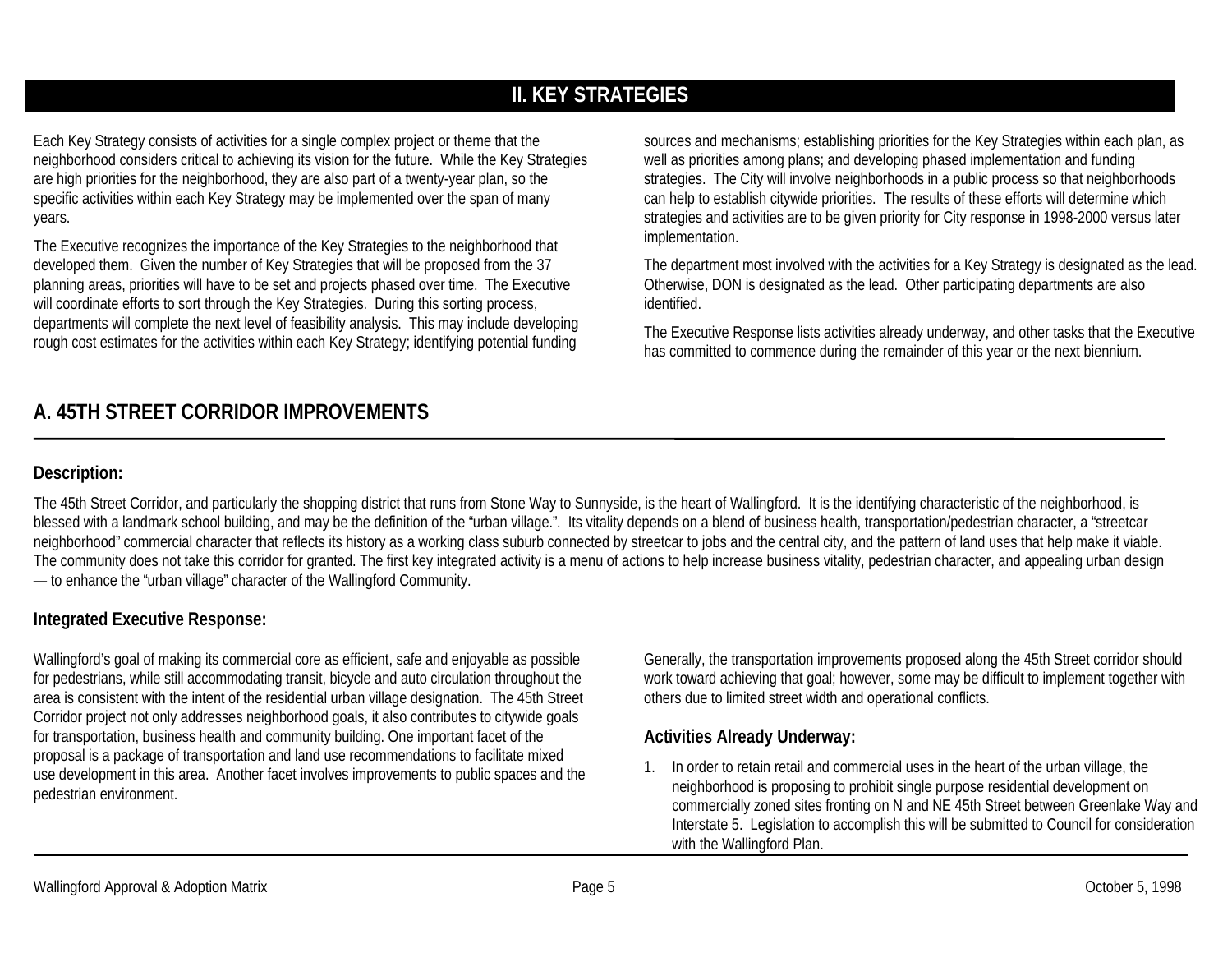2. As one of its considerations, the Seattle Transit Initiative is focused on improving the N. 45th Street and N. 50th Street transportation corridor from Ballard to the University District.

Department responses included below: SEATRAN, Fire, DCLU, DHHS. Compiled by SPO.

#### **Lead Department:** SPO

**Participating Departments:** SEATRAN**,** DON, DCLU, SPO, Fire

#### **Tasks to be Undertaken in 1998-2000**

- 1. Conduct feasibility evaluation
	- a) Establish project team including City agencies, community representatives, consultants and representatives from other agencies (i.e. Sound Transit, King County Metro, WSDOT)
	- b) Prepare scope of work and preliminary cost estimate.
	- c) Based on preliminary cost estimate, identify which elements could be funded by a) Seattle Transit Initiative funding, b) neighborhood bond or levy, c) other sources such as Neighborhood Matching Fund grants, d) SEATRAN annual programs or e) other transportation funding sources.

d) Prioritize and coordinate with strategies from other neighborhood plans.

#### **Council Action Taken: Key Strategy A: N. 45th Street Corridor:**

Approve Executive's Recommended Response with the following additions: 1. The feasibility evaluation identified in the Tasks to be Undertaken in 1998-2000 1a -1d and the conceptual design process identified in T1.2 which will be done at a future date will include the proposed changes to the North 50th street corridor (T2.1, T2.2) as well as proposed changes to the North 45th street corridor.

2. The Executive shall prepare the scope of work and preliminary cost estimate for the North 45th and North 50th Street corridor project by the end of the first quarter 1999.

- 3. Key Pedestrian Streets:
- A. Designate N. 45th street from Woodlawn to Meridian as a Key Pedestrian Street.

B. Pursuant to the Transportation Strategic Plan, strategy W4.2, to be adopted in October 1998, the City will simplify, streamline and integrate pedestrian friendly design requirements. C. Councilmembers have asked that the Executive provide a proposal, with timelines and expectations for conducting this policy reconsideration process. The NGP&CE Committee will be receiving the Executive's progress report by the end of the first quarter of 1999.

|                  | Activity                                                                                                                                                                                                                                                                                                                                         | Priority | Time Frame<br>(Years) | Cost Estimate | Implementor                                                | <b>Executive Response</b><br>(Filled in by City)                                                                                                                                                                                                                                                                                                           |
|------------------|--------------------------------------------------------------------------------------------------------------------------------------------------------------------------------------------------------------------------------------------------------------------------------------------------------------------------------------------------|----------|-----------------------|---------------|------------------------------------------------------------|------------------------------------------------------------------------------------------------------------------------------------------------------------------------------------------------------------------------------------------------------------------------------------------------------------------------------------------------------------|
| Transportation   |                                                                                                                                                                                                                                                                                                                                                  |          |                       |               |                                                            |                                                                                                                                                                                                                                                                                                                                                            |
| T <sub>1.1</sub> | Conduct Baseline Parking Study of 45th Street and the<br>neighborhood surrounding the business district. Evaluate<br>parking demand, effectiveness of covenant parking, potential<br>of a business district parking association, parking structures,<br>and/or RPZ's. Negotiate parking action plan with<br>business/neighborhood working group. |          | 6 months              | \$75,000      | <b>SEATRAN/OED</b><br>WEaving<br>Wallingford<br>Consultant | The community should coordinate with SEATRAN to<br>complete this project. DCLU should be involved regarding<br>parking covenants and related land use regulations. The<br>baseline parking analysis necessary for this study could be<br>completed at the community level through a neighborhood<br>matching fund grant.                                   |
| T <sub>1.2</sub> | Prepare a conceptual plan of North 45th Street, using<br>preplanning principles identified in the neighborhood plan.<br>Improvements that need to be evaluated and planned<br>include, sidewalk widening, curb bulbs, pedestrian refuges,<br>and signalization improvements                                                                      |          | 1 yr.                 | \$50,000      | <b>SEATRAN</b><br>Consultant                               | A preliminary scope of work should be conducted in order to<br>estimate the cost of a conceptual plan (which encompasses<br>a great deal of technical analysis).<br>There is concern over the timing and impacts of this strategy<br>in relation to other proposals in the plan. The plan aims to<br>reduce the use of N. 45th Street for through traffic, |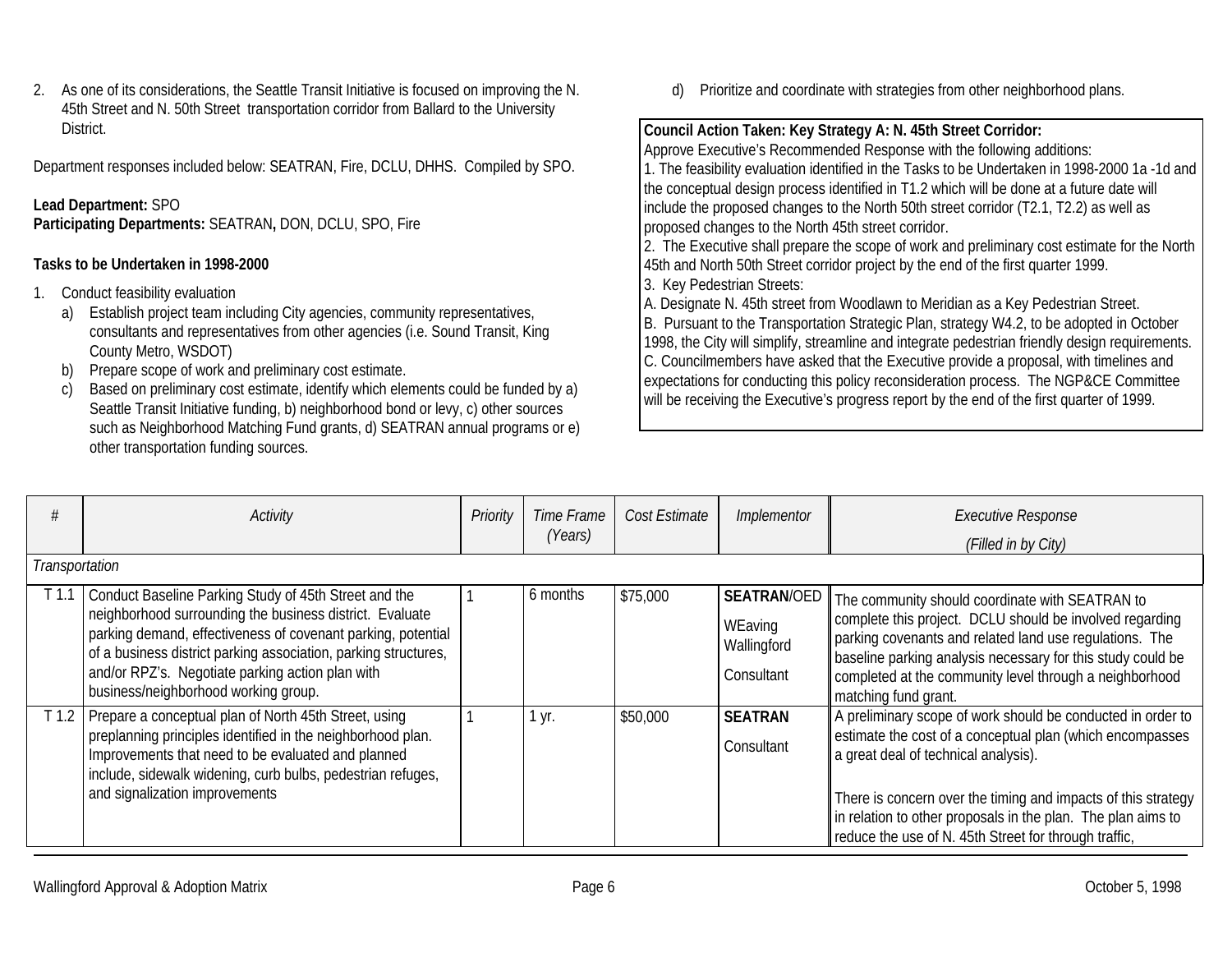|                                  | <b>Activity</b>                                                                                                                                                                                                                                                    | Priority     | Time Frame<br>(Years)                                                                                                                       | Cost Estimate                                 | Implementor                                          | <b>Executive Response</b>                                                                                                                                                                                                                                                                                                                                                                                                                                                                                                                                                                                                                                                                                                                                                                                                                                       |
|----------------------------------|--------------------------------------------------------------------------------------------------------------------------------------------------------------------------------------------------------------------------------------------------------------------|--------------|---------------------------------------------------------------------------------------------------------------------------------------------|-----------------------------------------------|------------------------------------------------------|-----------------------------------------------------------------------------------------------------------------------------------------------------------------------------------------------------------------------------------------------------------------------------------------------------------------------------------------------------------------------------------------------------------------------------------------------------------------------------------------------------------------------------------------------------------------------------------------------------------------------------------------------------------------------------------------------------------------------------------------------------------------------------------------------------------------------------------------------------------------|
|                                  |                                                                                                                                                                                                                                                                    |              |                                                                                                                                             |                                               |                                                      | (Filled in by City)                                                                                                                                                                                                                                                                                                                                                                                                                                                                                                                                                                                                                                                                                                                                                                                                                                             |
|                                  |                                                                                                                                                                                                                                                                    |              |                                                                                                                                             |                                               |                                                      | redirecting that traffic to the 50th Street corridor. For this<br>scheme to be effective, changes/improvements to lane<br>configuration and signalization along 50th Street would have<br>to coordinate with the changes on N. 45th Street. All<br>proposed transportation projects that have impact on or<br>could be impacted by the 45th Street Corridor improvements<br>should be considered and analyzed during the conceptual<br>design process. Changes to configuration of travel lanes<br>and parking on N. 50th St. should also be considered during<br>this conceptual planning process. The conceptual design<br>must also address the conflicting needs within the right-of-<br>way; angle parking, medians, sidewalks, curb bulbs, etc. It<br>may not be feasible to construct all of the desired<br>improvements within the limited right-of-way |
| T <sub>1.3</sub>                 | Completely Implement the North 45th Street Transportation<br>Corridor Project physical improvements as a single budget<br>item. (See attached breakdown of projected elements and<br>preliminary costs)                                                            | $\mathbf{1}$ | 2 year                                                                                                                                      | \$466,000                                     | <b>SPO</b><br><b>SEATRAN</b><br>Neighborhood<br>Bond | SPO will be the lead on this project as part of the Seattle<br>Transit Initiative effort on N. 45th and N. 50th from Ballard to<br>University District. The N. 45th St. corridor improvements<br>should be used as a demonstration project.                                                                                                                                                                                                                                                                                                                                                                                                                                                                                                                                                                                                                     |
| T <sub>1.4</sub><br><b>BH1.1</b> | Immediately work with METRO as it develops its North End<br>Transit plan to increase transit service frequency and institute<br>service and evaluate traffic channelization improvements to<br>make shopping district access more convenient to transit<br>riders. |              | 6 months                                                                                                                                    | Staffing,<br>negotiation with<br>neighborhood | SEATRAN, SPO,<br><b>RTA, METRO</b>                   | KC/Metro would be the lead agency for this recommendation.<br>SeaTran and SPO would work together with KC/Metro and<br>the community to figure out how this proposal could be<br>developed in conjunction with the other proposed<br>improvements to the N. 45th St. and N. 50th St. corridors.                                                                                                                                                                                                                                                                                                                                                                                                                                                                                                                                                                 |
| T <sub>1.5</sub><br><b>BH1.2</b> | Work with RTA and METRO to link to University District RTA<br>Station with frequent service to and from the shopping<br>district, as well as increased and more effective East-West<br>service from Laurelhurst to Sunset Hills.                                   | $\mathbf{1}$ | 2 yr. (Begin<br>negotiating<br>immediately<br>with RTA,<br>develop<br>concept<br>concurrently<br>with station<br>planning at<br>University) | Staffing,<br>negotiation with<br>neighborhood | <b>SEATRAN, SPO</b><br>RTA, METRO                    | KC/Metro would be the lead agency for this<br>recommendation. SeaTran and SPO would work together<br>with KC/Metro and the community to figure out how this<br>proposal could be developed in conjunction with the other<br>proposed improvements to the N. 45th St. and N. 50th St.<br>corridors.                                                                                                                                                                                                                                                                                                                                                                                                                                                                                                                                                              |
| <b>Business Health</b>           |                                                                                                                                                                                                                                                                    |              |                                                                                                                                             |                                               |                                                      |                                                                                                                                                                                                                                                                                                                                                                                                                                                                                                                                                                                                                                                                                                                                                                                                                                                                 |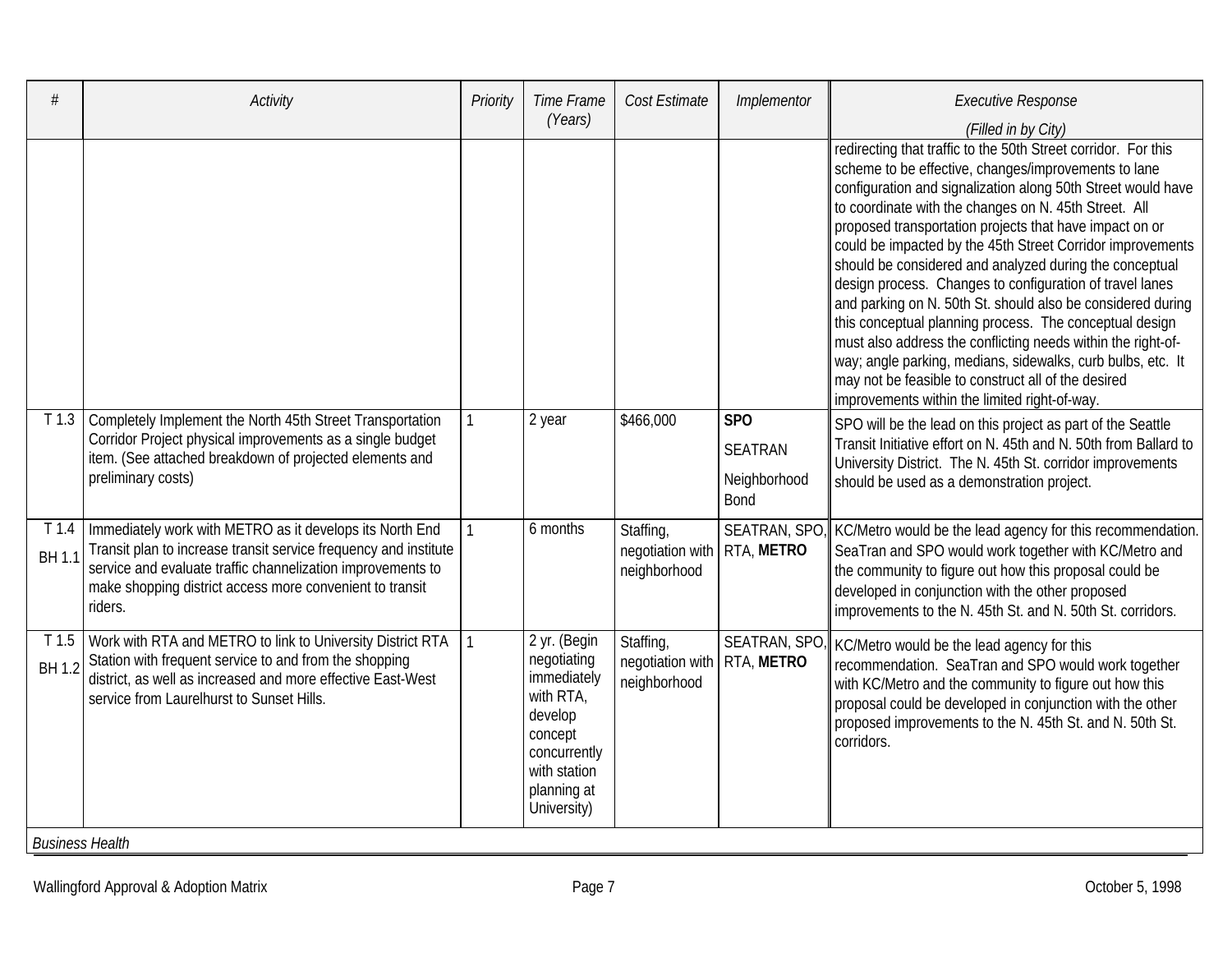| #     | Activity                                                                                                                                                                                                                                                                                                      | Priority       | Time Frame<br>(Years) | Cost Estimate                                                                       | Implementor                                                          | <b>Executive Response</b><br>(Filled in by City)                                                                                                                                                                                                                                                                                                                                                                                                                                                                                                                                                                                                                                                                                                                                                                      |
|-------|---------------------------------------------------------------------------------------------------------------------------------------------------------------------------------------------------------------------------------------------------------------------------------------------------------------|----------------|-----------------------|-------------------------------------------------------------------------------------|----------------------------------------------------------------------|-----------------------------------------------------------------------------------------------------------------------------------------------------------------------------------------------------------------------------------------------------------------------------------------------------------------------------------------------------------------------------------------------------------------------------------------------------------------------------------------------------------------------------------------------------------------------------------------------------------------------------------------------------------------------------------------------------------------------------------------------------------------------------------------------------------------------|
| T 1.6 | BH 1.3 Based on Baseline Parking Study (above) implement a<br>Parking Management Association to make best use of all<br>Wallingford District Parking. Develop association during first<br>year, Continue Administration during second year, Evaluate<br>effectiveness in a follow-up study within third year. | 1              | 3 yrs                 | \$25,000 annual<br>\$50,000 (study)                                                 | <b>Chamber of</b><br>Commerce<br>w/BIA/LID<br>funding<br>SEATRAN/OED | OED and SeaTran are directed to work with the planning<br>group                                                                                                                                                                                                                                                                                                                                                                                                                                                                                                                                                                                                                                                                                                                                                       |
|       | BH 1.4 Study BIA/LID options for business district improvements,<br>marketing, and Parking Management Association.                                                                                                                                                                                            |                | 1 yr.                 | \$25,000                                                                            | DON/OED<br>Consultant                                                | The Office of Economic Development (OED), which serves<br>as a liaison to the City's BIAs and assists business districts<br>with initial efforts to develop a BIA Program, should contact<br>the planning group. OED has a contract with the<br>Neighborhood Business Council (NBC). As part of that<br>contract NBC provides business districts with technical<br>assistance as they work to determine if a BIA represents the<br>appropriate organizational structure to address long-term<br>business district efforts.<br>It is imperative for the planning group to engage business<br>and property owners in the process to determine if a BIA or<br>LID is applicable for the business district. An initial feasibility<br>study should be conducted to evaluate the potential success<br>of a BIA versus LID. |
|       | BH 1.5   Implement Business District BIA or LID solution                                                                                                                                                                                                                                                      |                | $2$ yr.               | \$30,000 annual<br>plus additional<br>for streetscape<br>and parking<br>management. | Chamber of<br>Commerce/<br>WEaving<br>Wallingford                    | The Office of Economic Development (OED) which serves<br>as a liaison to the City's BIAs and assists business districts<br>with initial efforts to develop a BIA Program should contact<br>the planning group.                                                                                                                                                                                                                                                                                                                                                                                                                                                                                                                                                                                                        |
|       | BH 1.6 Purchase and add street furniture, identifying banners, and<br>art to make Wallingford sidewalks entertaining and friendly                                                                                                                                                                             | $\overline{2}$ | 2 yr.                 | \$30,000                                                                            | <b>BIA/LID</b>                                                       | This is primarily a community based project. The community<br>should work with DON and DPR to identify proper funding<br>sources and types of amenities. This project may qualify for<br>a neighborhood matching fund grant. DON and DPR are<br>directed to contact the planning group.                                                                                                                                                                                                                                                                                                                                                                                                                                                                                                                               |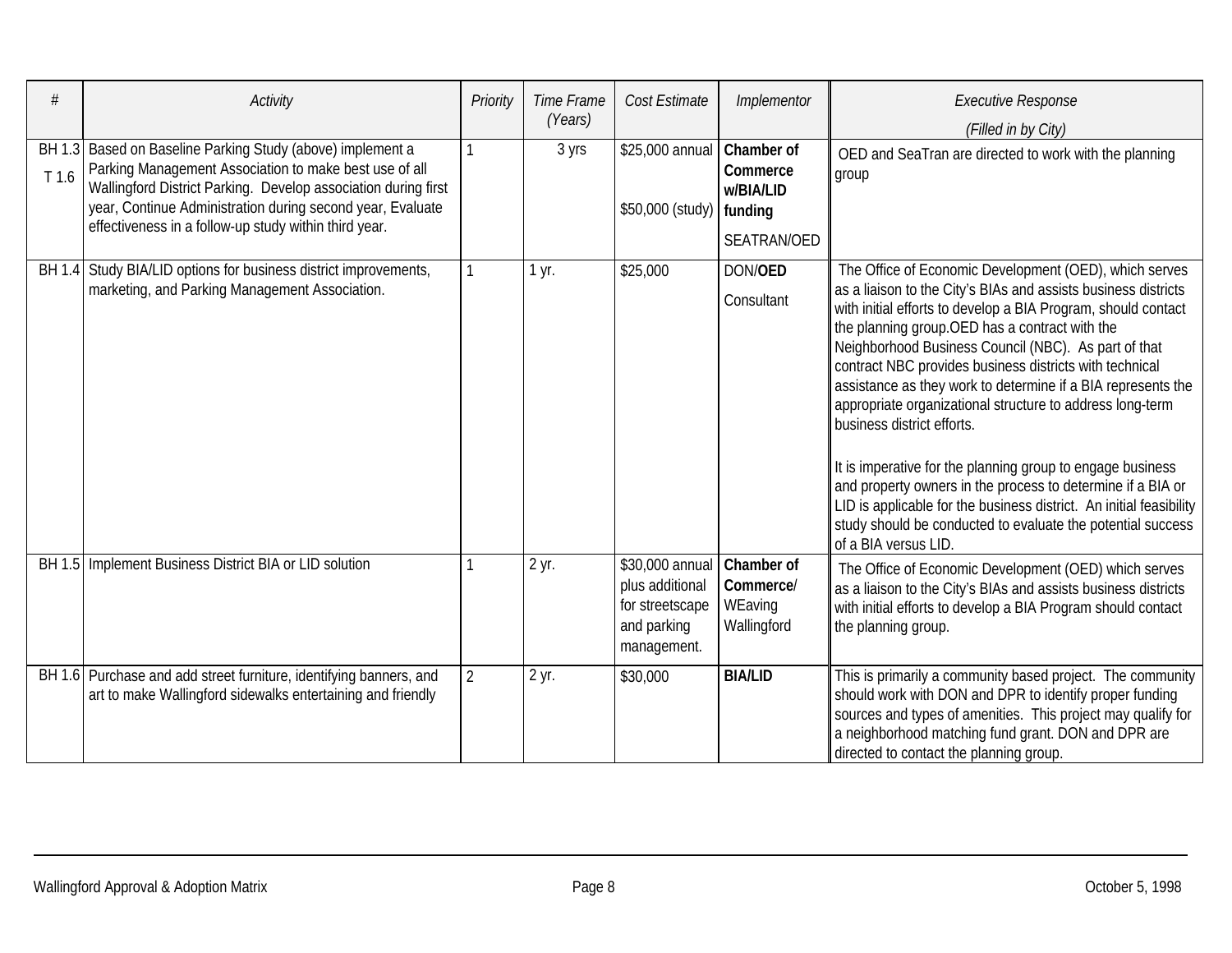| #             | Activity                                                                                                                                                                                                                                                                                                                                                                                                                                                                                                                                                                                                                                              | Priority       | Time Frame            | Cost Estimate                        | Implementor                                                     | <b>Executive Response</b>                                                                                                                                                                                                                                                                                                                                                                                                                                                                                                                              |
|---------------|-------------------------------------------------------------------------------------------------------------------------------------------------------------------------------------------------------------------------------------------------------------------------------------------------------------------------------------------------------------------------------------------------------------------------------------------------------------------------------------------------------------------------------------------------------------------------------------------------------------------------------------------------------|----------------|-----------------------|--------------------------------------|-----------------------------------------------------------------|--------------------------------------------------------------------------------------------------------------------------------------------------------------------------------------------------------------------------------------------------------------------------------------------------------------------------------------------------------------------------------------------------------------------------------------------------------------------------------------------------------------------------------------------------------|
|               |                                                                                                                                                                                                                                                                                                                                                                                                                                                                                                                                                                                                                                                       |                | (Years)               |                                      |                                                                 | (Filled in by City)                                                                                                                                                                                                                                                                                                                                                                                                                                                                                                                                    |
| BH 1.7        | Work with the business community and residential groups to<br>develop a project design for a 45th Street Placemaking<br>project to create a Civic gathering place and Crossroads at<br>45th & Wallingford which may include: traffic improvements<br>and diverters, rechannelization, all-way pedestrian signal,<br>street furniture, sidewalk widening, private property<br>improvements, Art placement, and other amenities.<br>NOTE: The community requested an official key pedestrian<br>street designation after both validation and council<br>presentation. The official request will be accounted for within<br>the Council Decision Agenda. |                | 1 year                | \$60,000                             | DON/WEaving<br>Wallingford<br><b>SEATRAN</b><br>SP <sub>O</sub> | SPO, DON and SEATRAN should work with the community<br>in refining this proposal in light of other improvements on the<br>N. 45th St. Corridor.<br>The community should also consider a 2-6 block section of<br>N. 45th Street as a "key pedestrian street". This will assist<br>in reducing potential conflicts and prioritizing where<br>pedestrian improvements would receive the greatest<br>emphasis (over other modes). The likely location for this<br>designation is the plan's "Crossroads" area at N. 45th Street<br>and Wallingford Avenue. |
|               | BH 1.8 Fund and implement the above placemaking project                                                                                                                                                                                                                                                                                                                                                                                                                                                                                                                                                                                               |                | 2 year                | \$300,000                            | <b>BIA/LID</b><br><b>SEATRAN</b><br>SP <sub>O</sub>             | SPO, DON and SEATRAN should work with the community<br>in identifying an appropriate funding source.                                                                                                                                                                                                                                                                                                                                                                                                                                                   |
| Land Use      |                                                                                                                                                                                                                                                                                                                                                                                                                                                                                                                                                                                                                                                       |                |                       |                                      |                                                                 |                                                                                                                                                                                                                                                                                                                                                                                                                                                                                                                                                        |
|               | LU 1.1 Prohibit Single Purpose residential structures along 45th<br>Street between Greenlake Way and Interstate 5.                                                                                                                                                                                                                                                                                                                                                                                                                                                                                                                                    |                | With Plan<br>adoption |                                      | SPO/DCLU                                                        | Legislation to accomplish this will be submitted to Council for<br>consideration with the Wallingford Plan                                                                                                                                                                                                                                                                                                                                                                                                                                             |
|               | LU 1.2 Develop Design Guidelines for the Wallingford Commercial<br>District as part of the neighborhood design guidelines.                                                                                                                                                                                                                                                                                                                                                                                                                                                                                                                            |                | 1 yr.                 | \$25,000                             | <b>DON/DCLU</b>                                                 | DCLU should work with the community to further refine this<br>proposal and determine the desired end result of such an<br>activity                                                                                                                                                                                                                                                                                                                                                                                                                     |
| LU 1.3        | Implement a Community Design Review pilot process<br>through WEaving Wallingford                                                                                                                                                                                                                                                                                                                                                                                                                                                                                                                                                                      |                | 2 yr.                 | \$5,000 annual<br>for local staffing | WEaving<br>Wallingford<br><b>DCLU</b>                           | DCLU should work with the community to further refine this<br>proposal and determine the desired end result of such an<br>activity.                                                                                                                                                                                                                                                                                                                                                                                                                    |
| LU 1.4        | Strongly consider city action to accommodate sidewalk dining 2<br>throughout the Wallingford core shopping district. Where<br>possible, combine with curb bulbs and other sidewalk<br>improvements to increase outdoor dining area.                                                                                                                                                                                                                                                                                                                                                                                                                   |                | 1 yr.                 |                                      | <b>DCLU/SPO</b>                                                 | DCLU and SPO should work with the community to refine<br>this proposal. Transportation issues, particularly those<br>within the N. 45th St. Corridor will have a great impact on<br>such an activity.                                                                                                                                                                                                                                                                                                                                                  |
| Urban Village |                                                                                                                                                                                                                                                                                                                                                                                                                                                                                                                                                                                                                                                       |                |                       |                                      |                                                                 |                                                                                                                                                                                                                                                                                                                                                                                                                                                                                                                                                        |
|               | UV 1.1 Target city investments into projects serving areas where<br>growth is occurring to realize the urban village ideal                                                                                                                                                                                                                                                                                                                                                                                                                                                                                                                            | $\overline{2}$ | 6 yr.                 |                                      | SP <sub>O</sub>                                                 | This recommendation is being reviewed in a city-wide<br>context through the urban village strategy.                                                                                                                                                                                                                                                                                                                                                                                                                                                    |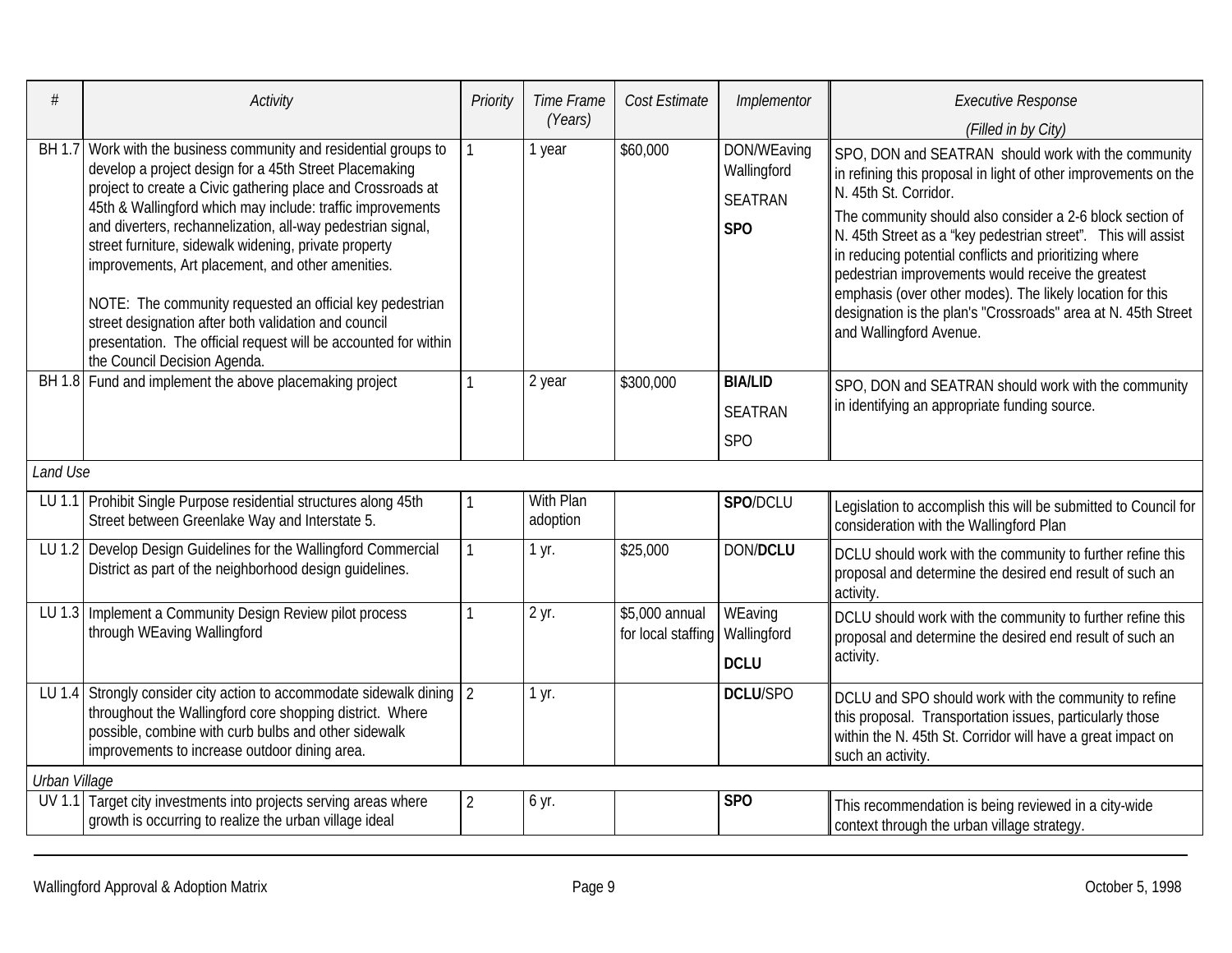| Activity                                                                                                                                                                                                                                                                                                                                                                                                           | Priority | Time Frame<br>(Years)                                               | Cost Estimate | Implementor | <b>Executive Response</b><br>(Filled in by City)                                                           |
|--------------------------------------------------------------------------------------------------------------------------------------------------------------------------------------------------------------------------------------------------------------------------------------------------------------------------------------------------------------------------------------------------------------------|----------|---------------------------------------------------------------------|---------------|-------------|------------------------------------------------------------------------------------------------------------|
| UV 1.2 Extend current city urban village boundaries along the N.<br>45th Street Corridor to I-5, encourage mixed use projects of<br>ground floor commercial with residential above and continue<br>through city action to prioritize alternative transportation and<br>a pedestrian focus while still accommodating automobile<br>I traffic which the district retailers depend on for their economic  <br>health. |          | With plan<br>adoption and<br>throughout<br>the life of the<br>plan. |               | <b>SPO</b>  | Legislation to enact this recommendation has been<br>submitted with the legislative package for this plan. |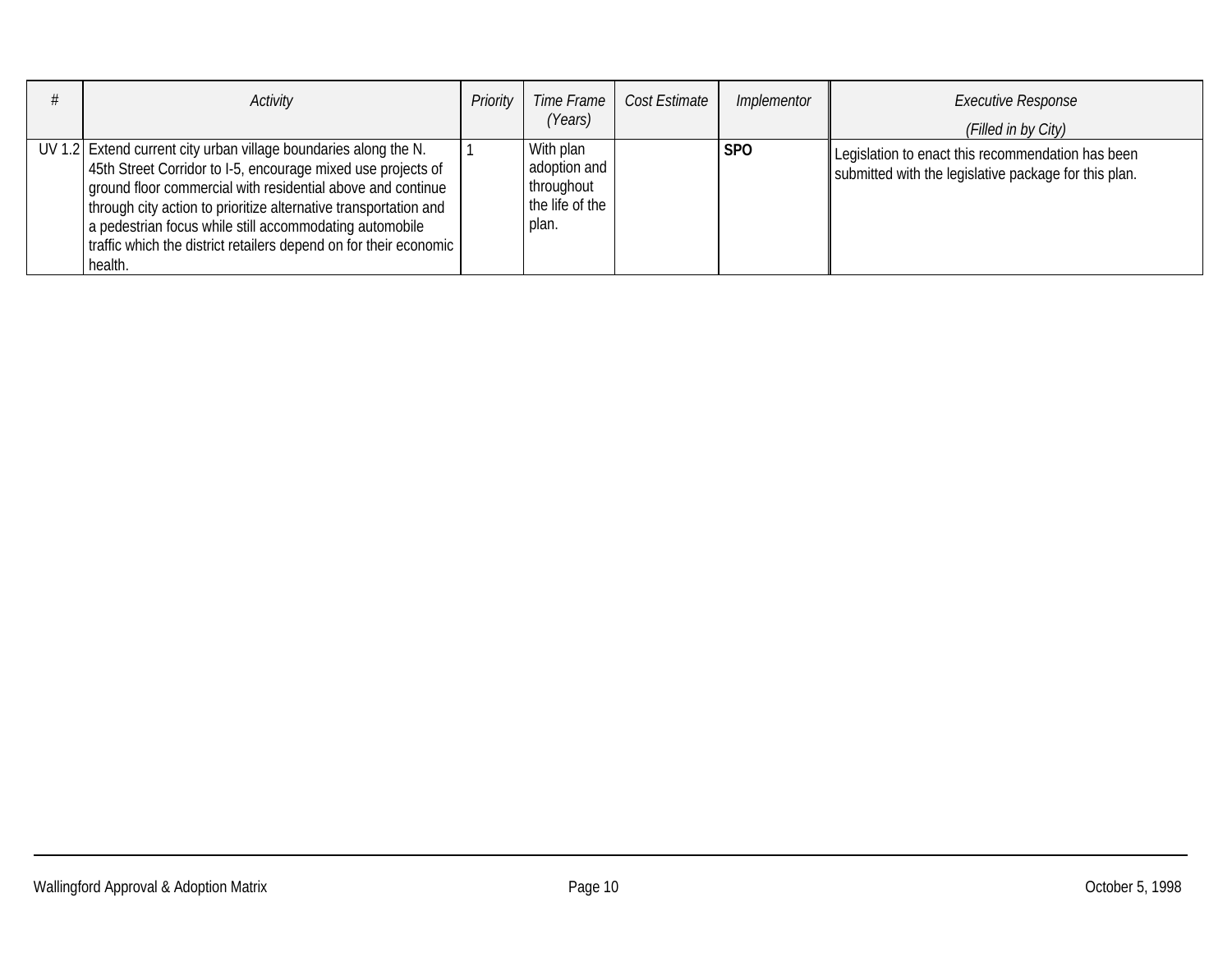## **Description:**

The human side of neighborhood is a hard-to-replace value in today's fast-paced environment. This project provides staffing to help enable the volunteer base and local organizations of Wallingford to function more effectively as a community support system for everything from crime prevention to a human services safety net; from land use to plan stewardship. Using community networks of stakeholders: business, residential, human services, block captains, and others, WEaving Wallingford hopes to capture the energy of neighborhood planning, for ongoing implementation, and involvement in all its integrated activities.

## **Integrated Executive Response:**

This strategy is consistent with the goals and policies of the Comprehensive Plan relating to Human Development. WEaving Wallingford as envisioned will help promote community participation and provide support to stakeholders interested in creating a neighborhood support network.

Weaving Wallingford is a community based effort. As with all community based projects, funding should be pursued through either neighborhood matching grants or other sources of funding. Certain aspects of the project may not qualify under the neighborhood matching grant criteria (yet to be determined) and hence, the tasks listed in the table below should be used to determine whether the City should make a substantial commitment of funds or other resources to the project. A City commitment of funds would be a one-time only contribution for start-up costs. The community may choose to utilize early implementation funds slated for their neighborhood as start-up funds for this project.

Department responses included below: DHHS, DON, DCLU Compiled by SPO.

#### **Lead Department:** DON **Participating Departments:** DHHS, DCLU, SPO **Tasks to be Undertaken in 1998-2000**

- 1. Conduct feasibility evaluation
	- a) The community should develop an organizational structure and preliminary budget that has political support of community organizations and other neighborhood stakeholders.
- b) Based on preliminary project budget identify which types of funding would be appropriate for the proposed activities such as Neighborhood Matching Fund grants.
- c) If needed, prioritize with strategies from other neighborhood plans.
- 2. Upon development of cohesive organization, pursue funding sources such as neighborhood matching grants, state grants, and foundation funding to establish WEaving Wallingford as a non-profit corporation.

#### **Council Action Taken: Key Strategy B: WEaving Wallingford**

Approve Executive's Recommended Response with the following additions:

1. Council requests that the Executive and WEaving Wallingford work together to identify a scope of work, timeline and cost estimate needed to develop an open space plan, and address historic preservation issues, possible zoning changes and development in South Wallingford and present their recommendations on the requirements and feasibility of addressing these issues to the Council's Neighborhoods, Growth Planning & Civic Engagement Committee by the end of the first quarter of 1999.

2. On the Human Services Siting Policy (matrix HS1.3) DCLU and DHHS shall report back to Council on the policies and processes they are developing for Wallingford and how they are consistent with City wide siting policies and processes, before they are adopted and implemented by the departments.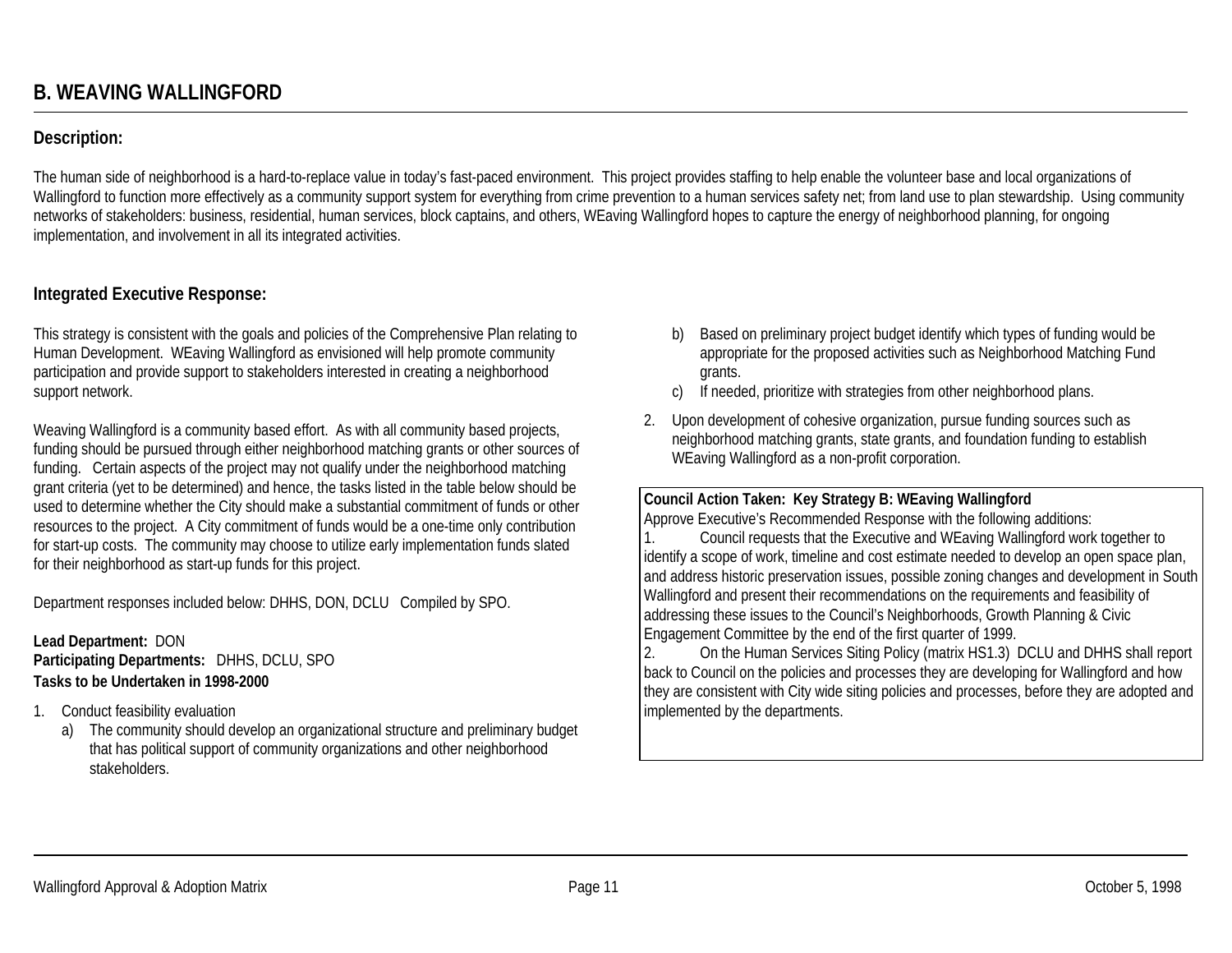| #             | <b>Activity</b>                                                                                                                                                                                                                                                                                                                                                                                                                                                                                                  | Priority | Time Frame<br>(Years) | Cost Estimate | Implementor                                               | <b>Executive Response</b><br>(Filled in by City)                                                                                                                                                                                                                                                                                                                                                                                                                                       |
|---------------|------------------------------------------------------------------------------------------------------------------------------------------------------------------------------------------------------------------------------------------------------------------------------------------------------------------------------------------------------------------------------------------------------------------------------------------------------------------------------------------------------------------|----------|-----------------------|---------------|-----------------------------------------------------------|----------------------------------------------------------------------------------------------------------------------------------------------------------------------------------------------------------------------------------------------------------------------------------------------------------------------------------------------------------------------------------------------------------------------------------------------------------------------------------------|
|               | <b>Community Building</b>                                                                                                                                                                                                                                                                                                                                                                                                                                                                                        |          |                       |               |                                                           |                                                                                                                                                                                                                                                                                                                                                                                                                                                                                        |
|               | CB1.1 Develop and implement organizational<br>structure that has political support of the<br>community organizations and other<br>neighborhood constituencies.                                                                                                                                                                                                                                                                                                                                                   |          | 9 months              | \$9,000       | Community<br><b>DHHS</b>                                  | Implementation is a community based responsibility. DHHS is<br>interested in providing technical assistance to the community to help<br>guide them when pursuing human service and housing related issues.                                                                                                                                                                                                                                                                             |
| <b>HS 1.1</b> | CB 1.2 Develop a first year workplan that<br>includes:<br>Communication mechanisms and<br>list assembly<br>Volunteer coordination<br><b>Establishing the Human Service</b><br><b>Network</b><br>Developing a Good Neighbor<br>Roundtable and a pilot project for<br>siting Human Services<br>Linking with Block Watch<br>Linking with Government<br>Neighborhood Plan Stewardship<br>Evaluation and development of a<br>long term workplan<br>Identify and submit initial grants for<br>projected funding stream |          | 1 year                | \$13,000      | WEaving<br>Wallingford                                    | Implementation is a community based responsibility. The community<br>should consider the following actions:<br>pursuing a Neighborhood Matching Fund Grant.<br>developing a workplan that includes the programs determined to<br>have neighborhood wide community support.<br>establishing a human services network and develop a workplan<br>for long-term implementation of the Network Plan.<br>Early implementation funding could be used as start-up funding for<br>this project. |
|               | CB 1.3 Develop staffing cooperation among the<br>networks, evaluate space needs and<br>create neighborhood office location that<br>is centrally located and visible                                                                                                                                                                                                                                                                                                                                              |          | Year 1                | \$15,000      | <b>State</b><br>Foundations<br>Chamber of<br>Commerce     | Implementation is a community based responsibility. The community<br>should consider pursuing a Neighborhood Matching Fund Grant.                                                                                                                                                                                                                                                                                                                                                      |
|               | CB 1.4 Implement Phase I of the workplan                                                                                                                                                                                                                                                                                                                                                                                                                                                                         |          | year 2                | \$95,000      | Community/<br>Chamber of<br>Commerce<br>Foundation grants | Implementation is a community based responsibility. The community<br>should consider pursuing a Neighborhood Matching Fund Grant.                                                                                                                                                                                                                                                                                                                                                      |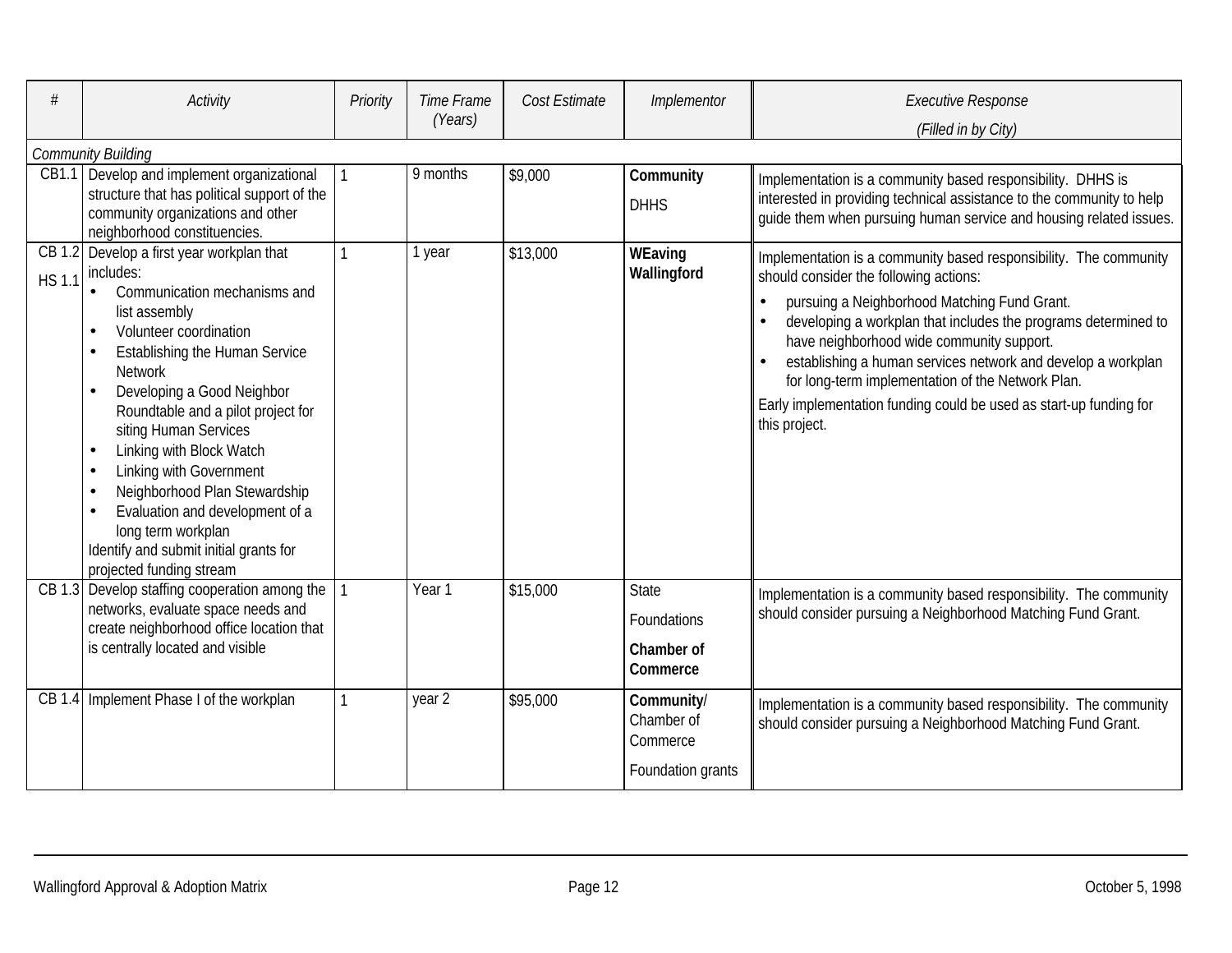|                        | Activity                                                                                                                                                               | Priority | Time Frame<br>(Years) | Cost Estimate            | Implementor                                                            | <b>Executive Response</b><br>(Filled in by City)                                                                                                                                                                                                                                                                                                                                                                                                                                                                        |  |  |  |  |  |  |
|------------------------|------------------------------------------------------------------------------------------------------------------------------------------------------------------------|----------|-----------------------|--------------------------|------------------------------------------------------------------------|-------------------------------------------------------------------------------------------------------------------------------------------------------------------------------------------------------------------------------------------------------------------------------------------------------------------------------------------------------------------------------------------------------------------------------------------------------------------------------------------------------------------------|--|--|--|--|--|--|
| CB 1.5                 | Implementation support for long-term<br>workplan                                                                                                                       |          | Year $3 - 6$          | \$100,000 annual         | State, DON,<br>Chamber,<br><b>Foundations</b><br><b>BIA/LID, other</b> | Implementation is a community based responsibility. The community<br>should consider pursuing a Neighborhood Matching Fund Grant.                                                                                                                                                                                                                                                                                                                                                                                       |  |  |  |  |  |  |
|                        | <b>Human Services</b>                                                                                                                                                  |          |                       |                          |                                                                        |                                                                                                                                                                                                                                                                                                                                                                                                                                                                                                                         |  |  |  |  |  |  |
|                        | HS 1.2 Establish the human services network<br>and develop a workplan for long-term<br>implementation of Network plan<br>including linkage with WEaving<br>Wallingford |          | 1 year                | \$12,000                 | Community<br><b>DHHS</b>                                               | Implementation is a community based responsibility. The community<br>should consider pursuing a Neighborhood Matching Fund Grant.                                                                                                                                                                                                                                                                                                                                                                                       |  |  |  |  |  |  |
| <b>HS 1.3</b>          | Develop pilot project for new DCLU<br>siting policy and process for human<br>services facilities in Wallingford                                                        |          | year                  | staffing                 | DHHS/<br>Community<br><b>DCLU</b>                                      | Human service siting is conducted by DHHS. Both DHHS and DCLU<br>are willing to assist the community in developing new policies and<br>processes. DHHS will work with the community to develop new DHHS<br>siting policy and process for human services facilities in Wallingford.<br>DCLU will work with the community, DHHS and SPO on examining<br>human service siting issues. DCLU anticipates accommodating work<br>on this as a long term item, to begin as part of the expected resources<br>for 1999 and 2000. |  |  |  |  |  |  |
|                        | HS 1.4 Institute Good Neighbor Roundtable                                                                                                                              | 1        | 1 year                | included in<br>WEaving W | WEaving<br>Wallingford                                                 | Implementation is a community based responsibility.                                                                                                                                                                                                                                                                                                                                                                                                                                                                     |  |  |  |  |  |  |
| <b>Business Health</b> |                                                                                                                                                                        |          |                       |                          |                                                                        |                                                                                                                                                                                                                                                                                                                                                                                                                                                                                                                         |  |  |  |  |  |  |
|                        | BH 1.9 Investigate closer marketing linkages<br>between neighborhood residents and<br>local merchants                                                                  |          | year                  |                          | <b>BIA/LID or</b><br>Chamber with<br>WEaving<br>Wallingford            | Implementation is a community based responsibility. OED may be<br>able to give technical advice with pursuing marketing linkages.                                                                                                                                                                                                                                                                                                                                                                                       |  |  |  |  |  |  |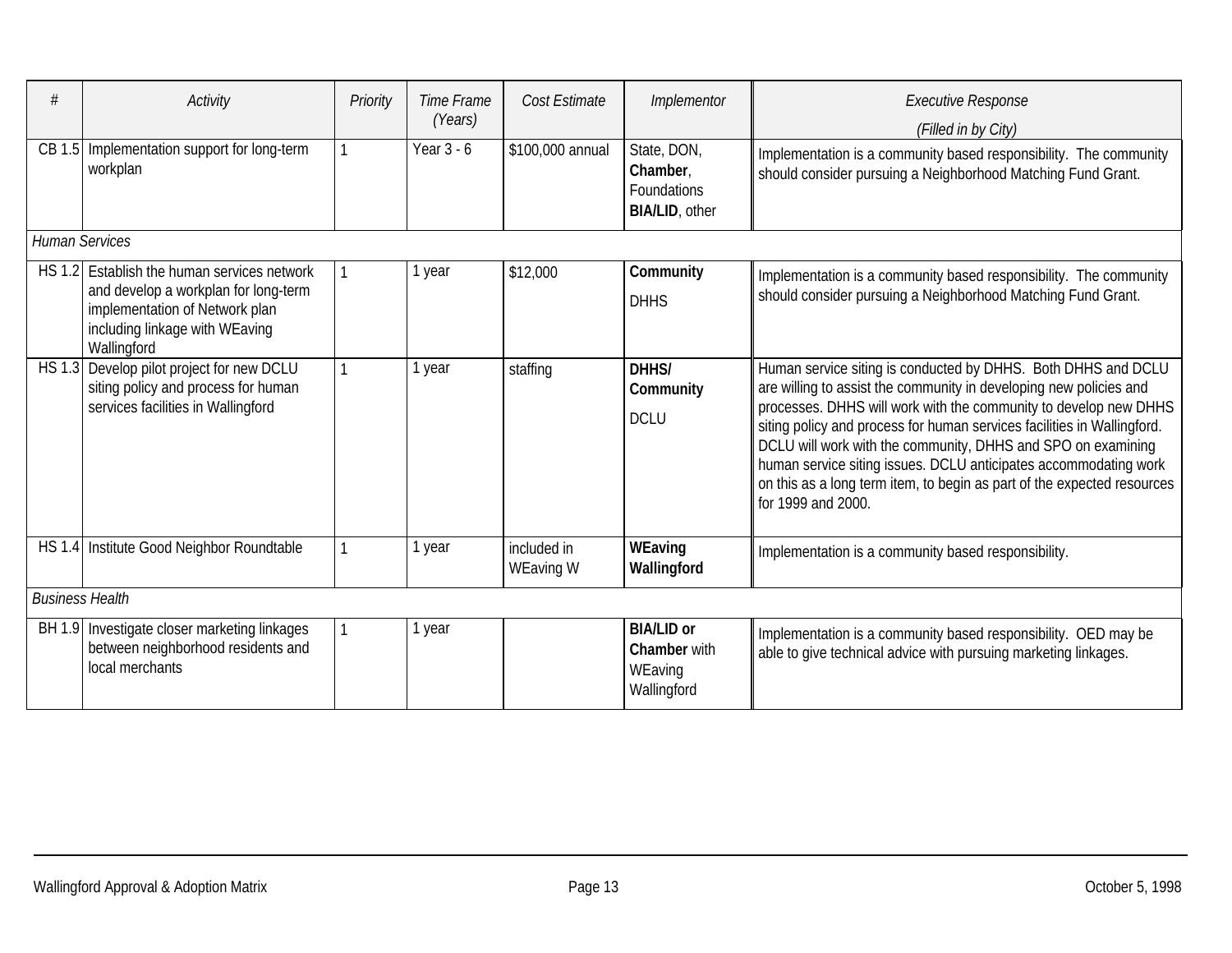## **Description:**

Wallingforders enjoy a neighborhood of pleasant streetscapes and views. But their enjoyment is somewhat restricted by heavy use of neighborhood streets, cut-through traffic, and the volumes on key arterials. This key project is about a series of small projects that add up to a neighborhood that is truly pedestrianized, and where walking is a fully integrated activity - both as business and pleasure, or as a shopping activity.

#### **Integrated Executive Response:**

These proposed activities do not necessarily constitute a Key Strategy. Each proposed activity can be incrementally implemented in conjunction with either 1) neighborhood matching funds; or, 2) inclusion w/CIP process; or 3) other possible funding sources. Because of this incremental implementation the Executive felt it best to respond to each issue individually within the Additional Activities for Implementation section.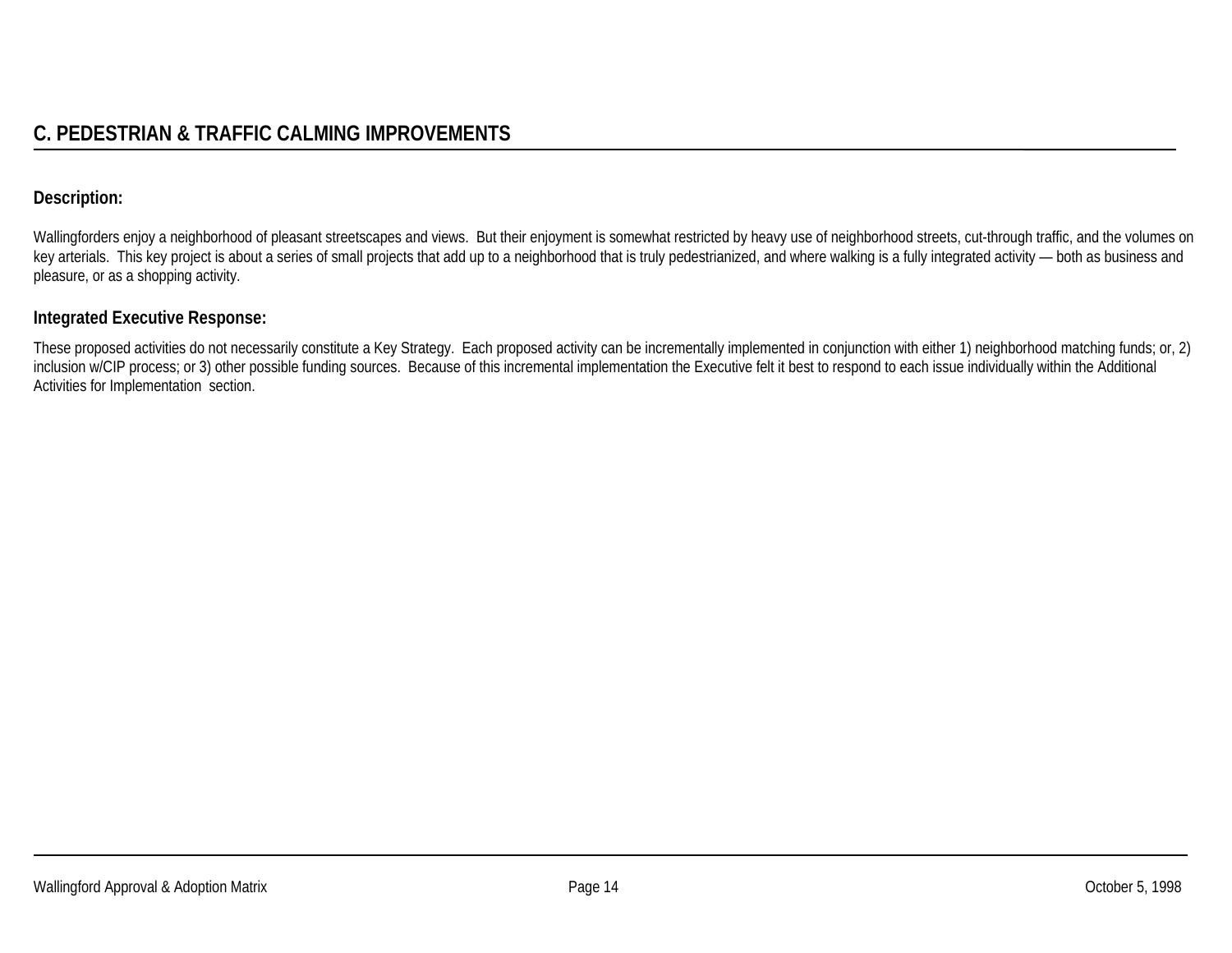# **III. ADDITIONAL ACTIVITIES FOR IMPLEMENTATION**

The activities listed in this section are not directly associated with a Key Strategy. The City has identified next steps as a part of the City's work program in response to the neighborhood plan. Many of the next steps are actions to be taken by the City, but in some cases, the neighborhood or other agency will be able to take the next steps. As with the activities listed for each Key Strategy in Section I, these activities are intended to be implemented over the span of many years.

|              | Activity                                                                                                                                                                                                                                                                                                                                                                                              | Priority | <b>Time</b><br>Frame | Cost<br>Estimate | Implementor                  | <b>Executive Response</b><br>(Filled in by City)                                                                                                                                                                                                                                                                                                                                                                                                                                                                                                                                                                                   | <b>Executive Recommended</b><br>Action<br>(Filled in by City)                                                                                                                                                                                                                                                                                                              | Council Action Taken<br>(Filled in by City)                                                                                                         |
|--------------|-------------------------------------------------------------------------------------------------------------------------------------------------------------------------------------------------------------------------------------------------------------------------------------------------------------------------------------------------------------------------------------------------------|----------|----------------------|------------------|------------------------------|------------------------------------------------------------------------------------------------------------------------------------------------------------------------------------------------------------------------------------------------------------------------------------------------------------------------------------------------------------------------------------------------------------------------------------------------------------------------------------------------------------------------------------------------------------------------------------------------------------------------------------|----------------------------------------------------------------------------------------------------------------------------------------------------------------------------------------------------------------------------------------------------------------------------------------------------------------------------------------------------------------------------|-----------------------------------------------------------------------------------------------------------------------------------------------------|
| <b>TC1.1</b> | A. Traffic Calming<br>Install traffic calming and traffic control<br>devices to decrease speeds on Latona and<br>Thackeray (42nd St. - 65th St.):<br>reclassify Latona and Thackeray as Local<br>Streets;<br>stripe outside of travel lanes<br>2.<br>3.<br>place all-way stop(s) between 42nd and<br>45th and between 45th and 50th.<br>consider speed humps/tables, curb bulbs<br>4.<br>and chicanes |          |                      |                  | <b>SEATRAN</b><br>Consultant | Reclassification of Latona<br>and Thackeray as Local<br>Streets- The proposed<br>removal of Latona &<br>Thackery from the arterial<br>network would be<br>inconsistent with the adopted<br>criteria of the City<br>Classification system. The<br>street volumes would need to<br>be reduced significantly -<br>which would require traffic<br>controls to reduce traffic, and<br>identification of other streets<br>to take the diverted traffic.<br>These streets are also major<br>response routes for<br>emergency services. Re-<br>classification as local streets<br>would significantly increase<br>response times and delay | Reclassification of Latona<br>and Thackeray as Local<br>Streets-<br>Recommendation will not<br>be implemented.<br>Stripe outside of travel<br>lanes-<br>Recommendation will be<br>considered in the future<br>during resurface design.<br>Place all-way stop(s)<br>between 42nd and 45th<br>and between 45th and<br>$50th -$<br>Recommendation will not<br>be implemented. | C4/C5<br>Approve Exec.'s Rec.<br>Action with the<br>following addition:<br>For step 4 SeaTran<br>will complete its<br>analysis by June 30,<br>1999. |

Wallingford Approval & Adoption Matrix **Canadiates and Control Control Control** Page 15 Corober 5, 1998 Corober 5, 1998

Council actions: References C1-C5 are to categories identified in Resolution 29716 pertaining to City Council review of proposed neighborhood plans. C1 = City has implemented; C2 = City can implement within existing resour when adopting the budget and/or capital improvement program; C4 = City will consider at future time (due to need to coordinate with Citywide issues or other neighborhood plans, evaluate policy or regulatory changes, identi will not implement (for reasons stated).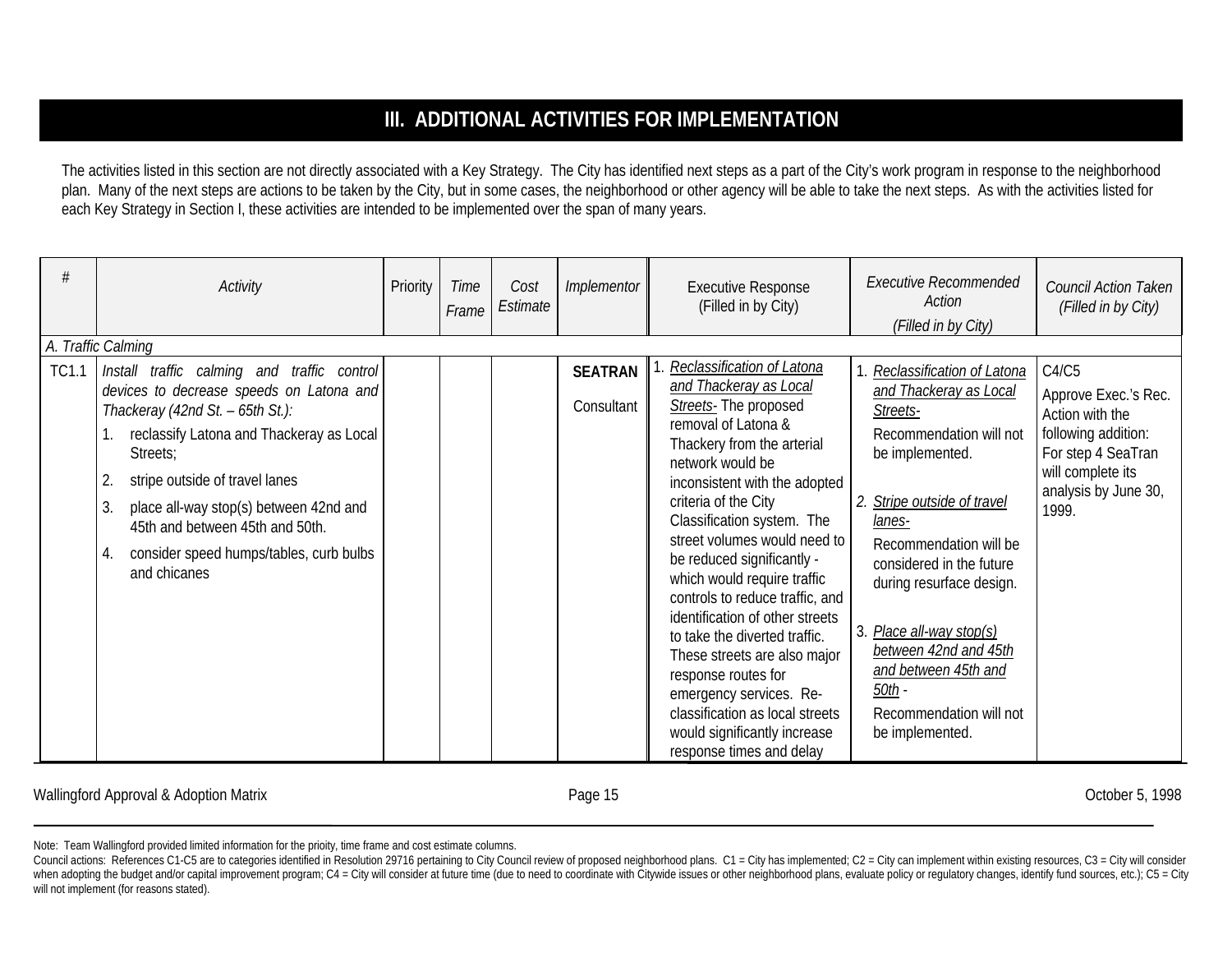| # | Activity | Priority | Time<br>Frame | Cost<br>Estimate | Implementor | <b>Executive Response</b><br>(Filled in by City)                                                                                                                                                                                                                                                                                                                                                                                                                                                                                                                                                                                                                                                                                                                                                                                                | <b>Executive Recommended</b><br>Action<br>(Filled in by City)                                                                                                                       | Council Action Taken<br>(Filled in by City) |
|---|----------|----------|---------------|------------------|-------------|-------------------------------------------------------------------------------------------------------------------------------------------------------------------------------------------------------------------------------------------------------------------------------------------------------------------------------------------------------------------------------------------------------------------------------------------------------------------------------------------------------------------------------------------------------------------------------------------------------------------------------------------------------------------------------------------------------------------------------------------------------------------------------------------------------------------------------------------------|-------------------------------------------------------------------------------------------------------------------------------------------------------------------------------------|---------------------------------------------|
|   |          |          |               |                  |             | emergency services to the<br>neighborhood.<br>2. Stripe outside of travel lanes-<br>Latona & Thackeray are<br>scheduled to be resurfaced<br>within the next two-three<br>years. This should be<br>considered during that<br>design process.<br>3. Place all-way stop(s)<br>between 42nd and 45th and<br>between 45th and 50th.<br>The locations would need to<br>meet warrant for four-way<br>stops. Further analysis is<br>necessary to determine if<br>these locations meet the<br>criteria.<br>Consider speed<br>4.<br>humps/tables, curb bulbs<br>and chicanes - Traffic<br>calming devices are allowed<br>on collector arterials,<br>however, certain devices<br>may negatively impact<br>emergency services access.<br>Speed hump/tables may be a<br>problem to both buses and<br>emergency service vehicles.<br>Curb bulbs to narrow the | 4. Consider speed<br>humps/tables, curb bulbs<br>and chicanes-<br>Recommendation may be<br>considered in the future<br>pending further analysis<br>by SEATRAN and the<br>community. |                                             |

#### Wallingford Approval & Adoption Matrix **Exercise 2018** Page 16 **Page 16** October 5, 1998

Council actions: References C1-C5 are to categories identified in Resolution 29716 pertaining to City Council review of proposed neighborhood plans. C1 = City has implemented; C2 = City can implement within existing resour when adopting the budget and/or capital improvement program; C4 = City will consider at future time (due to need to coordinate with Citywide issues or other neighborhood plans, evaluate policy or regulatory changes, identi will not implement (for reasons stated).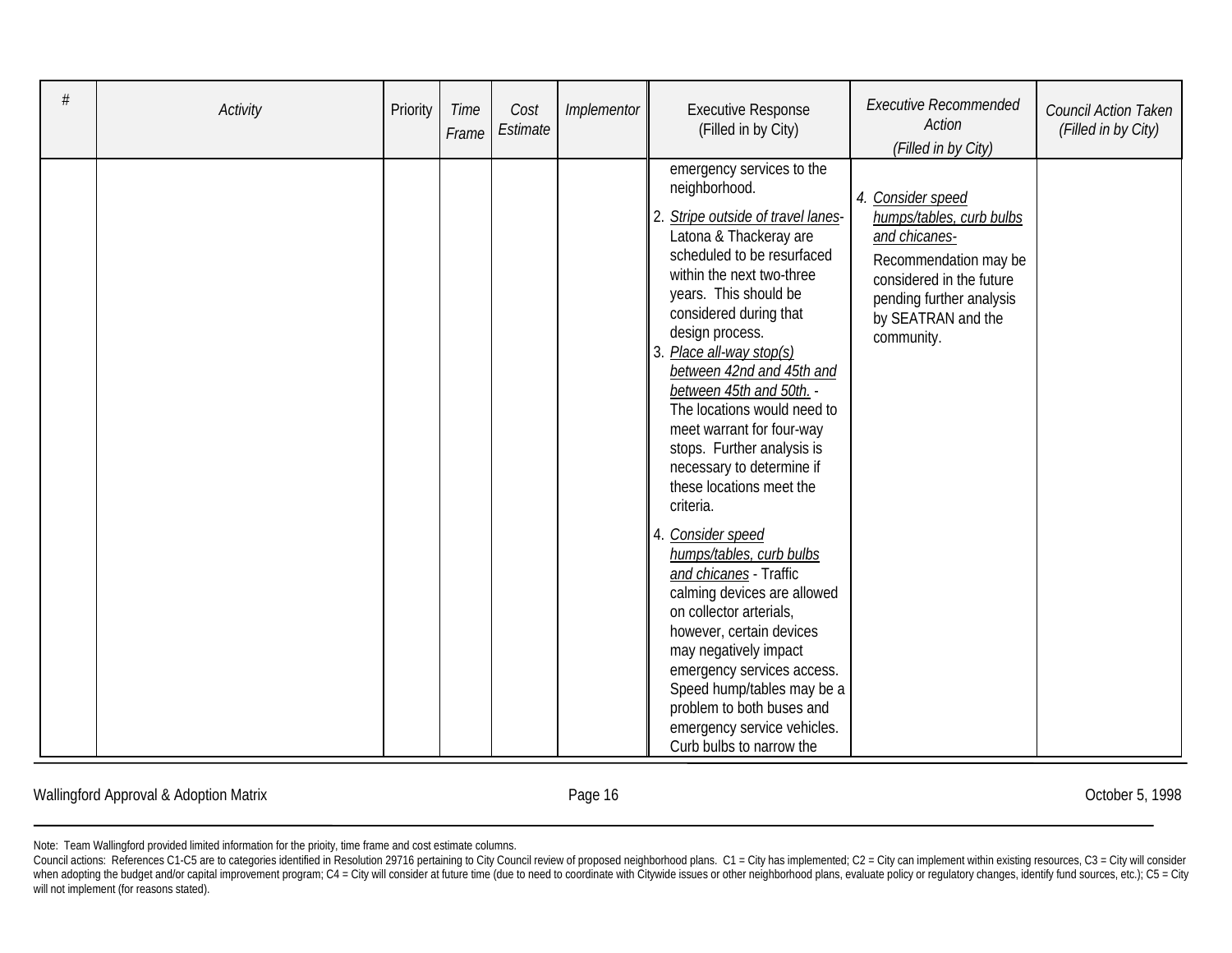| #            | Activity                                                                                                                                                                                                                                                                                                                                                                                                                                                                                                                                                           | Priority | <b>Time</b><br>Frame | Cost<br>Estimate | Implementor                  | <b>Executive Response</b><br>(Filled in by City)<br>roadway may be the most                                                                                                                                                                                                                                                                                                                                                                                                                                                                                                                                                                                                                                                                                                              | <b>Executive Recommended</b><br>Action<br>(Filled in by City)                                                                                                                                                                                                                                                                                                                                                                                                                                                                                                                     | <b>Council Action Taken</b><br>(Filled in by City)                                                                                            |
|--------------|--------------------------------------------------------------------------------------------------------------------------------------------------------------------------------------------------------------------------------------------------------------------------------------------------------------------------------------------------------------------------------------------------------------------------------------------------------------------------------------------------------------------------------------------------------------------|----------|----------------------|------------------|------------------------------|------------------------------------------------------------------------------------------------------------------------------------------------------------------------------------------------------------------------------------------------------------------------------------------------------------------------------------------------------------------------------------------------------------------------------------------------------------------------------------------------------------------------------------------------------------------------------------------------------------------------------------------------------------------------------------------------------------------------------------------------------------------------------------------|-----------------------------------------------------------------------------------------------------------------------------------------------------------------------------------------------------------------------------------------------------------------------------------------------------------------------------------------------------------------------------------------------------------------------------------------------------------------------------------------------------------------------------------------------------------------------------------|-----------------------------------------------------------------------------------------------------------------------------------------------|
| <b>TC1.2</b> | Install traffic calming/control devices and 1<br>reconfigure street network to reduce through<br>traffic use and decrease speeds on 5th Ave<br>south of 45th St.:<br>prohibit southbound through movement<br>on 5th Ave at 43rd St.<br>install stop sign for southbound 5th Ave<br>2.<br>traffic at 42nd St.<br>extend 5th Ave south to 40th St.<br>3.<br>construct new transit/HOV direct access<br>4.<br>ramps connecting the I-5 Express Lanes<br>(to/from the north) to the University<br>District street network on the east side of<br>I-5 south of 45th St. |          |                      |                  | <b>SEATRAN</b><br>Consultant | appropriate.<br>Prohibit southbound through<br>movement on 5th Ave at N.<br>43rd St.-<br>Need to investigate the<br>potential for diversion of<br>traffic to other parallel local<br>streets such as 4th Ave. and<br>determine if there are<br>emergency access issues.<br>The Fire Department should<br>directly be involved in any<br>design process.<br>Install stop sign for<br>2.<br>southbound 5th Ave traffic at<br>$42nd$ St. -<br><b>SEATRAN recommends curb</b><br>bulbs to narrow the roadway<br>instead of a stop sign.<br>3. Extend 5th Ave S. to 40th<br>St.<br>Currently this is an<br>unimproved street section<br>and WSDOT right-of-way.<br>Action would require property<br>acquisition, possibly homes.<br>Detailed analysis would need<br>to be conducted to assess | Prohibit southbound<br>through movement on<br>5th Ave at 43rd St.-<br>Recommendation may<br>be considered in the<br>future pending further<br>analysis/investigation.<br>2.<br>Install stop sign for<br>southbound 5th Ave<br>traffic at 42nd St.-<br><b>Recommendation will</b><br>not be implemented.<br>Alternative<br>recommendation for<br>curb bulbs may be<br>considered in the future<br>pending identification of<br>an appropriate funding<br>source.<br>3.<br>Extend 5th Ave S. to<br>40th St.<br>Recommendation may<br>be considered in the<br>future pending further | C4<br>Approve Exec.'s Rec.<br>Action with the<br>following addition: For<br>Step 1 SeaTran will<br>complete its analysis<br>by June 30, 1999. |

Wallingford Approval & Adoption Matrix **Exercise 2018** Page 17 **Page 17** October 5, 1998

Council actions: References C1-C5 are to categories identified in Resolution 29716 pertaining to City Council review of proposed neighborhood plans. C1 = City has implemented; C2 = City can implement within existing resour when adopting the budget and/or capital improvement program; C4 = City will consider at future time (due to need to coordinate with Citywide issues or other neighborhood plans, evaluate policy or regulatory changes, identi will not implement (for reasons stated).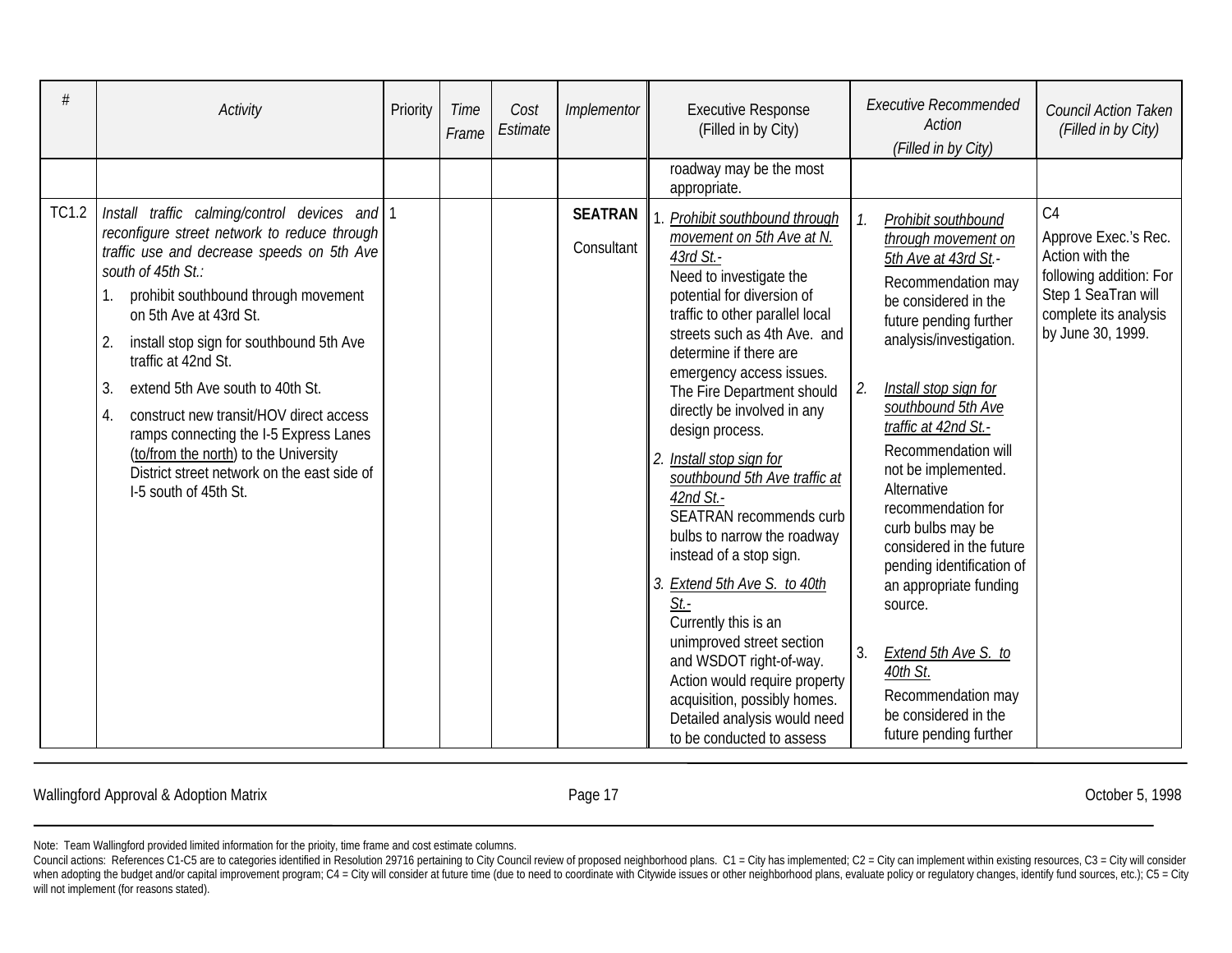| # | Activity | Priority | Time<br>Frame | Cost<br>Estimate | Implementor | <b>Executive Response</b><br>(Filled in by City)                                                                                                                                                                                                                                                                                                                                                                                                                                                                                                                                                    | <b>Executive Recommended</b><br>Action<br>(Filled in by City)                                                                                                                                                                             | <b>Council Action Taken</b><br>(Filled in by City) |
|---|----------|----------|---------------|------------------|-------------|-----------------------------------------------------------------------------------------------------------------------------------------------------------------------------------------------------------------------------------------------------------------------------------------------------------------------------------------------------------------------------------------------------------------------------------------------------------------------------------------------------------------------------------------------------------------------------------------------------|-------------------------------------------------------------------------------------------------------------------------------------------------------------------------------------------------------------------------------------------|----------------------------------------------------|
|   |          |          |               |                  |             | impacts.<br>4. Construct new transit/HOV<br>direct access ramps<br>connecting the I-5 Express<br>Lanes (to/from the north) to<br>the University District street<br>network on the east side of I-<br>5 south of N. 45th St.-<br>WSDOT should consider a<br>reversible ramp between NE<br>50th St. and the express lanes                                                                                                                                                                                                                                                                             | analysis.<br>4.<br>Construct new<br>transit/HOV direct<br>access ramps<br>connecting the I-5<br>Express Lanes (to/from<br>the north) to the<br><b>University District street</b><br>network on the east side<br>of I-5 south of 45th St.- |                                                    |
|   |          |          |               |                  |             | allowing access to and from the<br>north. This concept was found<br>to be feasible during the<br>WSDOT pre-design studies for<br><b>HOV Direct Access (45th was</b><br>not found to be feasible) but<br>was not included as part of the<br>RTA package because of sub-<br>area equity budget constraints.<br>It could be funded as part of the<br>WSDOT Core HOV Program.<br>Further analysis will need to<br>account for whether light rail<br>terminates at 45th/15th or<br>extends to Northgate.<br>The Executive should work with<br>WSDOT to make direct HOV<br>access between 50th and the I- | Recommendation may<br>be considered in the<br>future pending future<br>analysis.                                                                                                                                                          |                                                    |

Wallingford Approval & Adoption Matrix **Exercise 2018** Page 18 **Page 18** October 5, 1998

Council actions: References C1-C5 are to categories identified in Resolution 29716 pertaining to City Council review of proposed neighborhood plans. C1 = City has implemented; C2 = City can implement within existing resour when adopting the budget and/or capital improvement program; C4 = City will consider at future time (due to need to coordinate with Citywide issues or other neighborhood plans, evaluate policy or regulatory changes, identi will not implement (for reasons stated).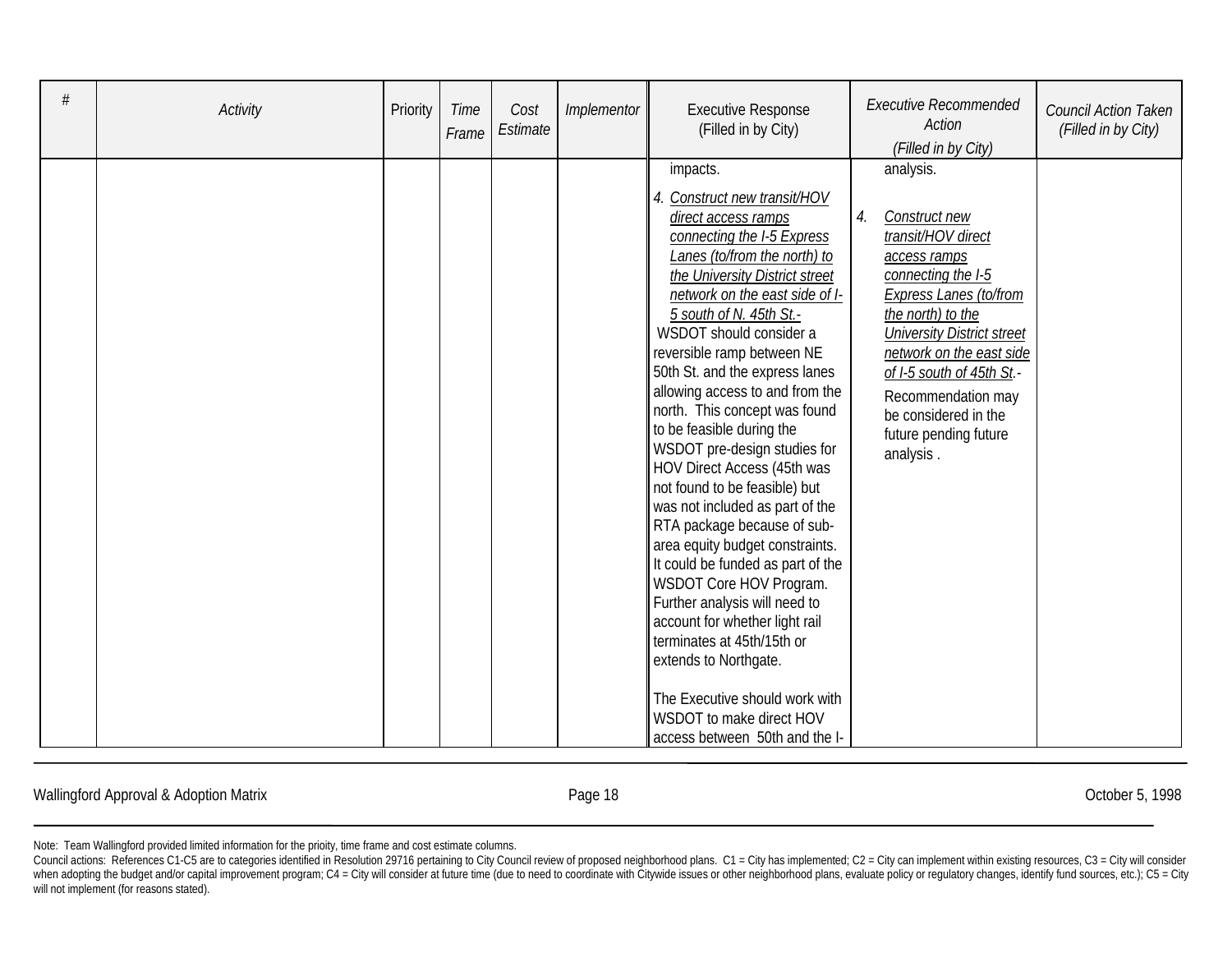| #            | Activity                                                                                                                                                                                    | Priority | Time<br>Frame | Cost<br>Estimate | <i>Implementor</i>           | <b>Executive Response</b><br>(Filled in by City)                                                                                                                                                                                                                                                                                                                                                                                                                          | <b>Executive Recommended</b><br>Action<br>(Filled in by City)                                                                                                                                                                  | <b>Council Action Taken</b><br>(Filled in by City)                                                                                             |
|--------------|---------------------------------------------------------------------------------------------------------------------------------------------------------------------------------------------|----------|---------------|------------------|------------------------------|---------------------------------------------------------------------------------------------------------------------------------------------------------------------------------------------------------------------------------------------------------------------------------------------------------------------------------------------------------------------------------------------------------------------------------------------------------------------------|--------------------------------------------------------------------------------------------------------------------------------------------------------------------------------------------------------------------------------|------------------------------------------------------------------------------------------------------------------------------------------------|
|              |                                                                                                                                                                                             |          |               |                  |                              | 5 Express lanes (to and from<br>the north) a priority for future<br>HOV Core Program funding.<br>The need for access should be<br>analyzed in the context of future<br>Sound Transit phases and<br>Seattle Transit Initiative<br>45th/50th corridor concept<br>development.                                                                                                                                                                                               |                                                                                                                                                                                                                                |                                                                                                                                                |
| <b>TC1.3</b> | Install traffic calming and traffic control   1<br>devices to narrow the roadway, and decrease<br>speeds on 46th St. (Stone Way - Meridian<br>$Ave$ :<br>angle parking, median<br>$\bullet$ |          |               |                  | <b>SEATRAN</b><br>Consultant | Further analysis is needed to<br>determine the effects of angle<br>parking on the street. Traffic<br>circles exist at three of the five<br>intersections on $N$ 46 <sup>th</sup> ; one<br>each at Interlake, Woodlawn<br>and Densmore. The traffic<br>circles would be more effective<br>in reducing the perceived width<br>of the street if they were<br>landscaped. Neighborhood<br>Matching Funds is the identified<br>source of funding for a<br>landscaping project. | Recommendation may be<br>considered in the future<br>pending further analysis.<br>Landscaping the traffic<br>circles is a community<br>oriented project and can be<br>pursued through<br>Neighborhood Matching<br>Fund grants. | C <sub>4</sub><br>Approve Exec.'s Rec.<br>Action with the<br>following addition:<br>SeaTran will complete<br>its analysis by June<br>30, 1999. |

Wallingford Approval & Adoption Matrix **Exercise 2018** Page 19 **Page 19** October 5, 1998

Note: Team Wallingford provided limited information for the prioity, time frame and cost estimate columns.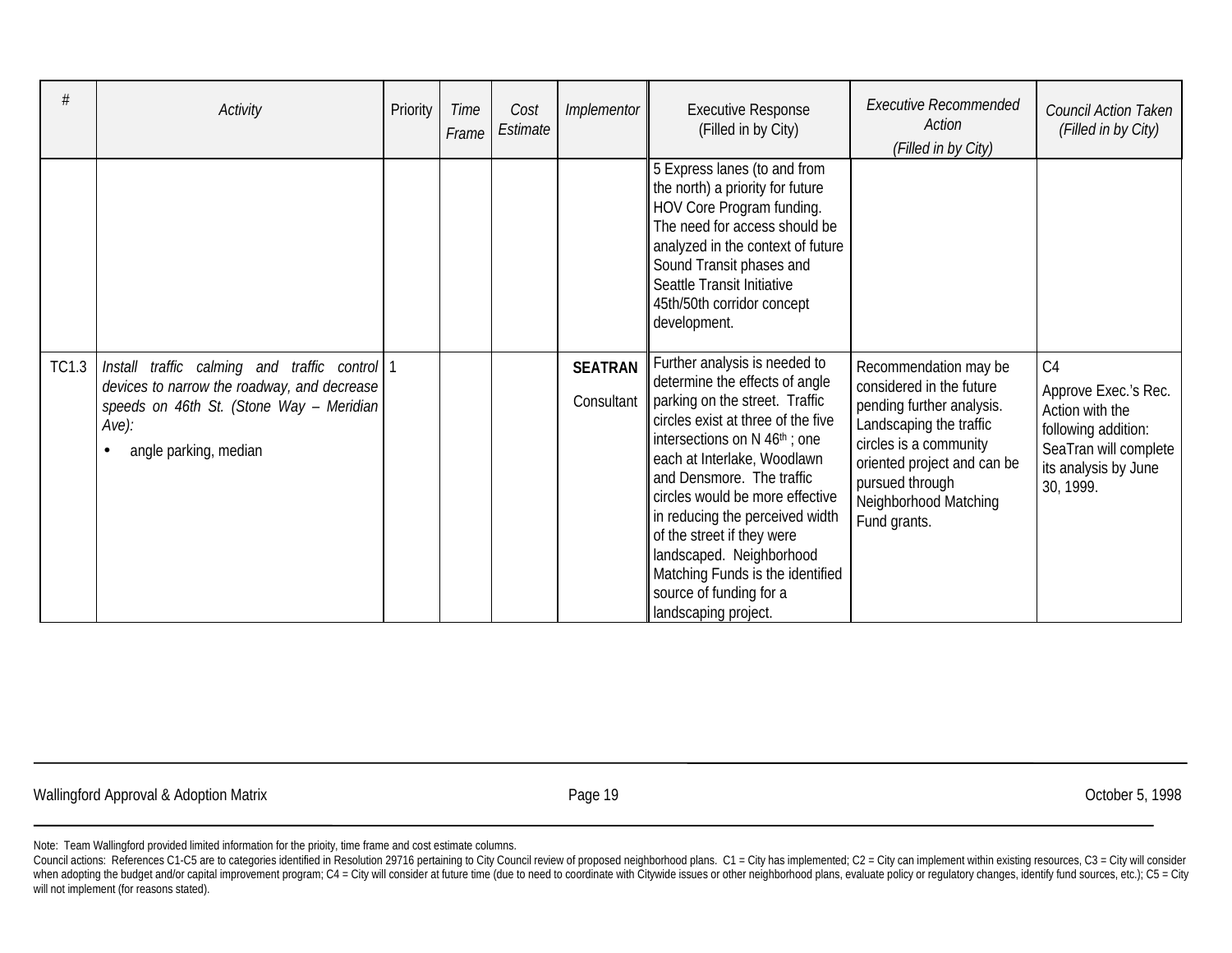|       | Activity                                                                                                                                                                                | Priority | Time<br>Frame | Cost<br>Estimate | <i>Implementor</i>           | <b>Executive Response</b><br>(Filled in by City)                                                                                                                                                                                                                                                                                                                                                                      | Executive Recommended<br>Action<br>(Filled in by City)                                                                         | <b>Council Action Taken</b><br>(Filled in by City)                                                                                      |
|-------|-----------------------------------------------------------------------------------------------------------------------------------------------------------------------------------------|----------|---------------|------------------|------------------------------|-----------------------------------------------------------------------------------------------------------------------------------------------------------------------------------------------------------------------------------------------------------------------------------------------------------------------------------------------------------------------------------------------------------------------|--------------------------------------------------------------------------------------------------------------------------------|-----------------------------------------------------------------------------------------------------------------------------------------|
| TC1.4 | Install traffic calming and traffic control<br>devices to decrease speeds on 47th St.<br>(Green Lake Way - Stone Way and Meridian)<br>$Ave - 5th Ave$ :<br>traffic circles, speed humps |          |               |                  | <b>SEATRAN</b><br>Consultant | A traffic circle exists at Stone<br>Ave N & N. 47 <sup>th</sup> Street. Traffic<br>circles also exist on N. 47th<br>Street at Woodlawn, Densmore<br>and Wallingford.<br>Second section "Meridian Ave -<br>5 <sup>th</sup> Ave" should read 47 <sup>th</sup> (2 <sup>nd</sup><br>Ave - 5 <sup>th</sup> Ave) no existing circles<br>in this section. However there<br>are Stop Signs on 47th at<br>Latona and Thackery. | Recommendation may be<br>considered in the future<br>pending analysis to<br>determine effect of additional<br>traffic circles. | C <sub>4</sub><br>Approve Exec.'s Rec.<br>Action with following<br>addition: SeaTran will<br>complete its analysis<br>by June 30, 1999. |

Wallingford Approval & Adoption Matrix **Exercise 20** Page 20 **October 5, 1998** October 5, 1998

Note: Team Wallingford provided limited information for the prioity, time frame and cost estimate columns.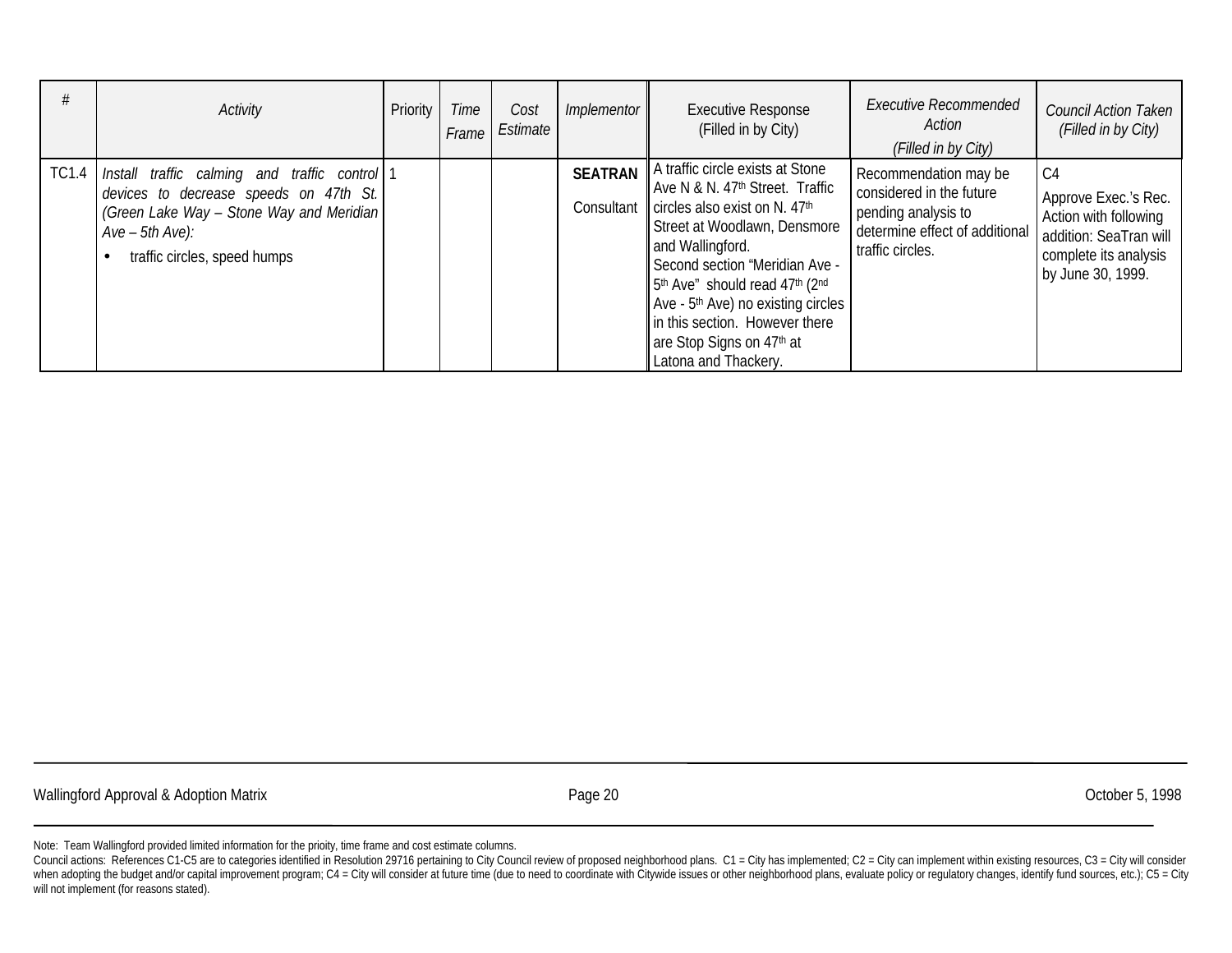| #      | Activity                                                                                                                                                                                                 | Priority | Time<br>Frame | Cost<br>Estimate | Implementor                  | <b>Executive Response</b><br>(Filled in by City)                                                                                                                                                                                                                                                                                                                                                                                                                                                                                                                                                                                                                                                                                                                                                         | <b>Executive Recommended</b><br>Action<br>(Filled in by City)                                                                                                                                                                                                                                                                                                                       | Council Action Taken<br>(Filled in by City)                                                                                                                                                                                                                                                                                                                                                                                                                                   |
|--------|----------------------------------------------------------------------------------------------------------------------------------------------------------------------------------------------------------|----------|---------------|------------------|------------------------------|----------------------------------------------------------------------------------------------------------------------------------------------------------------------------------------------------------------------------------------------------------------------------------------------------------------------------------------------------------------------------------------------------------------------------------------------------------------------------------------------------------------------------------------------------------------------------------------------------------------------------------------------------------------------------------------------------------------------------------------------------------------------------------------------------------|-------------------------------------------------------------------------------------------------------------------------------------------------------------------------------------------------------------------------------------------------------------------------------------------------------------------------------------------------------------------------------------|-------------------------------------------------------------------------------------------------------------------------------------------------------------------------------------------------------------------------------------------------------------------------------------------------------------------------------------------------------------------------------------------------------------------------------------------------------------------------------|
| TC 1.5 | Install traffic calming and traffic control 1<br>devices to narrow the roadway and decrease<br>speeds on 56th St. (Latona Ave - Meridian<br>Ave): angle parking, traffic circles, speed<br>humps, median |          |               |                  | <b>SEATRAN</b><br>Consultant | N. 56th Street is classified as a<br>collector arterial. The street<br>currently has two travel lanes<br>with parallel parking on both<br>sides. The street is too narrow<br>to build a median and still allow<br>for on-street parking. Building a<br>median would also create<br>access restrictions to abutting<br>properties. The width of the<br>street would allow angle parking<br>only on one side and effectively<br>have the same "narrowing"<br>effect as parallel parking on<br>both sides. Speed humps and<br>curb bulbs may be an option but<br>would need to be analyzed as<br>to the effect on emergency<br>services. Street is scheduled<br>for resurfacing within the next<br>two - three years. Any street<br>changes should be coordinated<br>with Greenlake 2020 Planning<br>Group. | Recommendations may be<br>considered in the future. As<br>the street is scheduled for<br>repaving in 2-3 years, re-<br>striping to reconfigure<br>parking could occur during<br>that period, however, further<br>analysis is necessary to<br>assess impacts. A median is<br>not appropriate as a method<br>of traffic calming and will not<br>be considered as a<br>recommendation. | C <sub>4</sub><br>Approve Exec.'s Rec.<br>Action with following<br>addition: The Exec.<br>will review the<br>Fremont and<br>Greenlake<br>Neighborhood plans<br>when they are<br>completed. Where<br>recommendations for<br>an area are proposed<br>in more than one plan,<br>the Exec. will work<br>with the<br>neighborhoods to<br>coordinate their plan<br>recommendations,<br>implementation<br>schedules and<br>possible changes to<br>their urban village<br>boundaries. |

Wallingford Approval & Adoption Matrix **Access 20 For a Control of Contract 21** Corresponding Corporation Matrix Corporation of the Corporation of the Corporation of the Corporation of the Page 21 Corporation of the Corpor

Note: Team Wallingford provided limited information for the prioity, time frame and cost estimate columns.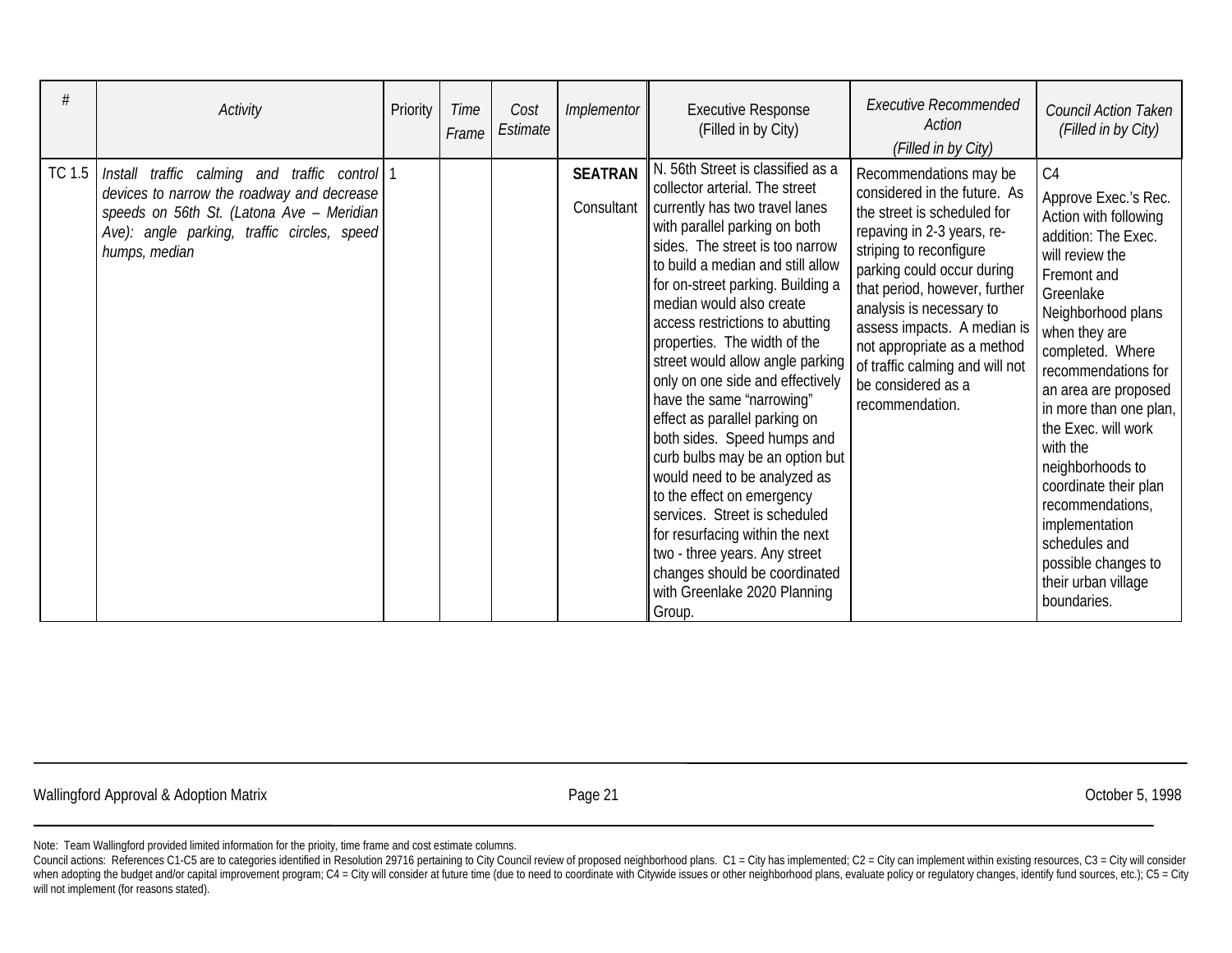| #      | Activity                                                                                                                                                                                                                               | Priority | Time<br>Frame | Cost<br>Estimate | Implementor                  | <b>Executive Response</b><br>(Filled in by City)                                                                                                                                                                                                                                                                                                                                                                                                                                                                                                                                                                                                                                                                                                                                                                                                                                                                                                                                                                                                                                 | <b>Executive Recommended</b><br>Action<br>(Filled in by City)                                    | <b>Council Action Taken</b><br>(Filled in by City) |
|--------|----------------------------------------------------------------------------------------------------------------------------------------------------------------------------------------------------------------------------------------|----------|---------------|------------------|------------------------------|----------------------------------------------------------------------------------------------------------------------------------------------------------------------------------------------------------------------------------------------------------------------------------------------------------------------------------------------------------------------------------------------------------------------------------------------------------------------------------------------------------------------------------------------------------------------------------------------------------------------------------------------------------------------------------------------------------------------------------------------------------------------------------------------------------------------------------------------------------------------------------------------------------------------------------------------------------------------------------------------------------------------------------------------------------------------------------|--------------------------------------------------------------------------------------------------|----------------------------------------------------|
| TC 1.6 | Revise/improve right turn signalization at the<br>50th/Stone Way/Greenlake Way intersection<br>in order to reduce short-cutting on local<br>streets (e.g., 48th and Woodlawn) by traffic<br>trying to avoid delays at the intersection |          |               |                  | <b>SEATRAN</b><br>Consultant | SEATRAN evaluated this activity<br>as improving the right turn<br>signalization to reduce cut<br>through traffic on N. 49th St.<br>Due to the layout of the<br>intersection, currently the<br>northbound right turn is signed as<br>'No Turn on Red', limiting turns to<br>when northbound Stone Ave. N.<br>has a green. SEATRAN could<br>install a right turn arrow for that<br>lane that would activate when<br>westbound N. 50th St. has a<br>green. This will provide an<br>additional 15 or 20 seconds of<br>green for right turners every<br>cycle, and reduce cut through<br>traffic.<br>SEATRAN has received funding<br>to install protected left turns for<br>north and southbound traffic at<br>this location. This change could<br>be included in that project and be<br>constructed at that time.<br>However, scheduling of this work<br>has not been determined at this<br>time, and may be two years<br>away. SEATRAN has the option<br>of doing the right turn arrow work<br>within existing programs, which<br>would allow us to do it in the next<br>12 months. | Recommendation can and<br>will be implemented,<br>dependant on the scheduling<br>of the project. | C <sub>4</sub><br>Approve Exec.'s Rec.<br>Action.  |

Wallingford Approval & Adoption Matrix **Exercise 22** Page 22 **October 5, 1998** October 5, 1998

Council actions: References C1-C5 are to categories identified in Resolution 29716 pertaining to City Council review of proposed neighborhood plans. C1 = City has implemented; C2 = City can implement within existing resour when adopting the budget and/or capital improvement program; C4 = City will consider at future time (due to need to coordinate with Citywide issues or other neighborhood plans, evaluate policy or regulatory changes, identi will not implement (for reasons stated).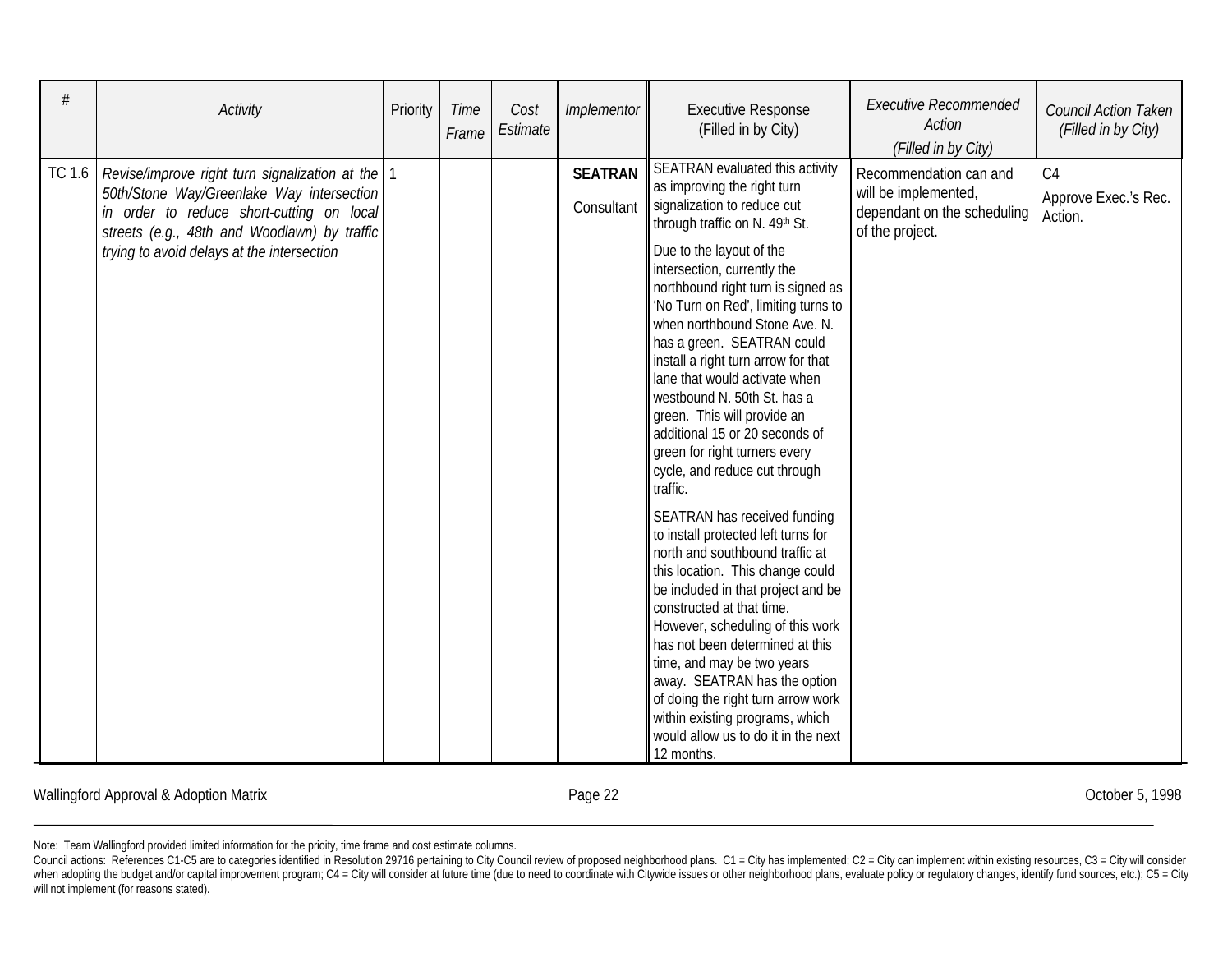| #      | Activity<br>Pedestrian Improvements                                                                                              | Priority | Time<br>Frame | Cost<br>Estimate | <i>Implementor</i>           | <b>Executive Response</b><br>(Filled in by City)                                                                                                                                                                                                                             | <b>Executive Recommended</b><br>Action<br>(Filled in by City)                                                                                                                                            | Council Action Taken<br>(Filled in by City)                                                                                                                         |
|--------|----------------------------------------------------------------------------------------------------------------------------------|----------|---------------|------------------|------------------------------|------------------------------------------------------------------------------------------------------------------------------------------------------------------------------------------------------------------------------------------------------------------------------|----------------------------------------------------------------------------------------------------------------------------------------------------------------------------------------------------------|---------------------------------------------------------------------------------------------------------------------------------------------------------------------|
| PI 1.1 | all<br>pedestrian<br>crossings<br>$a$ t<br>Improve<br>intersections on 34th St.:<br>paint crosswalks<br>curb bulbs on both sides |          |               |                  | <b>SEATRAN</b><br>Consultant | Paint crosswalks:<br>SEATRAN does not routinely<br>paint crosswalks at all legal<br>crosswalks. Painting<br>crosswalks is an ongoing<br>maintenance issue. Crosswalks<br>are marked at all signalized<br>intersections, at locations where<br>pedestrians need guidance, and | Recommendation will not be<br>implemented at this time.<br>SEATRAN may consider<br>crosswalks & curb bulbs for<br>N. 34th Street in the future<br>upon identification of priority<br>locations for both. | C <sub>4</sub><br>Approve Exec.'s Rec.<br>Action with the<br>following addition:<br>When SeaTran<br>revises its policies on<br>crosswalk painting<br>and pedestrian |
|        |                                                                                                                                  |          |               |                  |                              | at locations requiring special<br>emphasis.<br>Curb bulbs on both sides:<br>Priority locations need to be<br>identified. There are no current<br>problem locations that the<br>community has made<br>SEATRAN aware of.                                                       |                                                                                                                                                                                                          | signals they should<br>review these items<br>again for priority in<br>applying the new<br>policies.                                                                 |

Wallingford Approval & Adoption Matrix **Access 23** Corresponding to the United States 23 Corresponding to the States of the States of the States of the Page 23 Corresponding to the States of the States of the States of the

Note: Team Wallingford provided limited information for the prioity, time frame and cost estimate columns.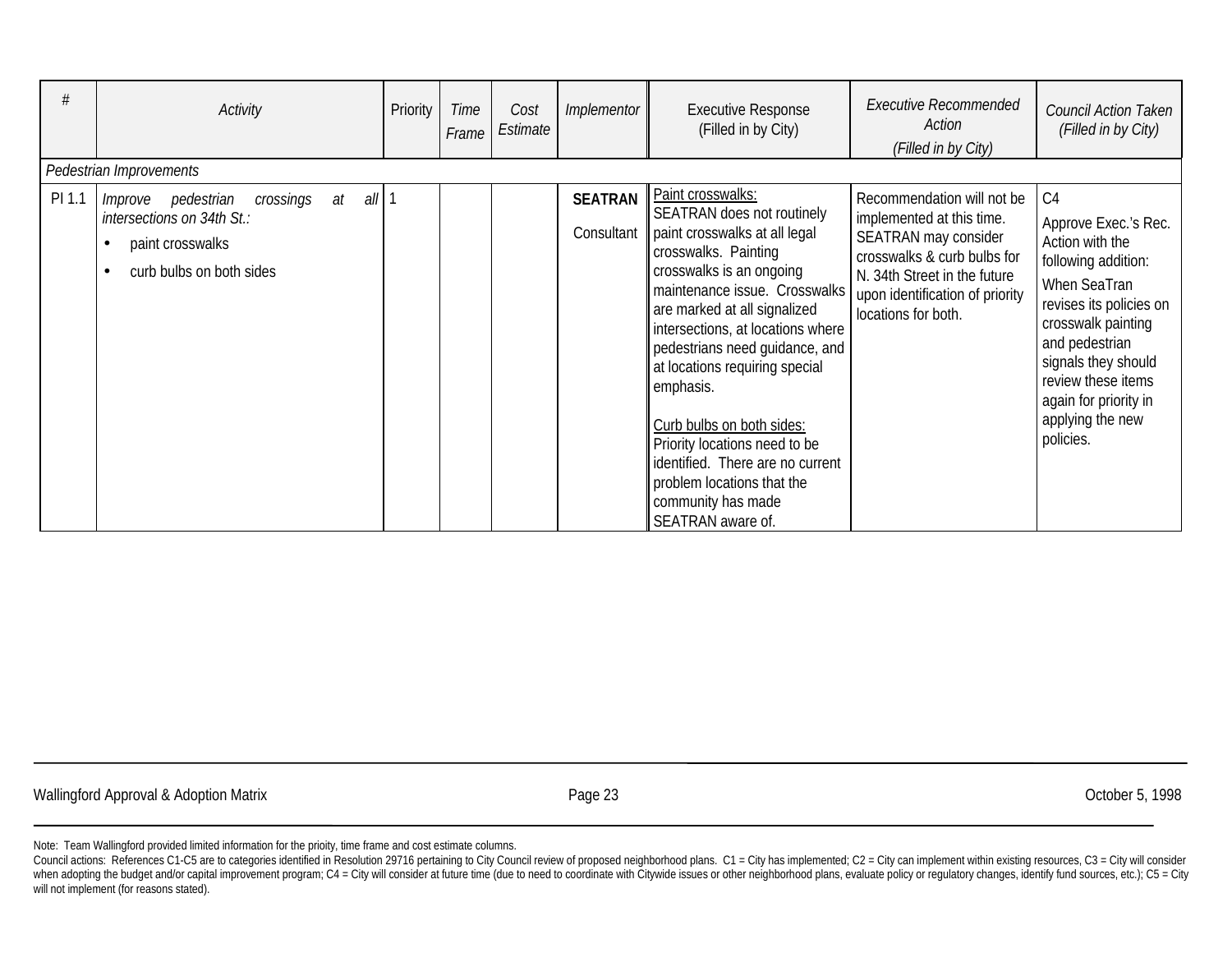| #      | Activity                                                                                                                 | Priority | Time<br>Frame | Cost<br>Estimate | Implementor                  | <b>Executive Response</b><br>(Filled in by City)                                                                                                                                                                                                                                                                                                                                                                                                                                                                                    | <b>Executive Recommended</b><br>Action<br>(Filled in by City)                                                                                            | <b>Council Action Taken</b><br>(Filled in by City)                                                                                                                                                                                                          |
|--------|--------------------------------------------------------------------------------------------------------------------------|----------|---------------|------------------|------------------------------|-------------------------------------------------------------------------------------------------------------------------------------------------------------------------------------------------------------------------------------------------------------------------------------------------------------------------------------------------------------------------------------------------------------------------------------------------------------------------------------------------------------------------------------|----------------------------------------------------------------------------------------------------------------------------------------------------------|-------------------------------------------------------------------------------------------------------------------------------------------------------------------------------------------------------------------------------------------------------------|
| PI 1.2 | Install pedestrian signals with pedestrian<br>refuge islands on Pacific St.:<br>at Meridian Ave<br>at Sunnyside Ave<br>٠ |          |               |                  | <b>SEATRAN</b><br>Consultant | SEATRAN has reviewed these<br>locations, and can not<br>determine why these locations,<br>in specific, were chosen over<br>others along N. Pacific St.<br>There are several existing<br>marked crosswalks that connect<br>to trail access for the Burke<br>Gilman trail, but none of those<br>were chosen. At this time,<br>SEATRAN does not see that<br>either of these locations would<br>do well in an evaluation for new<br>signals. Curb bulbs to facilitate<br>pedestrian crossing of the side-<br>streets would be feasible. | Recommendation may be<br>considered in the future<br>pending further refinement of<br>this proposal by the<br>community in coordination<br>with SEATRAN. | C <sub>4</sub><br>Approve Exec.'s Rec.<br>Action with following<br>addition: When<br>SeaTran revises its<br>policies on crosswalks<br>and pedestrian<br>signals they should<br>review these items<br>again for priority in<br>applying the new<br>policies. |
| PI 1.3 | Construct continuous sidewalks on the north<br>side of Pacific St. and 34th St.<br>Capital Facilities                    |          |               |                  | <b>SEATRAN</b><br>Consultant | Sidewalk construction is a<br>citywide concern. This activity<br>should be considered in<br>citywide context when funding<br>source is identified.                                                                                                                                                                                                                                                                                                                                                                                  | Recommendation will not be<br>implemented at this time.                                                                                                  | C <sub>4</sub><br>Approve Exec.'s Rec.<br>Action.                                                                                                                                                                                                           |
|        |                                                                                                                          |          |               |                  |                              |                                                                                                                                                                                                                                                                                                                                                                                                                                                                                                                                     |                                                                                                                                                          |                                                                                                                                                                                                                                                             |

Wallingford Approval & Adoption Matrix **Exercise 24** Page 24 Corober 5, 1998 Page 24 Corober 5, 1998

Note: Team Wallingford provided limited information for the prioity, time frame and cost estimate columns.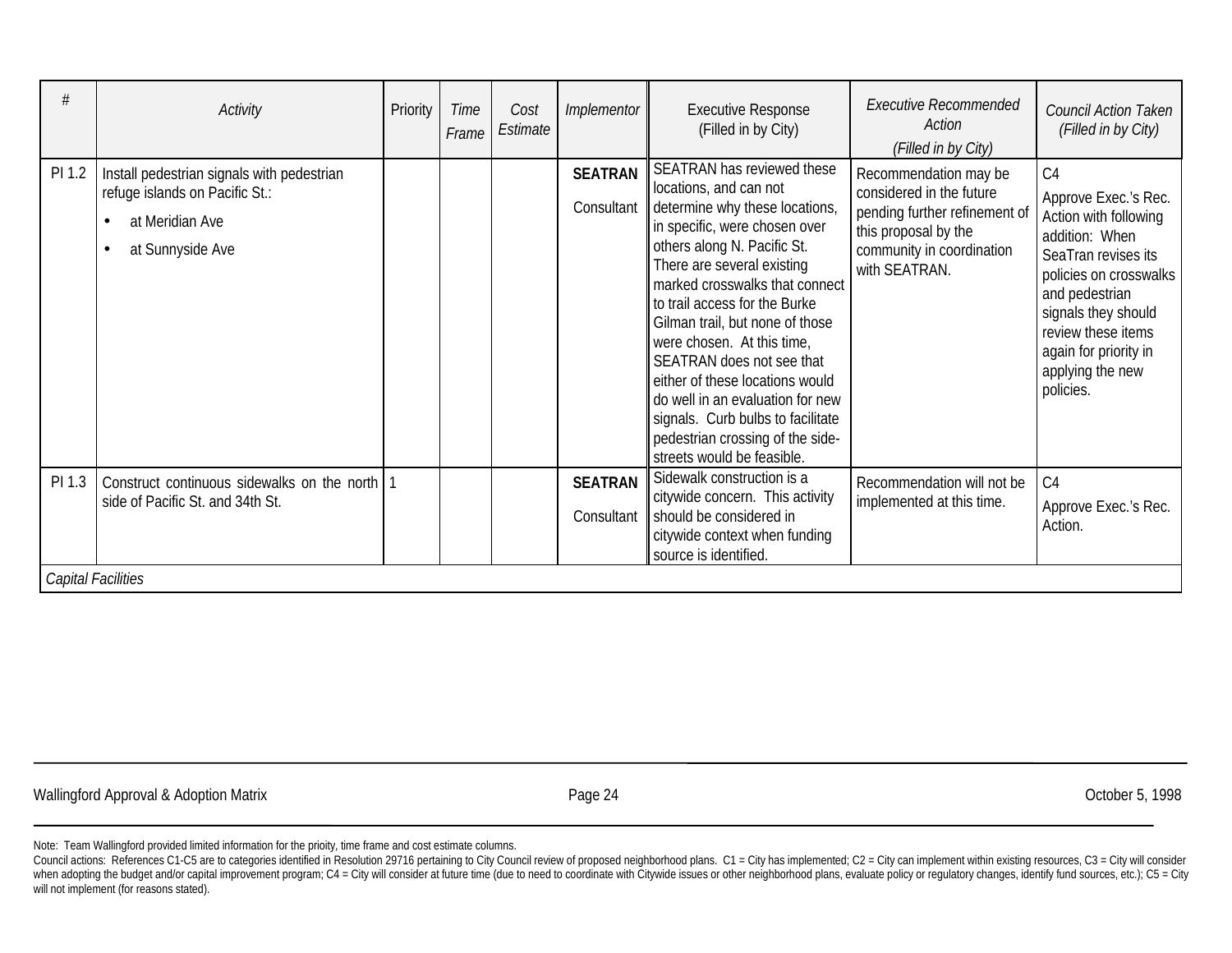| #      | Activity                                          | Priority | Time<br>Frame | Cost<br>Estimate | Implementor                                                                 | <b>Executive Response</b><br>(Filled in by City)                                                                                                                                                                                                                                                                                                                                                                                           | <b>Executive Recommended</b><br><b>Action</b><br>(Filled in by City)                                              | <b>Council Action Taken</b><br>(Filled in by City) |  |  |  |
|--------|---------------------------------------------------|----------|---------------|------------------|-----------------------------------------------------------------------------|--------------------------------------------------------------------------------------------------------------------------------------------------------------------------------------------------------------------------------------------------------------------------------------------------------------------------------------------------------------------------------------------------------------------------------------------|-------------------------------------------------------------------------------------------------------------------|----------------------------------------------------|--|--|--|
| CF 1.1 | Develop Wallingford Steps Project design          |          |               | \$21,000         | <b>Parks</b>                                                                | DPR is supportive of this project<br>and understands the need to<br>link different areas in the<br>planning area together and to<br>public facilities such as Gas<br>Works Park. This is a good<br>candidate for bond or levy<br>funding. SEATRAN will lead a<br>group involving DCLU and<br>Parks to work with the<br>developer of the proposed<br>adjacent mixed-use project in<br>developing a conceptual plan<br>for The Steps.        | Recommendation will be<br>considered in the future<br>pending further work<br>involving SEATRAN, DCLU<br>and DPR. | C <sub>4</sub><br>Approve Exec.'s Rec.<br>Action.  |  |  |  |
| CF 1.2 | Implement the Wallingford Steps Project           | 2        | $2 - 3$       | \$208,000        | Neighbor-<br>hood Bond<br><b>Issue or Gas</b><br><b>Works</b><br>Cleanup \$ | DPR's 1993 cost estimate for<br>this project was approximately<br>\$400,000 - \$500,000. Cost<br>estimates should be higher<br>now. Gas Works Clean Up<br>funds are limited by law to clean<br>up efforts and are not available<br>to fund the implementation of<br>this project. Wallingford Steps<br>development would be<br>appropriate for a bond measure<br>and would need to be weighed<br>with other priorities across the<br>City. | Recommendation will be<br>considered in the future<br>pending designation of an<br>appropriate funding source.    | C4<br>Approve Exec.'s Rec.<br>Action.              |  |  |  |
|        | Permanent Home for the Wallingford Wilmot Library |          |               |                  |                                                                             |                                                                                                                                                                                                                                                                                                                                                                                                                                            |                                                                                                                   |                                                    |  |  |  |
| SO 2.1 | Evaluate Lincoln High School North Wing for       |          |               | \$10,000         | Community                                                                   | The Library's adopted capital<br>plan to be funded predominantly                                                                                                                                                                                                                                                                                                                                                                           | Recommendation will be                                                                                            | C4                                                 |  |  |  |

Wallingford Approval & Adoption Matrix **Exercise 25** Page 25 **October 5, 1998** October 5, 1998

Council actions: References C1-C5 are to categories identified in Resolution 29716 pertaining to City Council review of proposed neighborhood plans. C1 = City has implemented; C2 = City can implement within existing resour when adopting the budget and/or capital improvement program; C4 = City will consider at future time (due to need to coordinate with Citywide issues or other neighborhood plans, evaluate policy or regulatory changes, identi will not implement (for reasons stated).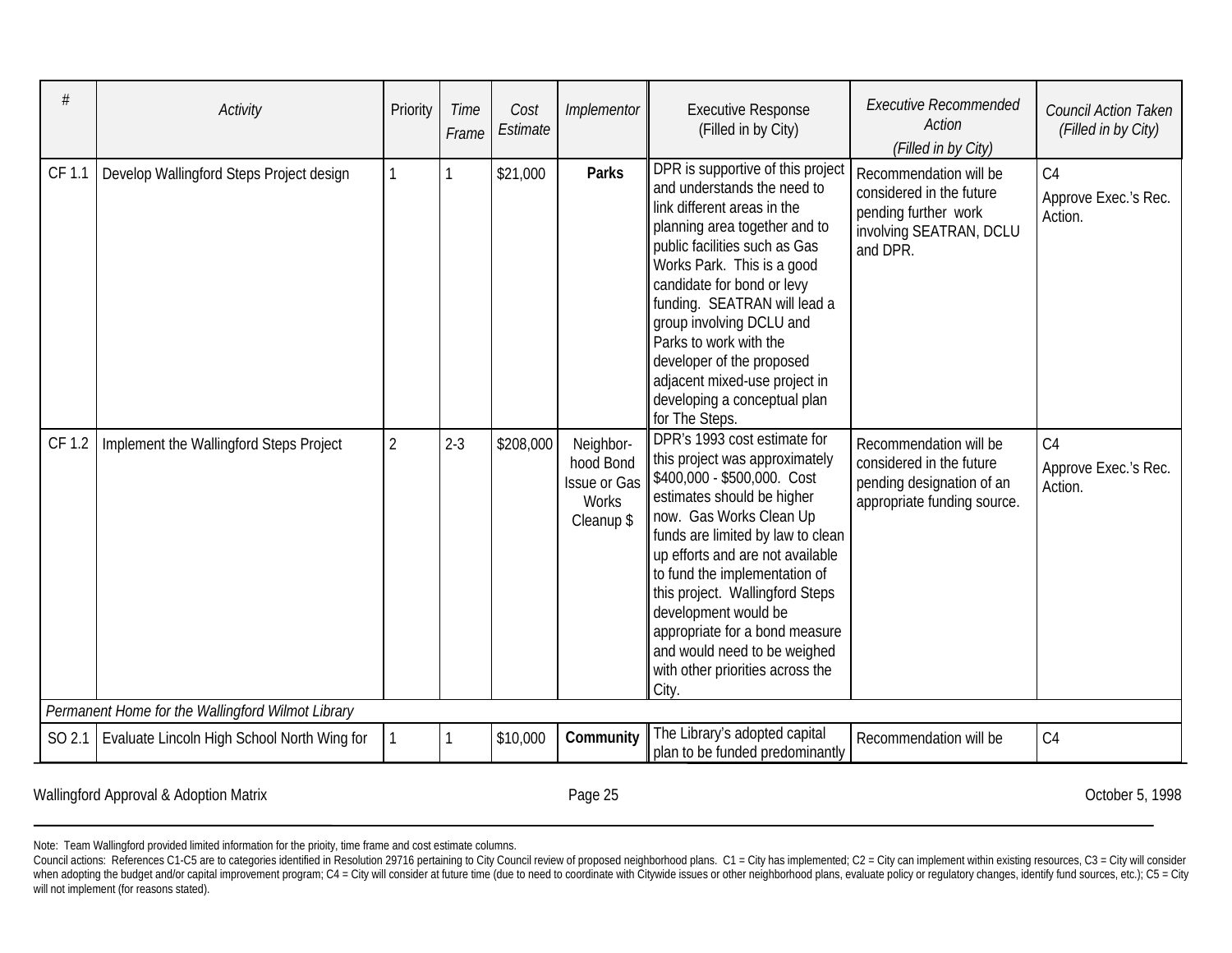| #      | Activity                                                                             | Priority | Time<br>Frame  | Cost<br>Estimate | Implementor      | <b>Executive Response</b><br>(Filled in by City)                                                                                                                                                                                                                                                                                                                                                                                                                                                                                                                                                                                                                              | <b>Executive Recommended</b><br>Action<br>(Filled in by City)                                                                                           | Council Action Taken<br>(Filled in by City)                                                                                                                                                                                                                                                        |
|--------|--------------------------------------------------------------------------------------|----------|----------------|------------------|------------------|-------------------------------------------------------------------------------------------------------------------------------------------------------------------------------------------------------------------------------------------------------------------------------------------------------------------------------------------------------------------------------------------------------------------------------------------------------------------------------------------------------------------------------------------------------------------------------------------------------------------------------------------------------------------------------|---------------------------------------------------------------------------------------------------------------------------------------------------------|----------------------------------------------------------------------------------------------------------------------------------------------------------------------------------------------------------------------------------------------------------------------------------------------------|
|        | possible long-term library siting                                                    |          |                |                  | SPSD/<br>Library | by voter approved bond issue<br>scheduled for the November<br>1998 election calls for relocation<br>of the Wallingford Library to a<br>comparable space on or near N.<br>45th street preferably shared<br>with other community agencies<br>in 1999. The Fremont Public<br>Association has reserved space<br>in its new building on North 45th<br>Street for the library relocation.<br>This facility meets all of the<br>library's criteria and will be<br>immediately available after the<br>election for a 1999 open date.<br>The Library could consider<br>other options long- term, but the<br>FPA site appears to be the best<br>solution for the foreseeable<br>future. | considered in the future<br>pending further refinement of<br>the proposal and<br>coordination between the<br>community, Library and<br>School District. | Approve Exec.'s Rec.<br>Action with following<br>addition:<br>Exec. will continue to<br>work with Wallingford<br>neighborhood groups<br>and the School<br>District, building upon<br>the work of the Lincoln<br>Liaison Committee on<br>the future uses of the<br>Lincoln High School<br>and site. |
| SO 2.2 | Design Library project as part of joint use<br>agreement on Lincoln High School Site |          | $\overline{2}$ | \$40,000         | Library          | This would only be pursued if<br>Library siting and operational<br>criteria were met.                                                                                                                                                                                                                                                                                                                                                                                                                                                                                                                                                                                         | Recommendation may be<br>considered in the future<br>pending results of evaluation<br>from SO 2.1.                                                      | C <sub>4</sub><br>Approve Exec.'s Rec.<br>Action with following<br>addition: Exec. will<br>continue to work with<br>Wallingford<br>neighborhood groups<br>and the School<br>District, building upon<br>the work of the Lincoln                                                                     |

Wallingford Approval & Adoption Matrix **Exercise 26** Page 26 **October 5, 1998** October 5, 1998

Council actions: References C1-C5 are to categories identified in Resolution 29716 pertaining to City Council review of proposed neighborhood plans. C1 = City has implemented; C2 = City can implement within existing resour when adopting the budget and/or capital improvement program; C4 = City will consider at future time (due to need to coordinate with Citywide issues or other neighborhood plans, evaluate policy or regulatory changes, identi will not implement (for reasons stated).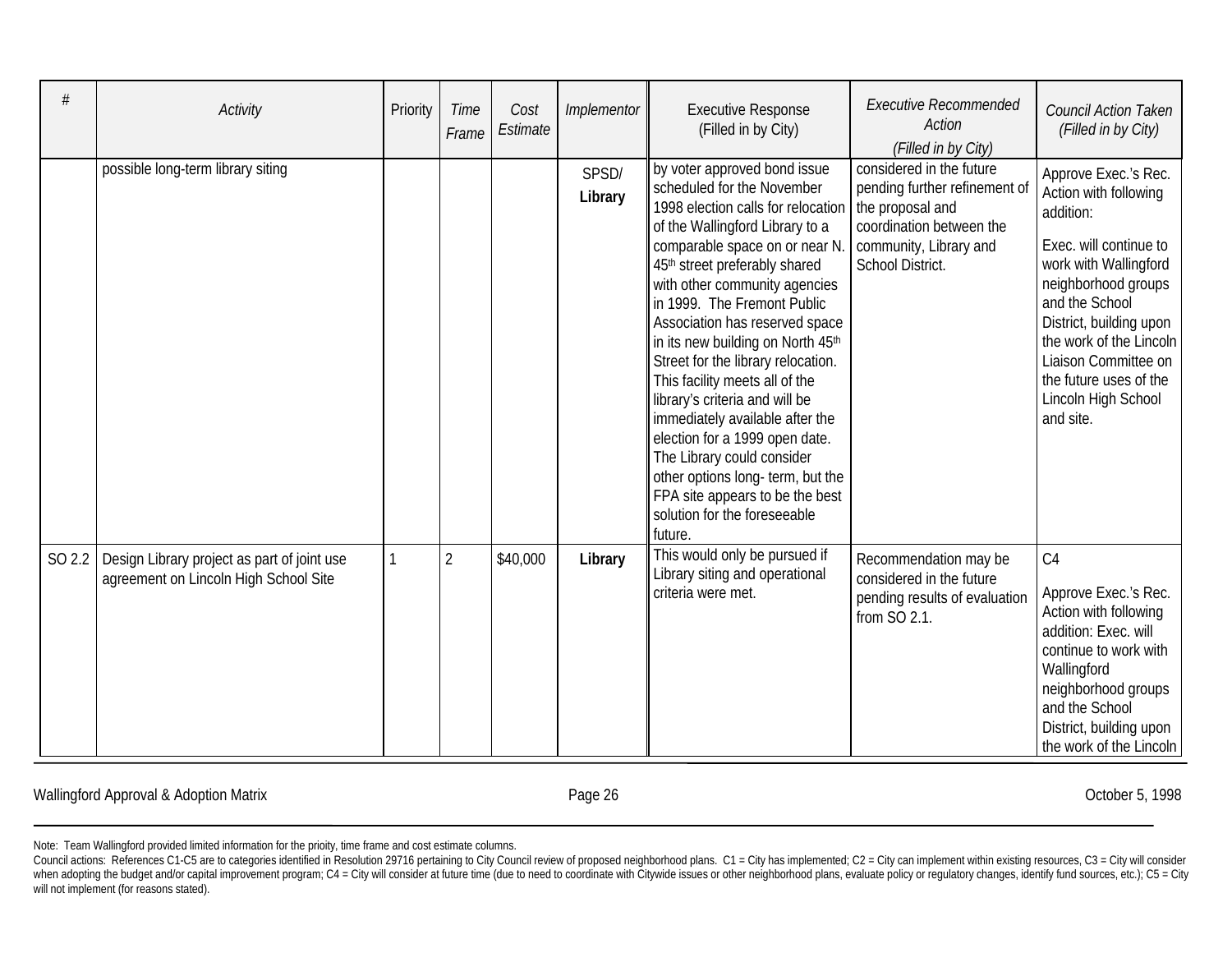| <b>Activity</b>                                                                    | Priority | Time<br>Frame | Cost<br>Estimate | Implementor                         | <b>Executive Response</b><br>(Filled in by City)                                                                                                                                                                                                                                                                                                                          | <b>Executive Recommended</b><br>Action<br>(Filled in by City)                                                                       | <b>Council Action Taken</b><br>(Filled in by City)                                                                                                                                                                                                                                                 |
|------------------------------------------------------------------------------------|----------|---------------|------------------|-------------------------------------|---------------------------------------------------------------------------------------------------------------------------------------------------------------------------------------------------------------------------------------------------------------------------------------------------------------------------------------------------------------------------|-------------------------------------------------------------------------------------------------------------------------------------|----------------------------------------------------------------------------------------------------------------------------------------------------------------------------------------------------------------------------------------------------------------------------------------------------|
|                                                                                    |          |               |                  |                                     |                                                                                                                                                                                                                                                                                                                                                                           |                                                                                                                                     | Liaison Committee on<br>the future uses of the<br>Lincoln High School                                                                                                                                                                                                                              |
| SO 2.3   If feasible site larger library in Lincoln High<br>School North Wing      |          | 3             | \$500,000        | <b>Library Bond</b><br><b>Issue</b> | Library capital plan allocation<br>for relocation of Wallingford<br>library is \$393,000.                                                                                                                                                                                                                                                                                 | Recommendation may be<br>considered in the future<br>pending results of evaluation<br>from SO 2.1.                                  | C4. Approve Exec.'s<br>Rec. Action with<br>following addition:<br>Exec. will continue to<br>work with Wallingford<br>neighborhood groups<br>and the School<br>District, building upon<br>the work of the Lincoln<br>Liaison Committee on<br>the future uses of the<br>Lincoln High School<br>site. |
| Special Opportunities & Urban Design/Open Space                                    |          |               |                  |                                     |                                                                                                                                                                                                                                                                                                                                                                           |                                                                                                                                     |                                                                                                                                                                                                                                                                                                    |
| SO 2.4   Develop Joint Use, Shared Facility<br>Agreements on Lincoln and Hamilton. |          |               | staffing         | <b>Parks</b>                        | The current Joint Use<br>agreement between DPR and<br>the school district addresses<br>shared uses of facilities<br>throughout the City and applies<br>to "all open schools." In the<br>future, if one of these sites was<br>not used as a school, a<br>separate agreement would have<br>to be negotiated, if the<br>circumstances made such an<br>agreement appropriate. | Recommendation may be<br>considered in the future<br>pending outcome of use<br>decisions regarding Lincoln<br>and Hamilton schools. | C <sub>4</sub><br>Approve Exec.'s Rec.<br>Action with following<br>addition: Exec. will<br>continue to work with<br>Wallingford<br>neighborhood groups<br>and the School<br>District, building upon<br>the work of the Lincoln<br>Liaison Comm. on the                                             |

Wallingford Approval & Adoption Matrix **Exercise 2018** Page 27 **Canadia** Page 27 **Canadia Provident Contract 2019** October 5, 1998

Council actions: References C1-C5 are to categories identified in Resolution 29716 pertaining to City Council review of proposed neighborhood plans. C1 = City has implemented; C2 = City can implement within existing resour when adopting the budget and/or capital improvement program; C4 = City will consider at future time (due to need to coordinate with Citywide issues or other neighborhood plans, evaluate policy or regulatory changes, identi will not implement (for reasons stated).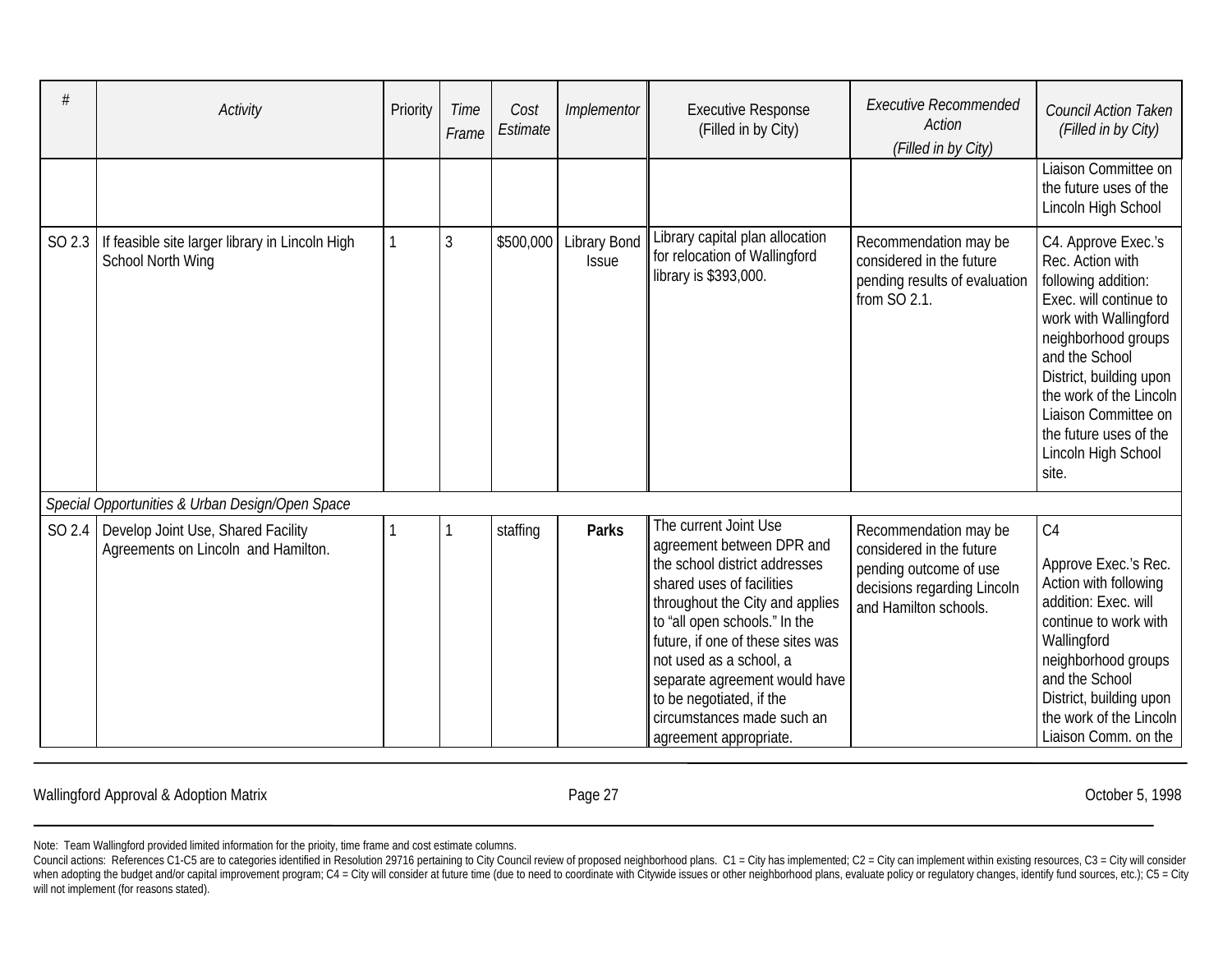| #      | Activity                                         | Priority       | Time<br>Frame | Cost<br>Estimate | Implementor | <b>Executive Response</b><br>(Filled in by City)                                                                                                                                                                                                                                                                                                               | <b>Executive Recommended</b><br>Action<br>(Filled in by City) | <b>Council Action Taken</b><br>(Filled in by City)                                                                                                                                    |
|--------|--------------------------------------------------|----------------|---------------|------------------|-------------|----------------------------------------------------------------------------------------------------------------------------------------------------------------------------------------------------------------------------------------------------------------------------------------------------------------------------------------------------------------|---------------------------------------------------------------|---------------------------------------------------------------------------------------------------------------------------------------------------------------------------------------|
|        |                                                  |                |               |                  |             |                                                                                                                                                                                                                                                                                                                                                                |                                                               | future uses of the<br>Lincoln High School<br>and Hamilton Middle<br>School sites.                                                                                                     |
| CF 2.1 | <b>TREE PLANTING</b>                             |                |               |                  | <b>DON</b>  | DON recommends applying for<br>neighborhood matching funds to<br>complete this project however,<br>the criteria for the 1999 NMF<br>funds has not yet been<br>determined.                                                                                                                                                                                      | Implementation is a<br>community based<br>responsibility.     | C <sub>4</sub><br>Approve Exec.'s Rec.<br>Action                                                                                                                                      |
| CF 3.2 | RECREATION CENTER AT GAS WORKS @<br>8,000,000.00 |                |               |                  | <b>DPR</b>  | DPR does not believe that Gas<br>Work Park is an appropriate site<br>for a recreation area because it<br>would use valuable shoreline,<br>park, and open space. Also<br>DPR believes that the location<br>is not ideal because would site<br>the recreation center on the<br>edge of a residential area rather<br>than in the middle of a<br>residential area. | Recommendation will not be<br>implemented.                    | C4<br>Approve Exec.'s Rec.<br>Action                                                                                                                                                  |
| OS 2.1 | <b>SPORTS FIELDS</b>                             | $\overline{2}$ | 3             | \$570,000        | <b>DPR</b>  | DPR recommends moving this<br>recommendation into the<br>"Activities for Longer Term<br>Consideration" category for the<br>following reasons:<br>The School District has plans to<br>use the Lincoln facility as an<br>interim high school for the<br>"Building Excellence" program;                                                                           | Recommendation will not be<br>implemented.                    | C <sub>4</sub><br>Approve Exec.'s Rec.<br>Action with following<br>addition: Exec. will<br>continue to work with<br>the Lincoln Liaison<br>Comm. on the future<br>uses of the Lincoln |

Wallingford Approval & Adoption Matrix **Exercise 28** Page 28 **October 5, 1998** October 5, 1998

Council actions: References C1-C5 are to categories identified in Resolution 29716 pertaining to City Council review of proposed neighborhood plans. C1 = City has implemented; C2 = City can implement within existing resour when adopting the budget and/or capital improvement program; C4 = City will consider at future time (due to need to coordinate with Citywide issues or other neighborhood plans, evaluate policy or regulatory changes, identi will not implement (for reasons stated).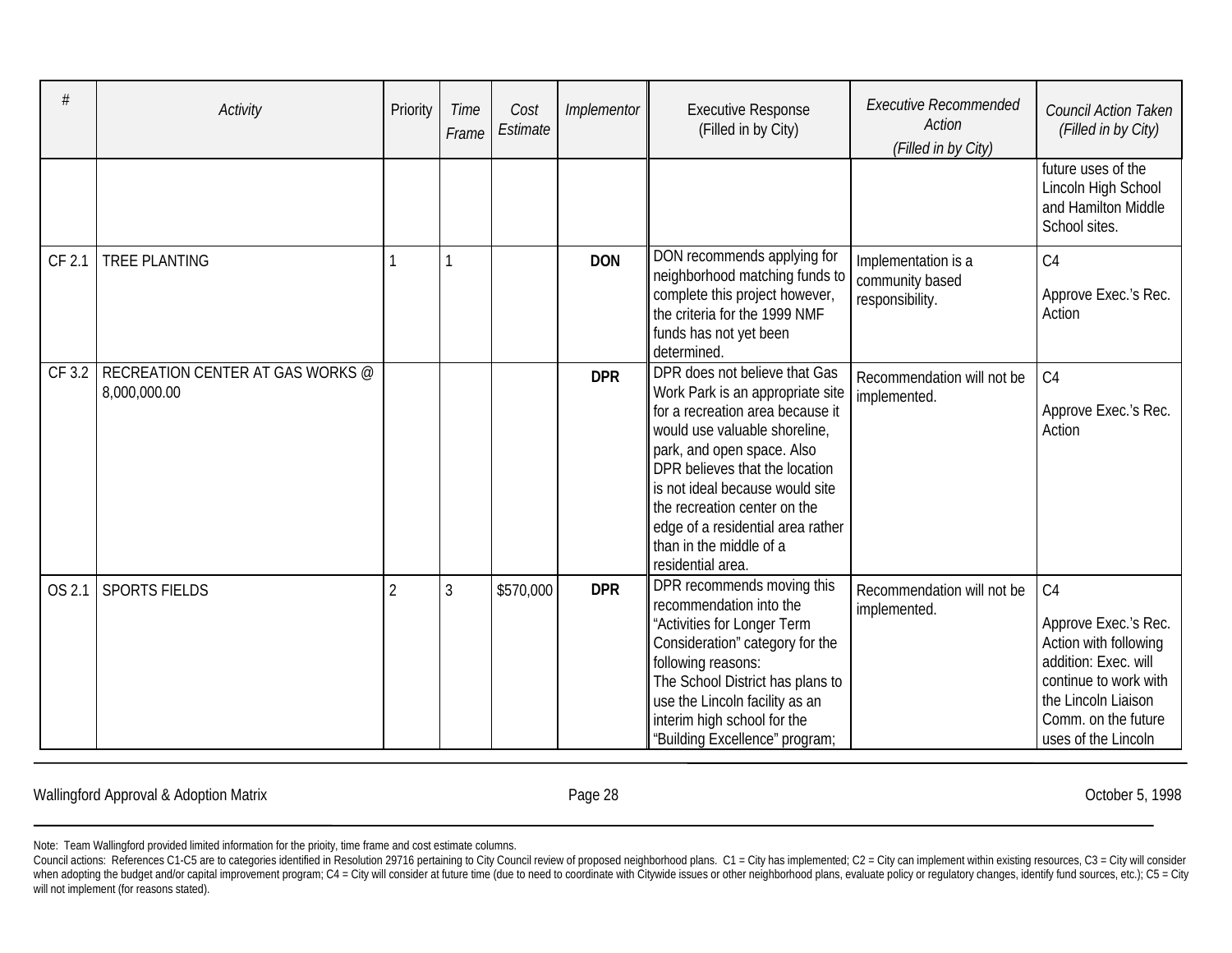| #                | Activity                            | Priority | <b>Time</b><br>Frame | Cost<br>Estimate | Implementor    | <b>Executive Response</b><br>(Filled in by City)                                                                                                                                                                                                                                                                                 | <b>Executive Recommended</b><br><b>Action</b><br>(Filled in by City)                                       | Council Action Taken<br>(Filled in by City)                                                                                                                                                                                                                                                                                                                                                                                                    |
|------------------|-------------------------------------|----------|----------------------|------------------|----------------|----------------------------------------------------------------------------------------------------------------------------------------------------------------------------------------------------------------------------------------------------------------------------------------------------------------------------------|------------------------------------------------------------------------------------------------------------|------------------------------------------------------------------------------------------------------------------------------------------------------------------------------------------------------------------------------------------------------------------------------------------------------------------------------------------------------------------------------------------------------------------------------------------------|
|                  |                                     |          |                      |                  |                | The parking needs for a high<br>school make the development<br>of a sports field problematic;<br>and<br>DPR does not support the Gas<br>Works site as a sports field<br>because of the valuable<br>shoreline, park and open space<br>that currently exist at that<br>location.                                                   |                                                                                                            | High School and<br><b>Hamilton Middle</b><br>School sites.                                                                                                                                                                                                                                                                                                                                                                                     |
| Transportation   |                                     |          |                      |                  |                |                                                                                                                                                                                                                                                                                                                                  |                                                                                                            |                                                                                                                                                                                                                                                                                                                                                                                                                                                |
| T <sub>2.1</sub> | 50th STREET CORRIDOR Project Design |          |                      | \$35,000         | <b>SEATRAN</b> | SEATRAN has not considered<br>this project within its Capital<br>Improvement Program for near<br>term implementation. Funding<br>should be considered through a<br>neighborhood bond or levy.<br>This project should be designed<br>to take into consideration<br>potential conflicts from other<br>transportation improvements. | Recommendation will be<br>considered in the future as<br>part of the N. 45th St.<br>Corridor improvements. | C <sub>4</sub><br>Approve Exec.'s Rec.<br>Action with following<br>addition: The<br>feasibility evaluation<br>identified in the Task<br>to Be Undertaken in<br>1998-2000, 1a<br>through 1d, and the<br>conceptual design<br>process identified in<br>T1.2, which will be<br>done at a future date,<br>will include the<br>proposed changes to<br>the North 50th street<br>corridor (T2.1, T2.2)<br>as well as proposed<br>changes to the North |

Wallingford Approval & Adoption Matrix **Exercise 29** Page 29 **Page 29** October 5, 1998

Council actions: References C1-C5 are to categories identified in Resolution 29716 pertaining to City Council review of proposed neighborhood plans. C1 = City has implemented; C2 = City can implement within existing resour when adopting the budget and/or capital improvement program; C4 = City will consider at future time (due to need to coordinate with Citywide issues or other neighborhood plans, evaluate policy or regulatory changes, identi will not implement (for reasons stated).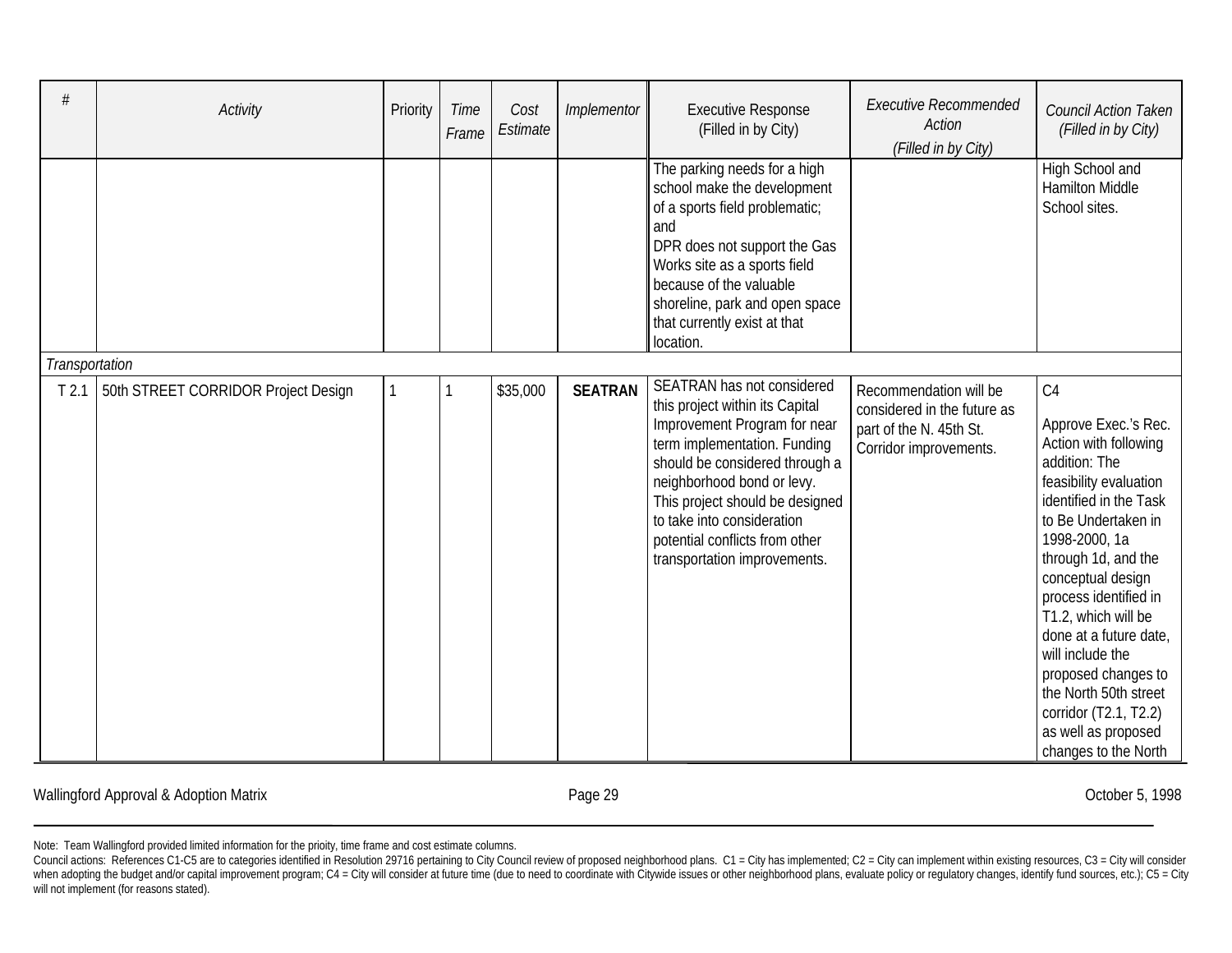|                  | Activity                                                  | Priority | Time<br>Frame  | Cost<br>Estimate | Implementor    | <b>Executive Response</b><br>(Filled in by City)                                                                                                                                                                                                               | <b>Executive Recommended</b><br><b>Action</b><br>(Filled in by City)                                                                                                                                      | Council Action Taken<br>(Filled in by City)                                                                                                                                                                                                                                                                                                                                                                                                                                |
|------------------|-----------------------------------------------------------|----------|----------------|------------------|----------------|----------------------------------------------------------------------------------------------------------------------------------------------------------------------------------------------------------------------------------------------------------------|-----------------------------------------------------------------------------------------------------------------------------------------------------------------------------------------------------------|----------------------------------------------------------------------------------------------------------------------------------------------------------------------------------------------------------------------------------------------------------------------------------------------------------------------------------------------------------------------------------------------------------------------------------------------------------------------------|
|                  |                                                           |          |                |                  |                |                                                                                                                                                                                                                                                                |                                                                                                                                                                                                           | 45th Street corridor.                                                                                                                                                                                                                                                                                                                                                                                                                                                      |
| T <sub>2.2</sub> | 50th STREET CORRIDOR Improvements                         |          | $\overline{2}$ | \$265,000        | <b>SEATRAN</b> | The conceptual design process<br>necessary to determine<br>whether or not this project is<br>feasible does not have a secure<br>source of funding.                                                                                                             | Recommendation will be<br>considered in the future<br>within the N. 45th St. Corridor<br>improvements when a<br>funding source is identified.                                                             | C <sub>4</sub><br>Approve Exec.'s Rec<br>Action with the<br>following addition: The<br>feasibility evaluation<br>identified in the Task<br>to Be Undertaken in<br>1998-2000, 1a<br>through 1d, and the<br>conceptual design<br>process identified in<br>T1.2, which will be<br>done at a future date,<br>will include the<br>proposed changes to<br>the North 50th street<br>corridor (T2.1, T2.2)<br>as well as proposed<br>changes to the North<br>45th Street corridor. |
| T <sub>2.3</sub> | STONE WAY/GREENLAKE WAY<br><b>CORRIDOR Project Design</b> | 2        | $\sqrt{2}$     | \$40,000         | <b>SEATRAN</b> | SEATRAN has not considered<br>this project within its Capital<br>Improvement Program for near<br>term implementation. Funding<br>should be considered through a<br>neighborhood bond or levy.<br>This project should be designed<br>to take into consideration | Recommendation could be<br>considered in the future as a<br>part of the N. 45th St.<br>Corridor improvements. This<br>will be considered as a<br>separate project when a<br>funding source is identified. | C <sub>4</sub><br>Approve Exec.'s Rec.<br>Action with following<br>addition: Exec. will<br>review the Fremont<br>and Greenlake Plans<br>when completed and                                                                                                                                                                                                                                                                                                                 |

Wallingford Approval & Adoption Matrix **Exercise 20** Page 30 **October 5, 1998** October 5, 1998

Note: Team Wallingford provided limited information for the prioity, time frame and cost estimate columns.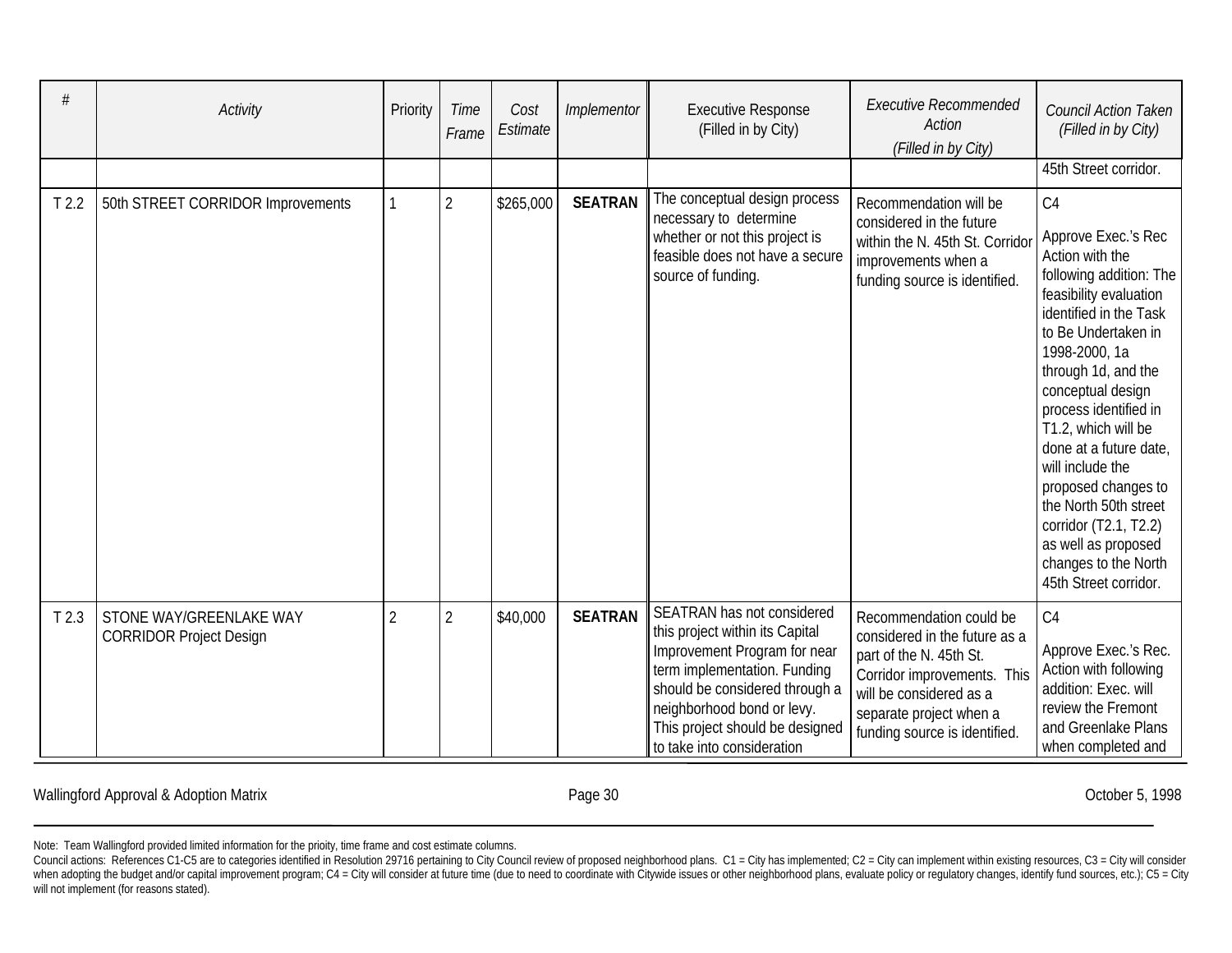| #                | Activity                                                | Priority       | Time<br>Frame | Cost<br>Estimate | Implementor    | <b>Executive Response</b><br>(Filled in by City)                                                                                                                                                                                                                                                      | <b>Executive Recommended</b><br>Action<br>(Filled in by City)                                                                                                                                                                             | <b>Council Action Taken</b><br>(Filled in by City)                                                                                                                                                                                                                                                                              |
|------------------|---------------------------------------------------------|----------------|---------------|------------------|----------------|-------------------------------------------------------------------------------------------------------------------------------------------------------------------------------------------------------------------------------------------------------------------------------------------------------|-------------------------------------------------------------------------------------------------------------------------------------------------------------------------------------------------------------------------------------------|---------------------------------------------------------------------------------------------------------------------------------------------------------------------------------------------------------------------------------------------------------------------------------------------------------------------------------|
|                  |                                                         |                |               |                  |                | potential conflicts from other<br>transportation improvements.                                                                                                                                                                                                                                        |                                                                                                                                                                                                                                           | will work with the<br>neighborhoods to<br>coordinate plan<br>recommendations,<br>implementation<br>schedules and<br>possible changes to<br>their urban village<br>boundaries.                                                                                                                                                   |
| T <sub>2.4</sub> | STONE WAY/GREENLAKE WAY<br><b>CORRIDOR Improvements</b> | $\overline{2}$ | 3             | \$340,000        | <b>SEATRAN</b> | The conceptual design process<br>necessary to determine whether<br>or not this project is feasible<br>does not have a secure source<br>of funding. Due to this and the<br>length of time it would take to<br>complete the design, this<br>activity should be moved to the<br>long-term activity list. | Recommendation could be<br>considered in the future as a<br>long-term implementation<br>item within the N. 45th St.<br>Corridor improvements. This<br>will be considered as a<br>separate project when a<br>funding source is identified. | C4<br>Approve Exec.'s Rec.<br>Action with following<br>addition: Exec. will<br>review the Fremont<br>and Greenlake Plans<br>when completed and<br>will work with the<br>neighborhoods to<br>coordinate plan<br>recommendations,<br>implementation<br>schedules and<br>possible changes to<br>their urban village<br>boundaries. |
| T <sub>2.5</sub> | SOUTH WALLINGFORD CORRIDOR Project<br>Design            | $\overline{2}$ | 3             | \$20,000         | <b>SEATRAN</b> | SEATRAN has not considered<br>this project within its Capital<br>Improvement Program for near<br>term implementation. Funding                                                                                                                                                                         | Recommendation may be<br>considered in the future<br>pending the identification of<br>an appropriate funding                                                                                                                              | C <sub>4</sub><br>Approve Exec.'s Rec.<br>Action with following                                                                                                                                                                                                                                                                 |

Wallingford Approval & Adoption Matrix **Access 2018** Page 31 Corporation Corporation Matrix Corporation Matrix Corporation Matrix Corporation Matrix Corporation Matrix Corporation Matrix Corporation Matrix Corporation Matr

Council actions: References C1-C5 are to categories identified in Resolution 29716 pertaining to City Council review of proposed neighborhood plans. C1 = City has implemented; C2 = City can implement within existing resour when adopting the budget and/or capital improvement program; C4 = City will consider at future time (due to need to coordinate with Citywide issues or other neighborhood plans, evaluate policy or regulatory changes, identi will not implement (for reasons stated).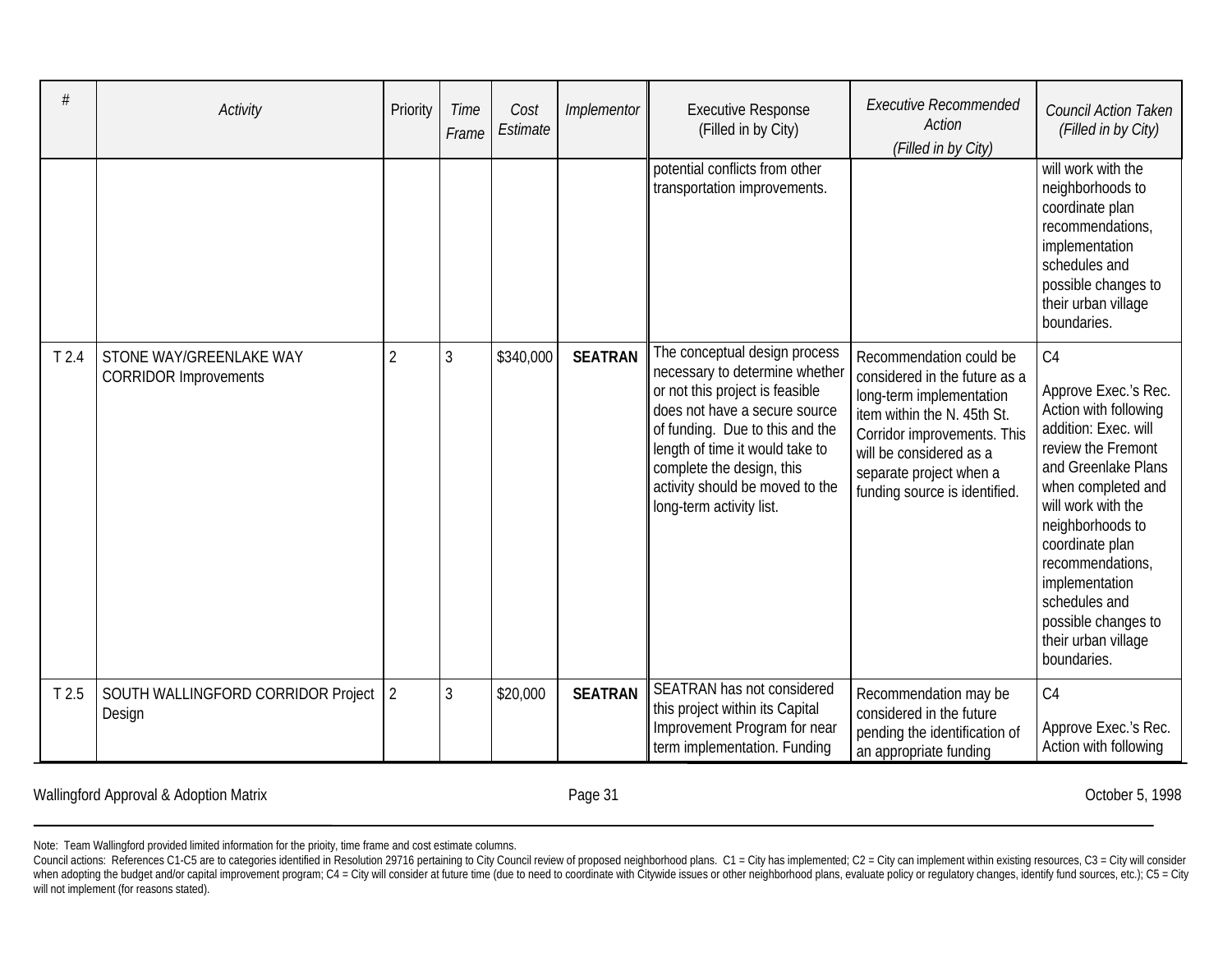| #                | Activity                   | Priority       | <b>Time</b><br>Frame | Cost<br>Estimate | Implementor    | <b>Executive Response</b><br>(Filled in by City)                                                                                                                                                | <b>Executive Recommended</b><br>Action<br>(Filled in by City) | <b>Council Action Taken</b><br>(Filled in by City)                                                                                                                                                                                                                                                                                                                                                                                                                                                                                                                                                     |
|------------------|----------------------------|----------------|----------------------|------------------|----------------|-------------------------------------------------------------------------------------------------------------------------------------------------------------------------------------------------|---------------------------------------------------------------|--------------------------------------------------------------------------------------------------------------------------------------------------------------------------------------------------------------------------------------------------------------------------------------------------------------------------------------------------------------------------------------------------------------------------------------------------------------------------------------------------------------------------------------------------------------------------------------------------------|
|                  |                            |                |                      |                  |                | should be considered through a<br>neighborhood bond or levy.<br>This project should be designed<br>to take into consideration<br>potential conflicts from other<br>transportation improvements. | source.                                                       | addition: This item will<br>be reviewed after the<br>Fremont<br>Neighborhood Plan is<br>completed, so that<br>recommendations<br>from the two plans<br>can be coordinated.<br>This item will then be<br>reviewed with other<br>requests from the<br>other neighborhood<br>plans and addressed<br>in the sector work<br>plans.<br>Exec. will review the<br>Fremont and<br><b>Greenlake Plans</b><br>when completed and<br>will work with the<br>neighborhoods to<br>coordinate plan<br>recommendations,<br>implementation<br>schedules and<br>possible changes to<br>their urban village<br>boundaries. |
| T <sub>2.6</sub> | SOUTH WALLINGFORD CORRIDOR | $\overline{2}$ | 4                    | \$150,000        | <b>SEATRAN</b> | The conceptual design process<br>necessary to determine                                                                                                                                         | Recommendation may be                                         | C4                                                                                                                                                                                                                                                                                                                                                                                                                                                                                                                                                                                                     |

Wallingford Approval & Adoption Matrix **Exercise 20 The Second Approval & Adoption Matrix** Corober 5, 1998

Council actions: References C1-C5 are to categories identified in Resolution 29716 pertaining to City Council review of proposed neighborhood plans. C1 = City has implemented; C2 = City can implement within existing resour when adopting the budget and/or capital improvement program; C4 = City will consider at future time (due to need to coordinate with Citywide issues or other neighborhood plans, evaluate policy or regulatory changes, identi will not implement (for reasons stated).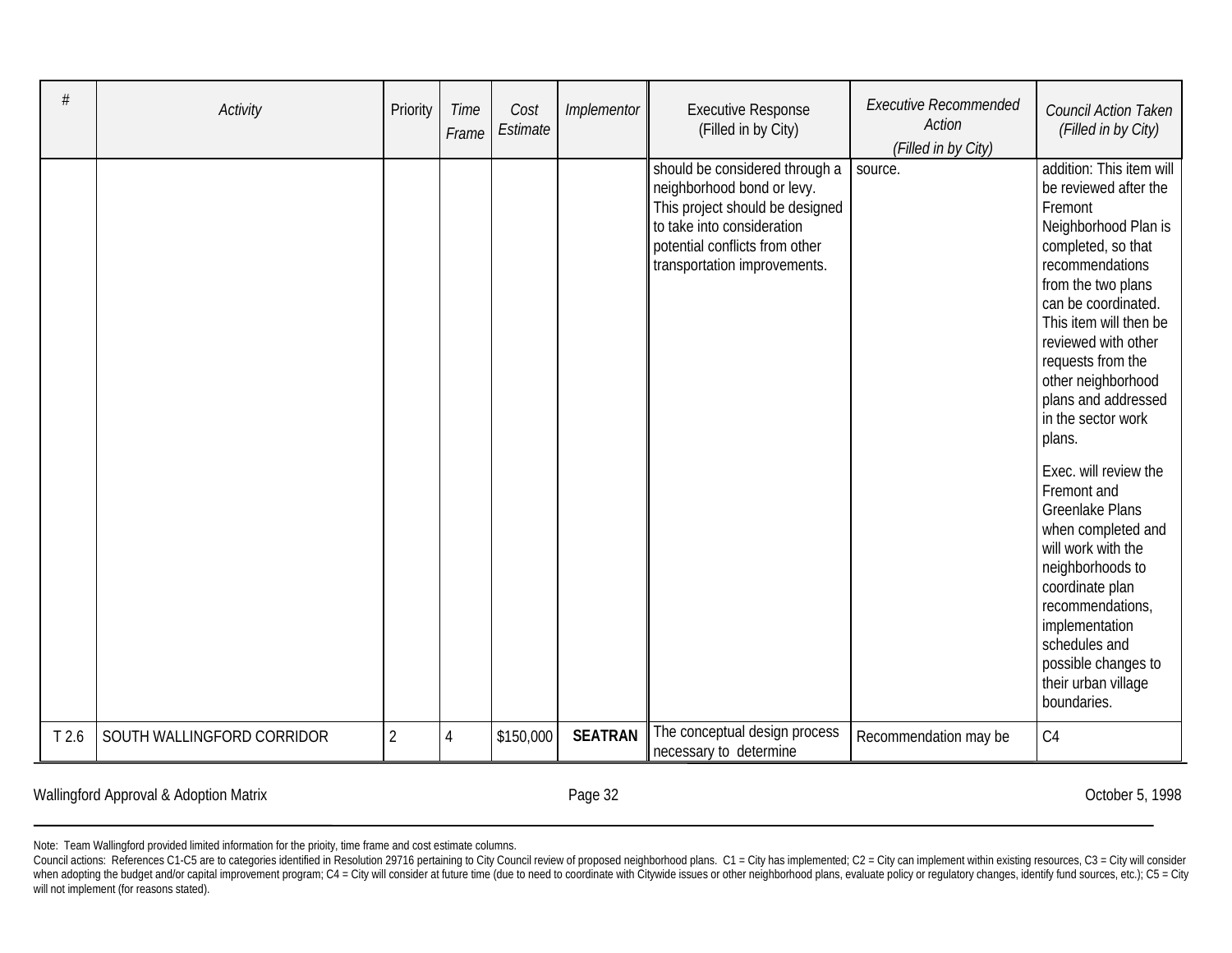| #                | Activity                                                             | Priority | <b>Time</b><br>Frame | Cost<br>Estimate | Implementor                              | <b>Executive Response</b><br>(Filled in by City)                                                                                                                                                                                                                                                                                                                                                              | <b>Executive Recommended</b><br><b>Action</b><br>(Filled in by City)            | Council Action Taken<br>(Filled in by City)                                                                                                                                                                                                                                                              |
|------------------|----------------------------------------------------------------------|----------|----------------------|------------------|------------------------------------------|---------------------------------------------------------------------------------------------------------------------------------------------------------------------------------------------------------------------------------------------------------------------------------------------------------------------------------------------------------------------------------------------------------------|---------------------------------------------------------------------------------|----------------------------------------------------------------------------------------------------------------------------------------------------------------------------------------------------------------------------------------------------------------------------------------------------------|
|                  | Improvements                                                         |          |                      |                  |                                          | whether or not this project is<br>feasible does not have a secure<br>source of funding.                                                                                                                                                                                                                                                                                                                       | considered in the future as a<br>long-term implementation<br>item.              | Approve Exec.'s Rec.<br>Action with the<br>following addition:<br>Exec will review the<br>Fremont and<br>Greenlake Plans and<br>work with the<br>neighborhoods to<br>coordinate plan<br>recommendations,<br>implementation<br>schedules and<br>possible changes to<br>their urban village<br>boundaries. |
| Housing          |                                                                      |          |                      |                  |                                          |                                                                                                                                                                                                                                                                                                                                                                                                               |                                                                                 |                                                                                                                                                                                                                                                                                                          |
| H <sub>2.1</sub> | Implement pilot ADU strategy throughout<br>Wallingford Planning area |          |                      |                  | <b>DHHS</b><br><b>DCLU</b><br><b>DON</b> | DHHS will work with DCLU and<br>DON to help create and<br>implement a City ADU<br>assistance program. REACH<br>program funds may become<br>available to help low- and<br>moderate-income home owners<br>create ADU units.<br>DHHS will also work with<br>Wallingford to market REACH-<br>a low-moderate-income home<br>owner rehabilitation &<br>weatherization program. The<br>Department also has available | Recommendation can and<br>will be implemented through<br>Department initiative. | C <sub>4</sub><br>Approve Exec.'s Rec.<br>Action                                                                                                                                                                                                                                                         |

Wallingford Approval & Adoption Matrix **Exercise 2018** Page 33 **Canada Accepts** 20198 Page 33 Cotober 5, 1998

Council actions: References C1-C5 are to categories identified in Resolution 29716 pertaining to City Council review of proposed neighborhood plans. C1 = City has implemented; C2 = City can implement within existing resour when adopting the budget and/or capital improvement program; C4 = City will consider at future time (due to need to coordinate with Citywide issues or other neighborhood plans, evaluate policy or regulatory changes, identi will not implement (for reasons stated).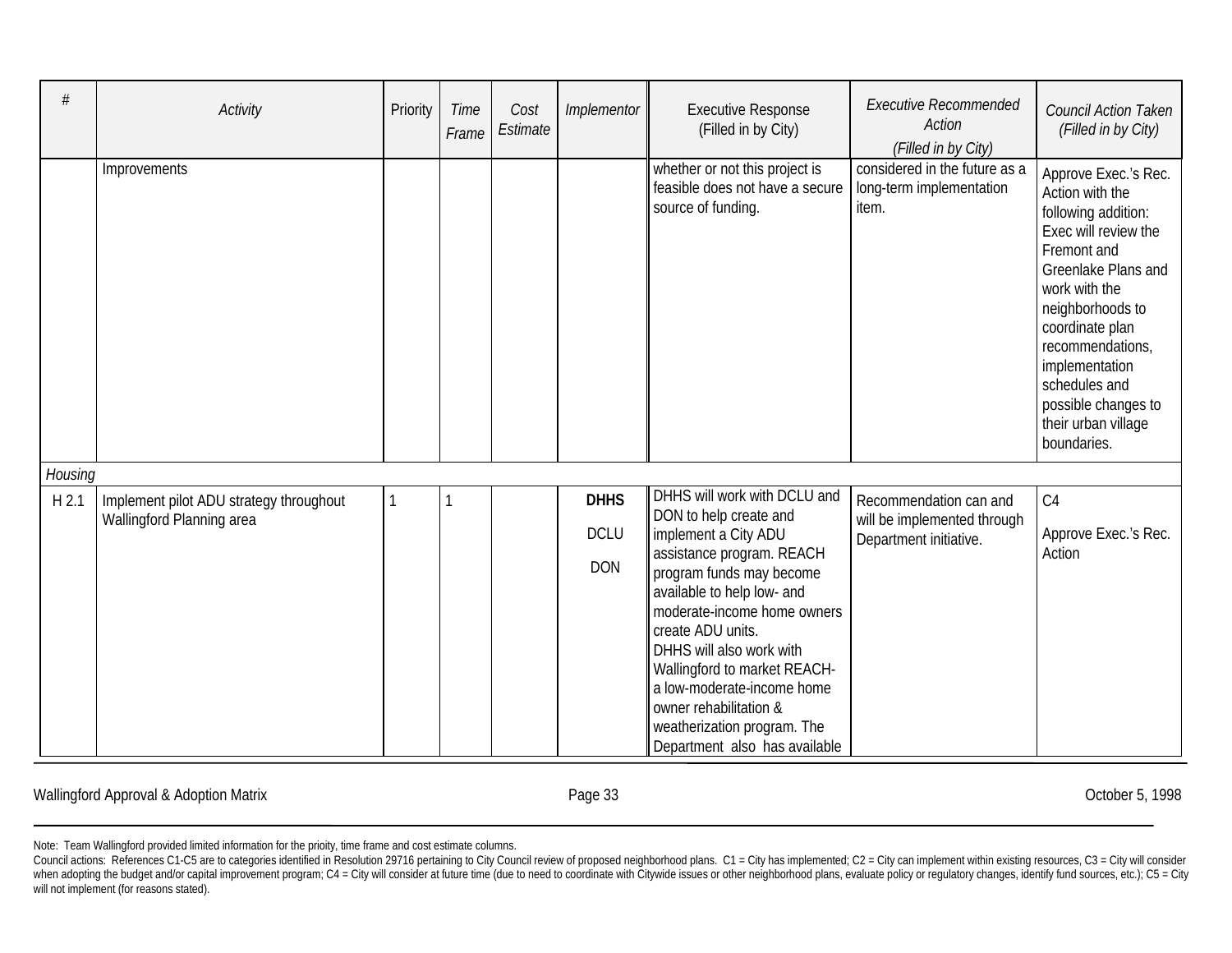| # | Activity | Priority | Time<br>Frame | Cost<br>Estimate | Implementor | <b>Executive Response</b><br>(Filled in by City)                                                                                                                                                                                                                                                                                                                                                                                                                                                                                                                                                                           | <b>Executive Recommended</b><br>Action<br>(Filled in by City) | Council Action Taken<br>(Filled in by City) |
|---|----------|----------|---------------|------------------|-------------|----------------------------------------------------------------------------------------------------------------------------------------------------------------------------------------------------------------------------------------------------------------------------------------------------------------------------------------------------------------------------------------------------------------------------------------------------------------------------------------------------------------------------------------------------------------------------------------------------------------------------|---------------------------------------------------------------|---------------------------------------------|
|   |          |          |               |                  |             | on a periodic & competitive<br>basis funds for the rehabilitation<br>of low-moderate income<br>housing.<br>DCLU supports the goal of<br>Wallingford to facilitate the<br>create of new ADUs. Part of<br>DCLU's general restructuring of<br>the permit process is to create<br>three new consulting centers:<br>the public resource center,<br>applicant service center, and<br>review/inspection center.<br>Although much remains to be<br>determined, it appears that at<br>least some level of the<br>permitting assistance<br>envisioned in the ADU proposal<br>can be provided as part of this<br>DCLU reform project. |                                                               |                                             |

Wallingford Approval & Adoption Matrix **According to the Control of According Control** Page 34 Corporation Corporation Corporation Corporation Corporation October 5, 1998

Note: Team Wallingford provided limited information for the prioity, time frame and cost estimate columns.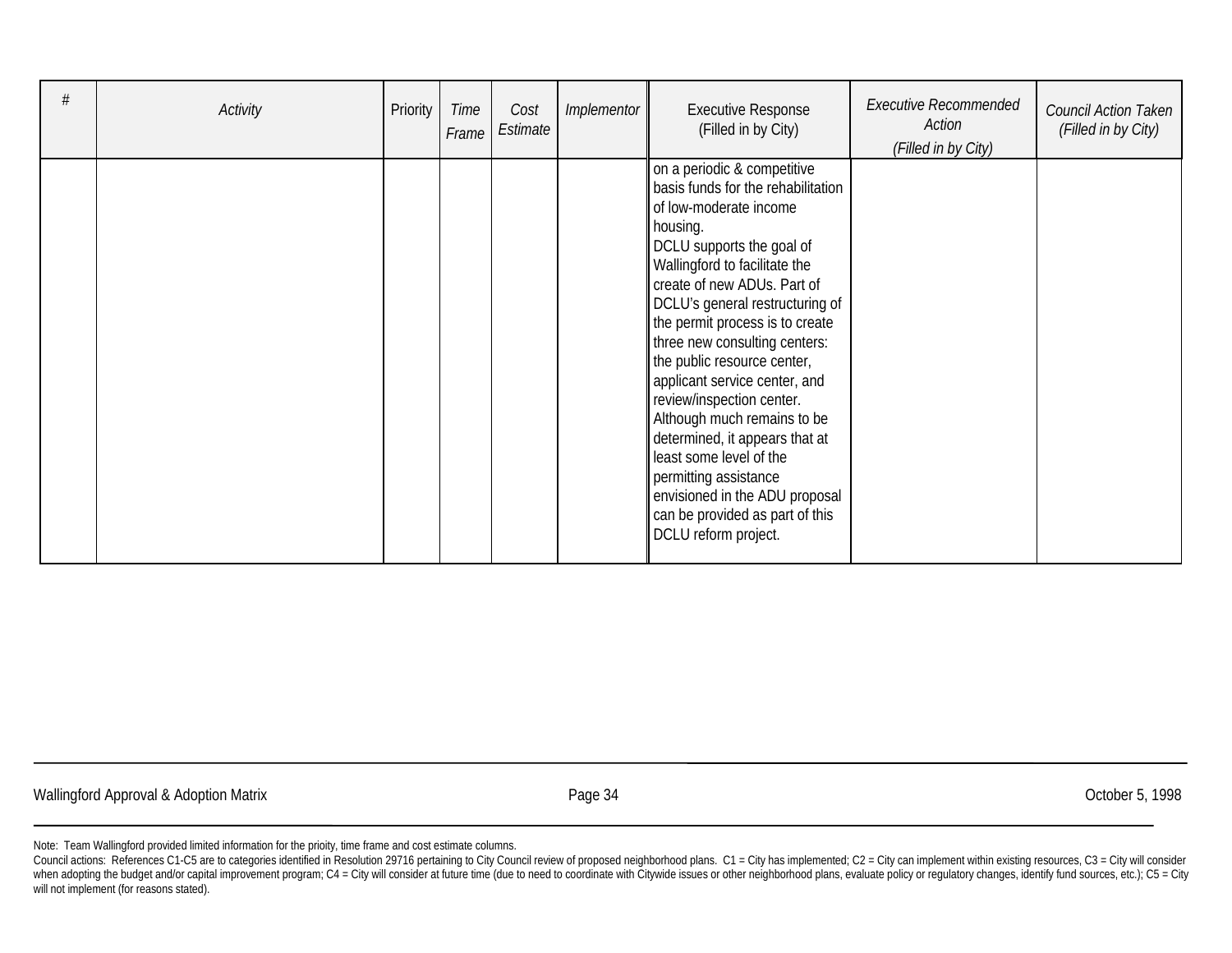# **IV. ACTIVITIES FOR LONGER TERM CONSIDERATION**

The activities in this section are not yet ready for a detailed City response, for a number of reasons: 1) because the neighborhood needs to develop the idea further; 2) the activities are of interest for the longer-term; and/or 3) the activities were proposed as a result of validation and the City did not have time to develop a detailed response. As a result, the City is not likely to work proactively to implement the activities in this section. Instead, the activities will be included in the City's database for monitoring neighborhood plan implementation. Should an opportunity arise to further develop the activity, the City will work with neighborhood representatives to consider the activities for implementation. Opportunities might include combining the activity with another City project, or finding a source of funding through a new or expanded federal or state grant program.

If the neighborhood or City staff further develop any of these activities to a level sufficient for a more detailed City response, they will be considered relative to the neighborhood's priorities for other activities being considered for implementation. For items requiring Council approval, an amendment to the City's approved work program for the neighborhood plan may be presented to the City Council for approval.

|                  | <b>Activity</b>                                                    | <b>City Department Comments</b>                                                                                                                                                                                                                                                                                                                                                                                                                                                                                                                                                                                                                                                                                                                                                                                                                                                                                                                |
|------------------|--------------------------------------------------------------------|------------------------------------------------------------------------------------------------------------------------------------------------------------------------------------------------------------------------------------------------------------------------------------------------------------------------------------------------------------------------------------------------------------------------------------------------------------------------------------------------------------------------------------------------------------------------------------------------------------------------------------------------------------------------------------------------------------------------------------------------------------------------------------------------------------------------------------------------------------------------------------------------------------------------------------------------|
|                  | Urban Village: Community Facilities, Community Design & Open Space |                                                                                                                                                                                                                                                                                                                                                                                                                                                                                                                                                                                                                                                                                                                                                                                                                                                                                                                                                |
| <b>OS</b><br>3.1 | URBAN VILLAGE PARK/GARDEN @ \$850,000                              | DPR recognizes in the Parks CompPlan that the Wallingford community does not have<br>the desired amount of total open space (the combined acreage of all dedicated open<br>spaces including parks, greenspaces, trail, boulevards, etc.). Although the community has<br>included a cost estimate, DPR cannot assess if this funding level is sufficient without<br>knowing the site and development plans. DPR would need to weigh any acquisition of<br>open space with other needs/priorities in the City. DPR's Open Space program had very<br>limited funds that are already committed to other projects, therefore, other funding<br>sources and opportunities would need to be pursued. This project may be eligible for the<br>Conservation Futures Tax (CFT) funds, however, the project will have to meet certain<br>State and County criteria. CFT is only available for acquisition and funding from the<br>program is also limited |
| CF<br>3.1        | COMMUNITY CENTER @ \$420,000                                       | DPR recognizes the need for a community center in the Wallingford/Fremont area. We<br>believe that the Wallingford planning group calculated this figure from the Parks<br>CompPlan and that there is a typographical error in the cost estimate. However, DPR's<br>recent development of new community centers suggests that the estimated cost of a new<br>center at approximately \$5 million dollars. We would expect that construction of a<br>community center in the future would exceed that figure. There are also additional annual<br>maintenance and operations costs for the DPR to consider. This is a potential item for a                                                                                                                                                                                                                                                                                                      |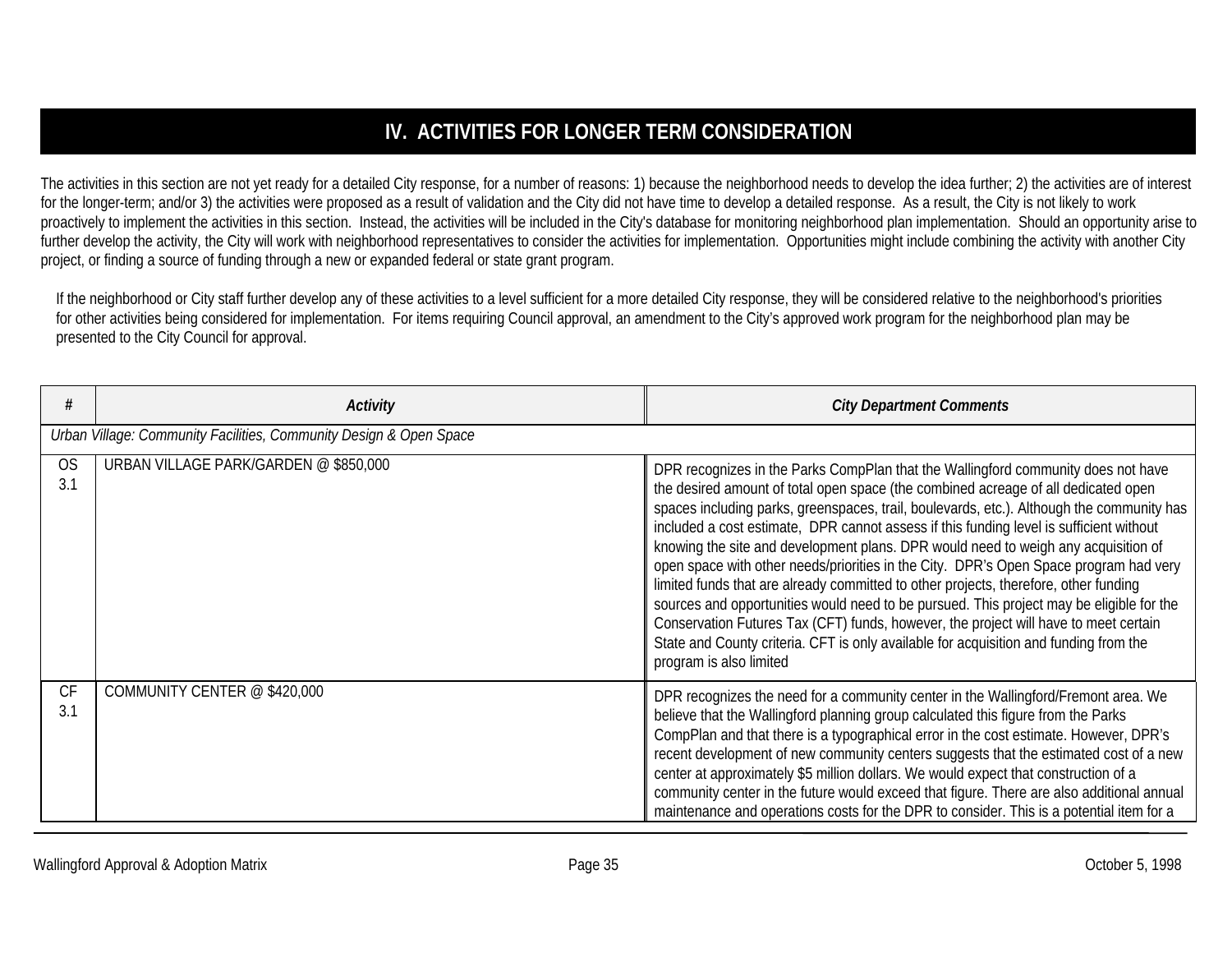| #                | <b>Activity</b>                                                                                                                                 | <b>City Department Comments</b>                                                                                                                                                                                                                                                                                                                                                                                            |  |  |  |  |  |
|------------------|-------------------------------------------------------------------------------------------------------------------------------------------------|----------------------------------------------------------------------------------------------------------------------------------------------------------------------------------------------------------------------------------------------------------------------------------------------------------------------------------------------------------------------------------------------------------------------------|--|--|--|--|--|
|                  |                                                                                                                                                 | future bond issue and should be weighed with other potential projects throughout the City.<br>DPR would like to have further discussions with the community about the function and<br>uses of the center prior to the project being included in a bond measure. Because this<br>community already has a deficiency in open space, DPR would encourage the community<br>to look for a site that has already been developed. |  |  |  |  |  |
| Transportation   |                                                                                                                                                 |                                                                                                                                                                                                                                                                                                                                                                                                                            |  |  |  |  |  |
| T3.1             | CONVERT WOODLAND PARK AVENUE TO A BOULEVARD @ \$738,000                                                                                         | SEATRAN has determined that a conceptual design process would be needed to<br>determine the nature of improvements that could be accommodated within the right-of-<br>way and what would be acceptable to abutting residents and businesses. The ongoing<br>landscape maintenance costs as a consequence of this proposal are a concern to<br><b>SEATRAN</b>                                                               |  |  |  |  |  |
| T3.2             | 40TH STREET/BRIDGE WAY CORRIDOR @ \$450,000                                                                                                     | SEATRAN has determined that a conceptual design process would be needed to<br>determine the nature of improvements that could be accommodated within the right-of-<br>way and what would be acceptable to abutting residents and businesses.                                                                                                                                                                               |  |  |  |  |  |
| T <sub>2.4</sub> | STONE WAY/GREENLAKE WAY CORRIDOR IMPROVEMENTS @ \$340,000                                                                                       | Upon successful completion of the conceptual design process detailed in the Additional<br>Activities for Implementation section, funding for this project should be pursued in concert<br>with other transportation improvements in the neighborhood.                                                                                                                                                                      |  |  |  |  |  |
| T <sub>2.6</sub> | SOUTH WALLINGFORD CORRIDOR IMPROVEMENTS @ \$150,000                                                                                             | Upon successful completion of the conceptual design process detailed in the Additional<br>Activities for Implementation section, funding for this project should be pursued in concert<br>with other transportation improvements in the neighborhood.                                                                                                                                                                      |  |  |  |  |  |
|                  | Schools Element: Support Recommendations of Lincoln Liaison Committee                                                                           |                                                                                                                                                                                                                                                                                                                                                                                                                            |  |  |  |  |  |
| S 3.1            | Co-funding of maintenance and capital facilities in Lincoln High School rebuild including<br>gymnasium, library, and possible community center. | This recommendation is dependent upon decisions by the School District. A partnership<br>between the City (DPR, DON, ESD) and the School District to fund maintenance and<br>facilities for community use will depend upon future use of the site and need to be<br>weighed with other priorities around the City.                                                                                                         |  |  |  |  |  |
| S 3.2            | Potential purchase of Hamilton building and site when Hamilton program is relocated<br>(pending surplussing by SPSD).                           | Depending upon the future availability of the site, community support, and funding<br>availability, DPR would be interested in exploring the development of a DPR-developed<br>and managed community center at the Hamilton School location.                                                                                                                                                                               |  |  |  |  |  |